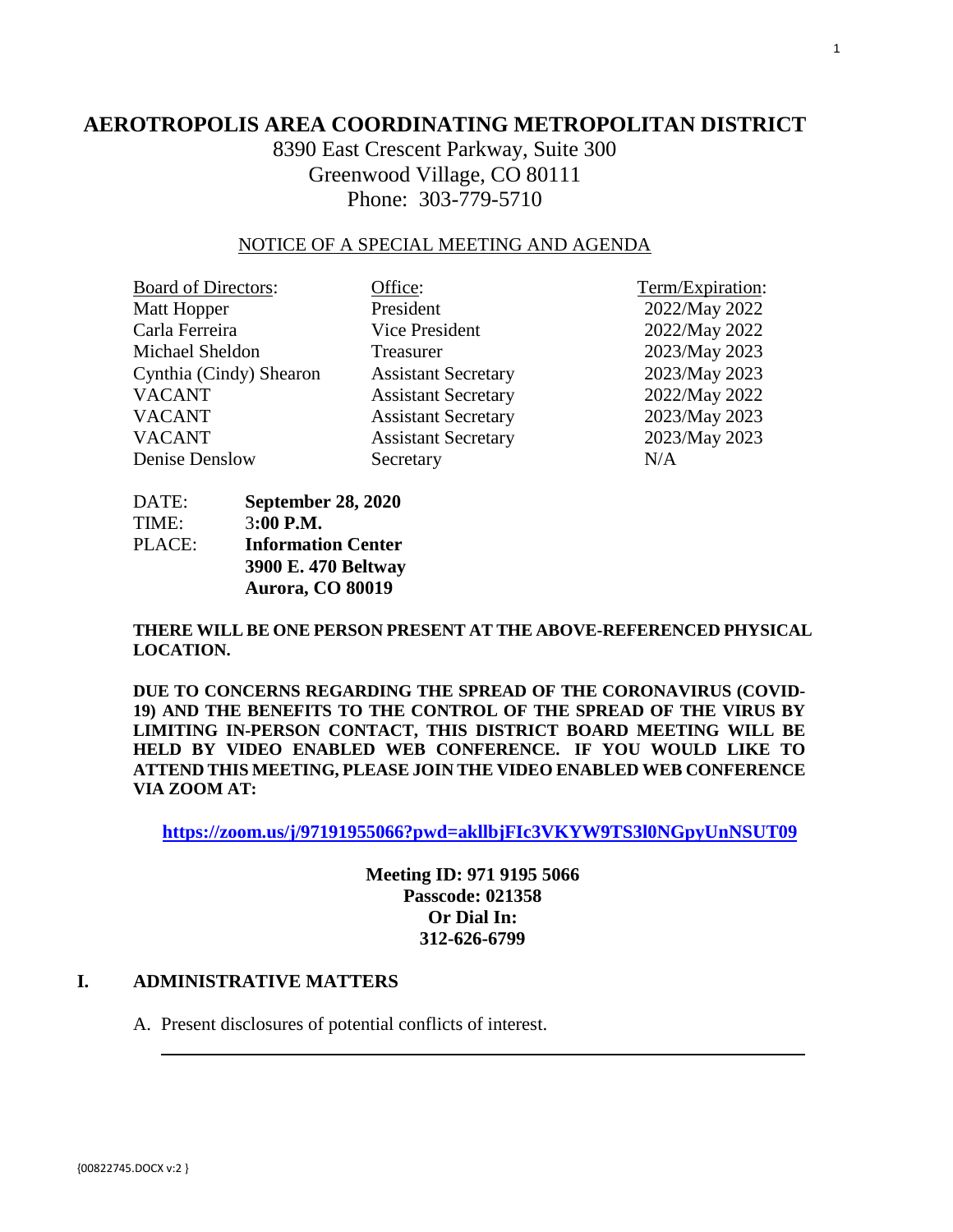- B. Confirm Quorum, location of meeting and posting of meeting notices. Approve Agenda.
- C. Public Comment. Members of the public may express their views to the Board on matters that affect the District that are otherwise not on the agenda. Comments will be limited to three (3) minutes per person.

#### **II. CONSENT AGENDA**

 $\overline{\phantom{0}}$ 

Consent Agenda – These items are considered to be routine and will be ratified by one motion. There will be no separate discussion of these items unless a board member so requests; in which event, the item will be removed from the Consent Agenda and considered in the Regular Agenda.

- A. Ratify approval of **Task Order No. 24** under the MSA for Planning and Landscape Architecture Services by and between the Aerotropolis Area Coordinating Metropolitan District ("District") and **Norris Design, Inc.** for The Aurora Highlands – Main Street Soccer Field Study, in the amount of \$10,700.
- B. Ratify approval of **Task Order No. 20** under the MSA for Planning and Architectural Services by and between the District and **Norris Design, Inc.** for Park 03 Site Plan, in an amount not to exceed \$160,000.
- C. Ratify approval of **Task Order No. 23** under the MSA for Planning and Landscape Architecture Services by and between the District and **Norris Design, Inc.** for Infrastructure Site Plan 04, in an amount not to exceed \$115,000.
- D. Ratify approval of **Master Service Agreement** ("MSA") by and between the District and **AECOM Technical Services, Inc.** for Program Management, Design, and Construction Support Services.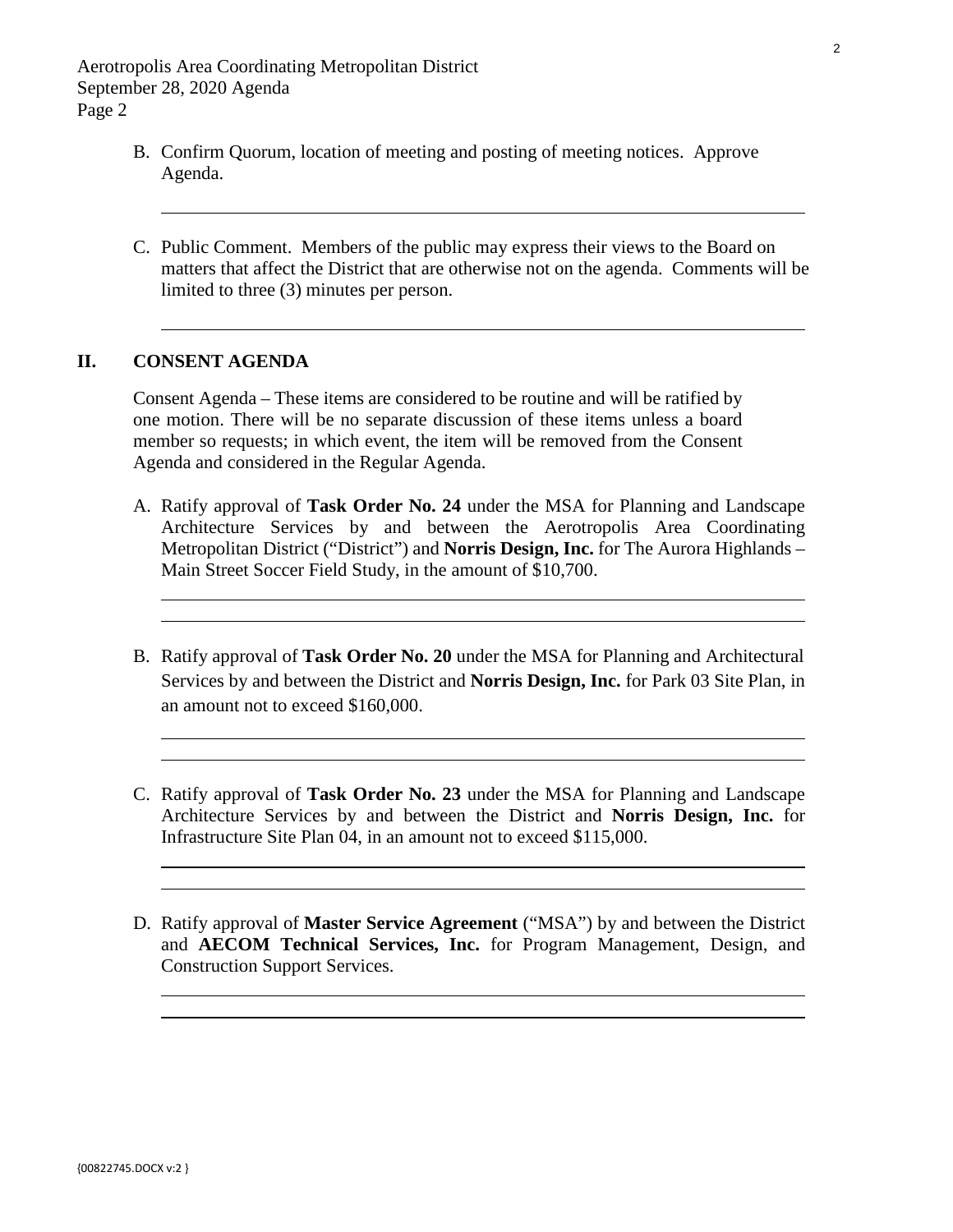- E. Ratify approval of **Task Order No. 01** under the MSA by and between the District and **AECOM Technical Services, Inc.** for Program Management, Design, and Construction Support Services, for Program Management Support Services – Phase 1 in the amount of \$480,885.
- F. Ratify approval of **Change Order No. 01** under the Construction Agreement by and between the District and **BT Construction, Inc.** for The Aurora Highlands Parkway Zone 3 36-Inch Waterline, in the deductive amount of (\$7,125.00).
- G. Ratify approval of **Notice of Award** of Construction Contract to **Golden Triangle Construction, Inc.** for Entry Monument Phase 2, in the amount of \$2,327,388, and authorization of execution of Notice to Proceed.

#### **III. LEGAL MATTERS**

- A. [Review and consider approval of Memorandum of Understanding by and between the](#page-16-0)  District and Richmond American Homes of Colorado, Inc. concerning shared control measures in the use of stormwater discharge permitted areas (enclosure).
- B. Discuss and consider engagement of Brownstein Hyatt Harber Schreck, LLP for Construction Contracting Matters.
- C. Discuss and consider adoption of Resolution No. 2020-09-01; Resolution Establishing Parameters Relating to Public Bidding and Construction Contracts (to be distributed).

### **IV. FINANCIAL MATTERS**

A[. Ratify approval of payment of interim claims, consisting of check nos. 1747 -](#page-21-0)  1748 and five (5) wire transfers, in the amount of \$15,846.82 (enclosure).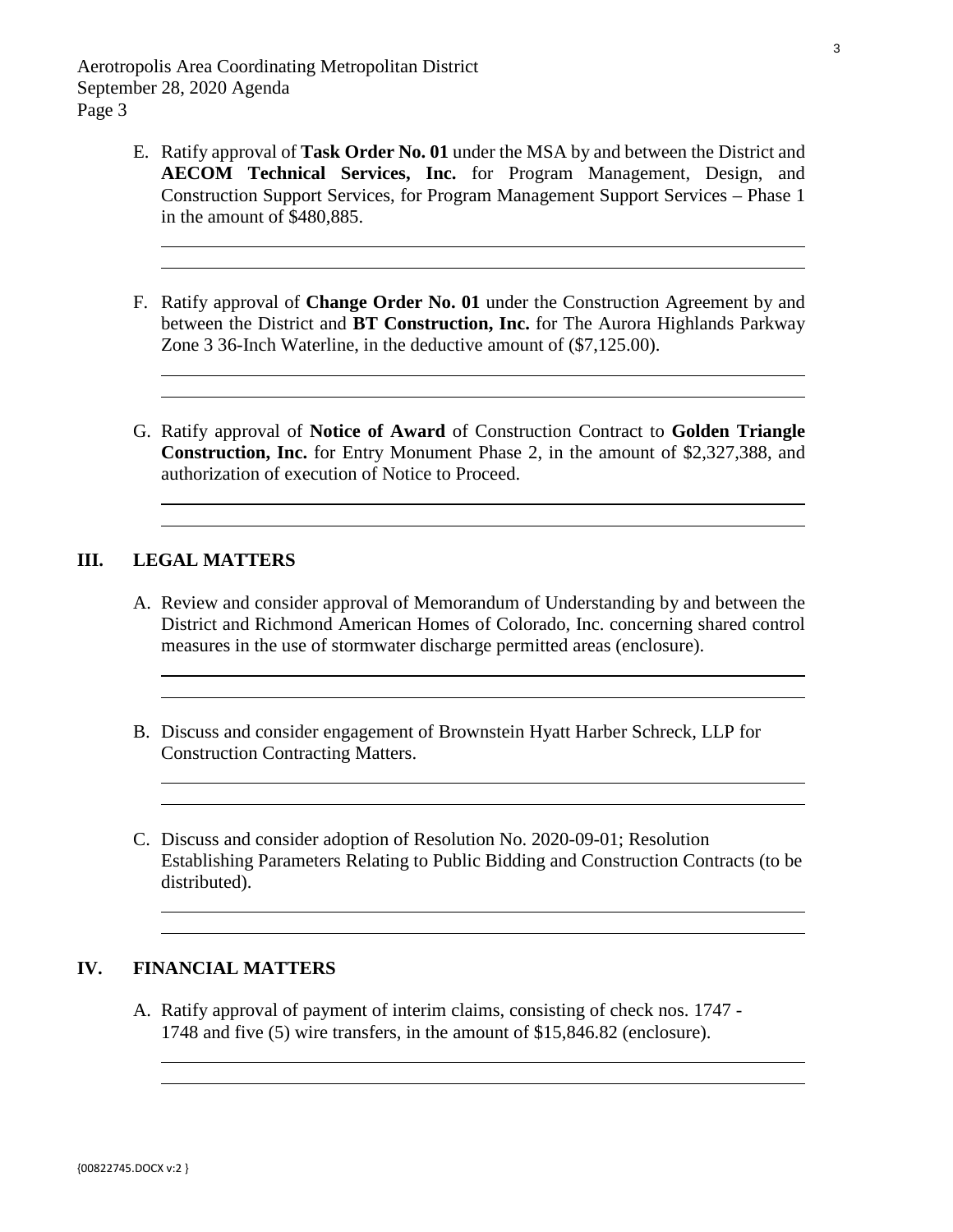- B[. Discuss status of Lender funding requests and consider approval of payment of](#page-22-0)  claims for operating costs, in the amount of \$59,263.67 (numbers based upon information available at time of preparation of Agenda, final numbers to be presented by accountant at meeting) (enclosure).
- C. Discuss status of Lender funding request and consider approval of payment of claims drawn against the 2020A Bonds, in the amount of \$2,980,765.40 (numbers based upon information available at time of preparation of Agenda, final numbers to be presented by accountant at meeting).
- D. Discuss status of Lender funding request and consider acceptance of claims for capital expenses to be exchanged for equivalent value of 2020B Bonds, in the amount of \$1,585.00 (numbers based upon information available at time of preparation of Agenda, final numbers to be presented by accountant at meeting).
- E. Review and accept schedule of unaudited financial statements dated July 31, 2020 and [cash position report dated July 31, 2020, updated as of September 23, 2020](#page-25-0)  (enclosure).
- F. Discuss and consider approval of recommendation to The Aurora Highlands Community Authority Board ("CAB") for acceptance of the CAB and District Engineer's Report and Verification of Costs Associated with Public Improvements (Draw No. 27) prepared by Schedio Group LLC (to be distributed).
- G. Discuss schedule for processing future draws and Board meetings.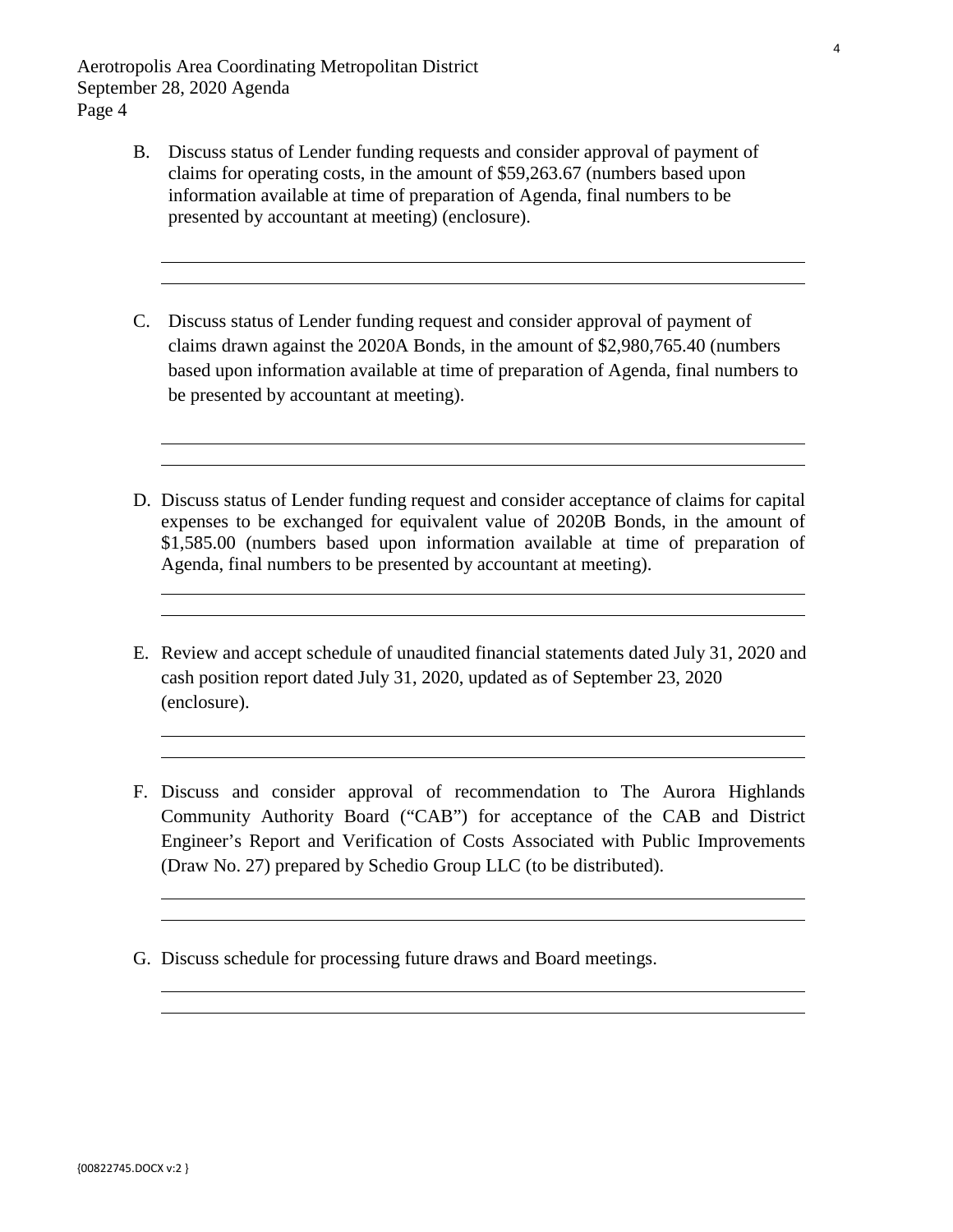#### **V. CAPITAL PROJECTS**

A. [Discuss and consider approval of Draw Request No. 27, in the total amount of](#page-35-0)  \$3,963,699.01\*, prepared by the District's Program Manager (enclosure-Draw Request No. 27 Summary and list of draw checks):

| CAB (A Bonds) | \$2,980,765.40  |
|---------------|-----------------|
| CAB (B Bonds) | 1,585.00        |
| ARTA          | \$920,160.74    |
| <b>ATEC</b>   | 9,564.34<br>S.  |
| Developer     | 51,623.53       |
| Total:        | \$3,963,699.01* |

\*Numbers based upon information available at time of preparation of Agenda, final numbers to be presented by accountant at meeting.

#### **Capital Projects**:

 $\overline{a}$ 

- B. Discuss and consider Lender Commitment to fund and approval of proposal for engagement of Construction Manager.
- C. Discuss and consider Lender Commitment to fund and approval of **Task Order No. 02** to MSA for Design and Support Services by and between the District and **AECOM Technical Services, Inc.** for As Needed Support Services, subject to approval of the Construction Committee.
- D. Discuss and consider Lender Commitment to fund and approval of **Task Order No. 03** to MSA for Design and Support Services by and between the District and **AECOM Technical Services, Inc.** for Program Management Support Services – Phase 1 – Direct Costs, subject to approval of the Construction Committee.
- E. Discuss and consider approval of **MSA** for Limited Construction Management Services by and between the CAB and **AECOM Technical Services, Inc.**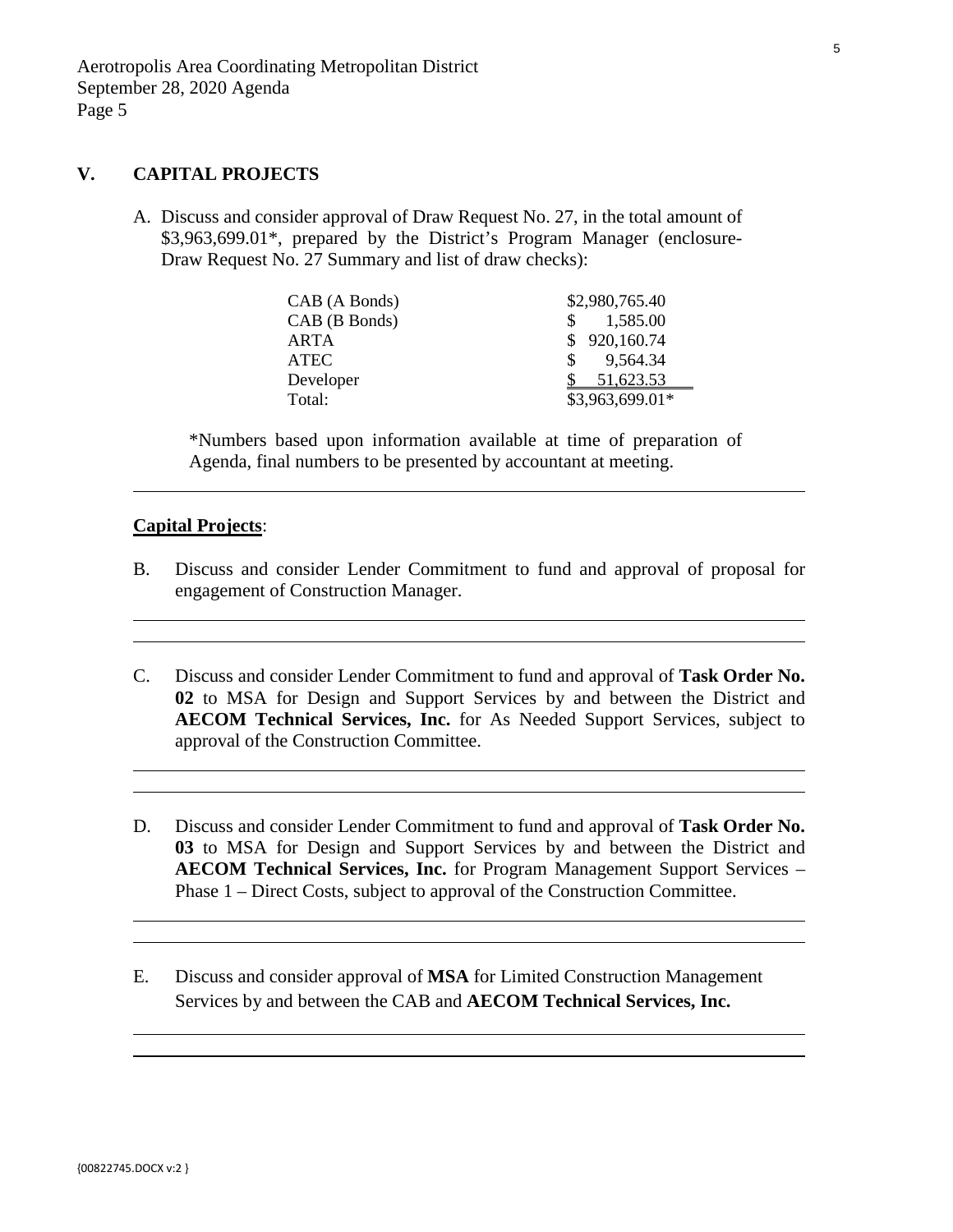$\overline{a}$ 

- F. Discuss and consider approval of **Task Order No. 01** to MSA for Limited Construction Management Services by and between the CAB and **AECOM Technical Services, Inc.** for First Phase of Services.
- G. Discuss and consider Lender Commitment to fund and approval of **Task Order** to MSA for Surveying Services by and between the District and **Aztec Consultants, Inc.** for Dry Utilities Coordination, subject to approval of the Construction Committee.
- H. Discuss and consider Lender Commitment to fund and approval of **Task Order** to MSA for Surveying Services by and between the District and **Aztec Consultants, Inc.** for Mainstreet Phase 1-2, 42nd Ave and AURA Blvd Phase 1 - Utilities, subject to approval of the Construction Committee.
- I. Discuss and consider Lender Commitment to fund and approval of **Change Order** to Construction Agreement by and between the District and **Brightview Landscape Development, Inc.** for E-470 Maintenance Building, subject to approval of the Construction Committee.
- J. Discuss and consider Lender Commitment to fund and approval of **Task Order** to MSA for Geotechnical Services by and between the District and **CTL Thompson, Inc.** for Sanitary Sewer F1, subject to approval of the Construction Committee.
- K. Discuss and consider Lender Commitment to fund and approval of **Task Order** to MSA for Geotechnical Services by and between the District and **CTL Thompson, Inc.** for 15-SRM 42<sup>nd</sup> Ave P1, Aura Blvd P1-2, EWEC & Demo, subject to approval of the Construction Committee.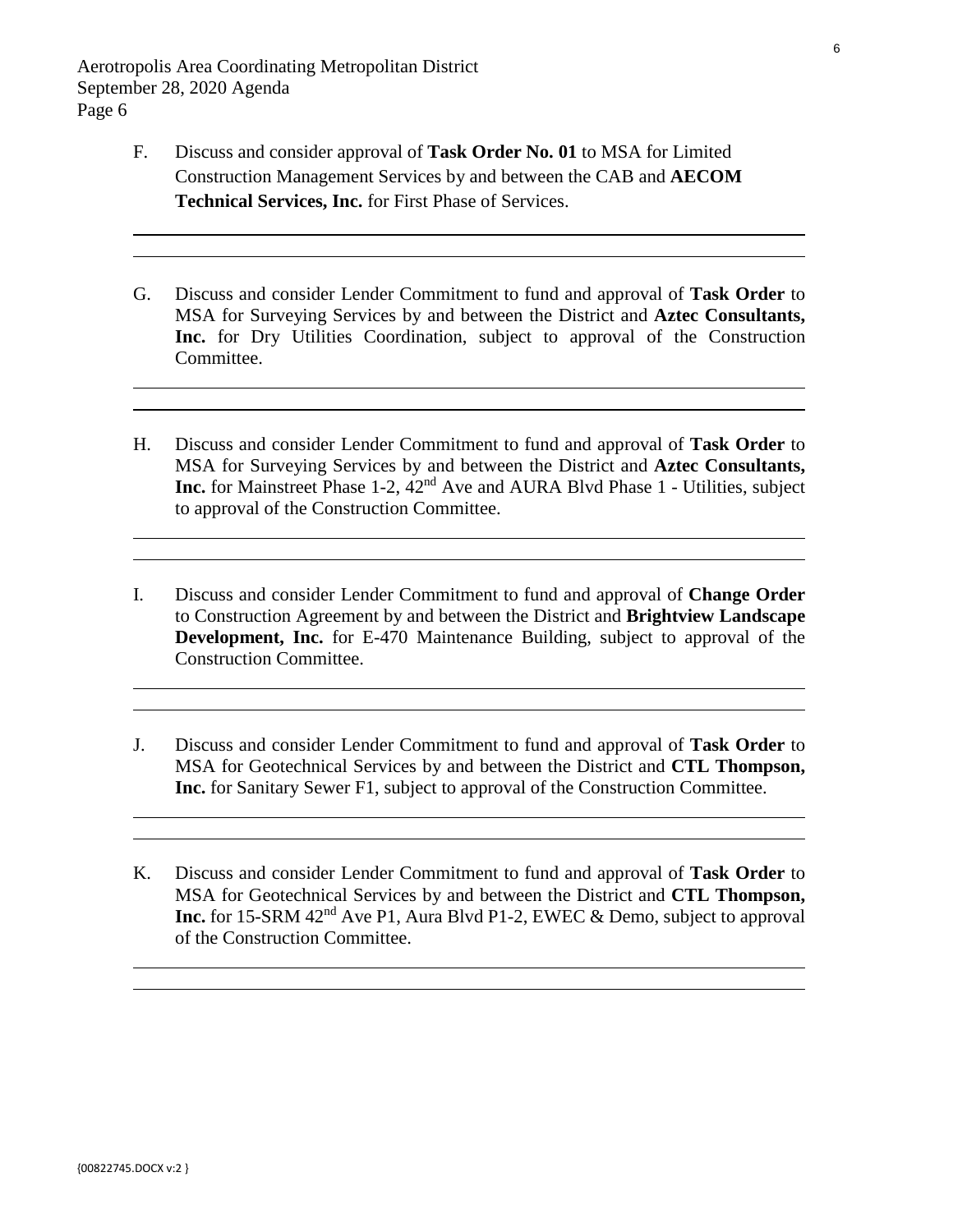- L. Discuss and consider Lender Commitment to fund and approval of **Notice of Award** of Construction Contract to **DCB Construction Company, Inc.** for Entry Monument 5A and B, in the amount of \$596,347, and authorize execution of Notice to Proceed, subject to approval of the Construction Committee.
- M. Discuss and consider Lender Commitment to fund and approval of **Notice of Award** of Construction Contract to **Dynalectric Company** for Street Lighting, in the amount of \$2,317,721.38, and authorize execution of Notice to Proceed, subject to approval of the Construction Committee.
- N. Discuss and consider Lender Commitment to fund and approval of **Change Order** to Construction Agreement by and between the District and **Golden Triangle Construction, Inc.** for Entry Monument Phase 2, subject to approval of the Construction Committee.
- O. Discuss and consider Lender Commitment to fund and approval of **Change Order**  under the Construction Agreement by and between the District and **Iron Woman Construction & Environmental Services, LLC** for 38<sup>th</sup> Place Utilities, subject to approval of the Construction Committee.
- P. Discuss and consider Lender Commitment to fund and approval of **Change Order**  under the Construction Agreement by and between the District and **Iron Woman Construction & Environmental Services, LLC** for Mainstreet P1-2, 42<sup>nd</sup> Ave and Aura Blvd P1 - Concrete, subject to approval of the Construction Committee.
- Q. Discuss and consider Lender Commitment to fund and approval of **Change Order**  under the Construction Agreement by and between the District and **Iron Woman Construction & Environmental Services, LLC** for Mainstreet P1-2, 42<sup>nd</sup> Ave and Aura Blvd P1 - Utilities, subject to approval of the Construction Committee.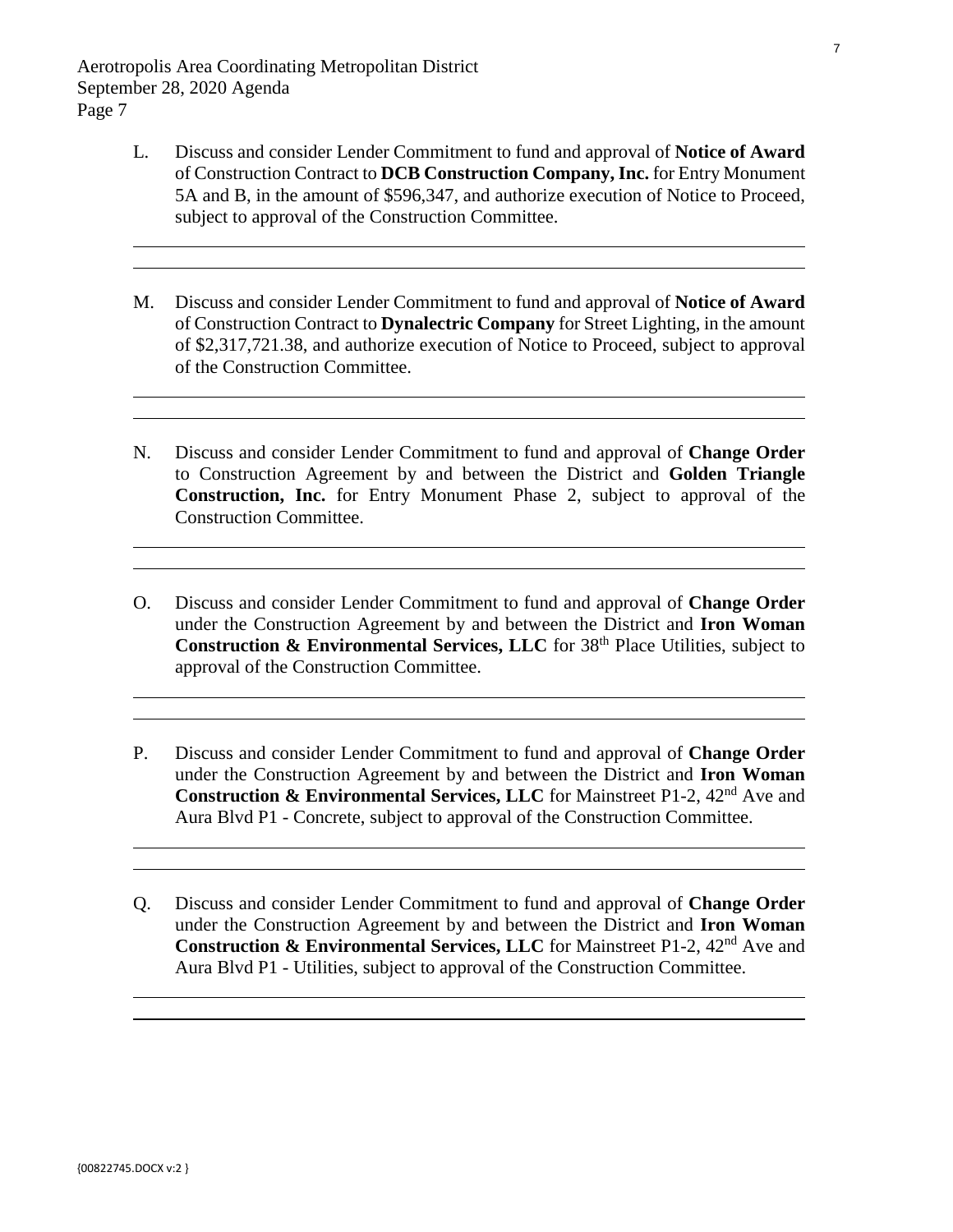- R. Discuss and consider Lender Commitment to fund and approval of **Change Order**  under the Construction Agreement by and between the District and **Iron Woman Construction & Environmental Services, LLC** for Mainstreet P1-2, 42<sup>nd</sup> Ave and Aura Blvd P1 - Utilities, subject to approval of the Construction Committee.
- S. Discuss and consider Lender Commitment to fund and approval of **Change Order**  under the Construction Agreement by and between the District and **Iron Woman Construction & Environmental Services, LLC** for E-470 38<sup>th</sup> Place, subject to approval of the Construction Committee.
- T. Discuss and consider Lender Commitment to fund and approval of **Change Order**  under the Construction Agreement by and between the District and **Iron Woman Construction & Environmental Services, LLC** for Mainstreet P1-2, 42<sup>nd</sup> Ave and Aura Blvd P1 - Utilities, subject to approval of the Construction Committee.
- U. Discuss and consider Lender Commitment to fund and approval of **Change Order**  under the Construction Agreement by and between the District and **Iron Woman Construction & Environmental Services, LLC** for Mainstreet P1-2, 42<sup>nd</sup> Ave and Aura Blvd P1, subject to approval of the Construction Committee.
- V. Discuss and consider Lender Commitment to fund and approval of **Change Order**  under the Construction Agreement by and between the District and **JHL Constructors, Inc**. for Trib T Aurora Pkwy P3 and Mainstreet P3, subject to approval of the Construction Committee.
- W. Discuss and consider Lender Commitment to fund and approval of **Change Order**  under the Construction Agreement by and between the District and **JHL Constructors, Inc**. for Trib T Aurora Pkwy P3 and Mainstreet P3, subject to approval of the Construction Committee.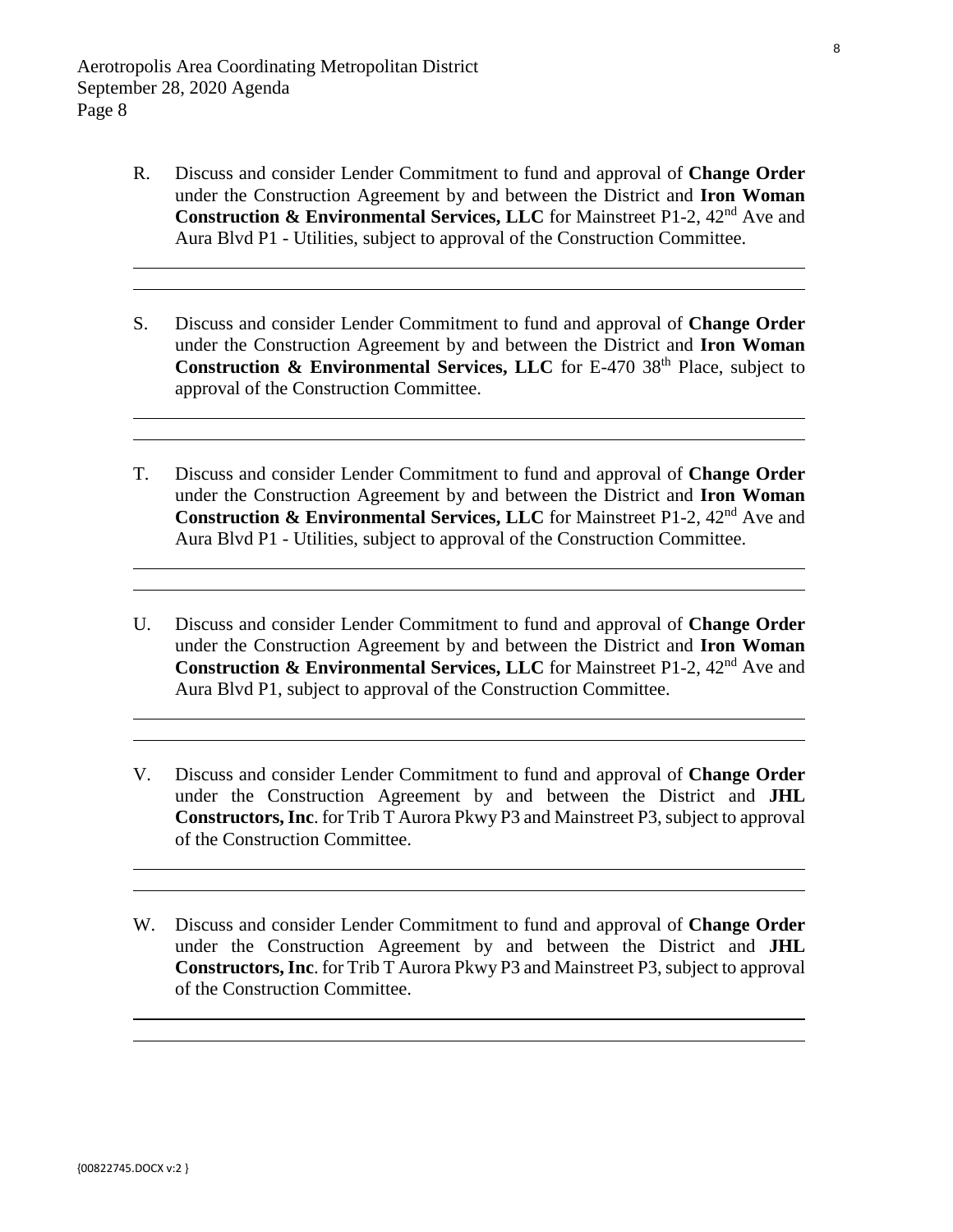- X. Discuss and consider Lender Commitment to fund and approval of **Change Order**  under the Construction Agreement by and between the District and **JHL Constructors, Inc**. for Trib T Aurora Pkwy P3 and Mainstreet P3, subject to approval of the Construction Committee.
- Y. Discuss and consider Lender Commitment to fund and approval of **Change Order**  under the Construction Agreement by and between the District and **JHL Constructors, Inc**. for Trib T Aurora Pkwy P3 and Mainstreet P3, subject to approval of the Construction Committee.
- Z. Discuss and consider Lender Commitment to fund and approval of **Change Order**  under the Construction Agreement by and between the District and **JHL Constructors, Inc**. for Trib T Aurora Pkwy P3 and Mainstreet P3, subject to approval of the Construction Committee.
- AA. Discuss and consider Lender Commitment to fund and approval of **Change Order**  under the Construction Agreement by and between the District and **JHL Constructors, Inc**. for Trib T Aurora Pkwy P3 and Mainstreet P3, subject to approval of the Construction Committee.
- BB. Discuss and consider approval of **MSA** for Limited Construction Management Services by and between the CAB and **JHL Constructors, Inc.**
- CC. Discuss and consider approval of **Task Order No. 01** to MSA for Limited Construction Management Services by and between the CAB **and JHL Constructors, Inc.** for First Phase of Services.

 $\overline{a}$  $\overline{a}$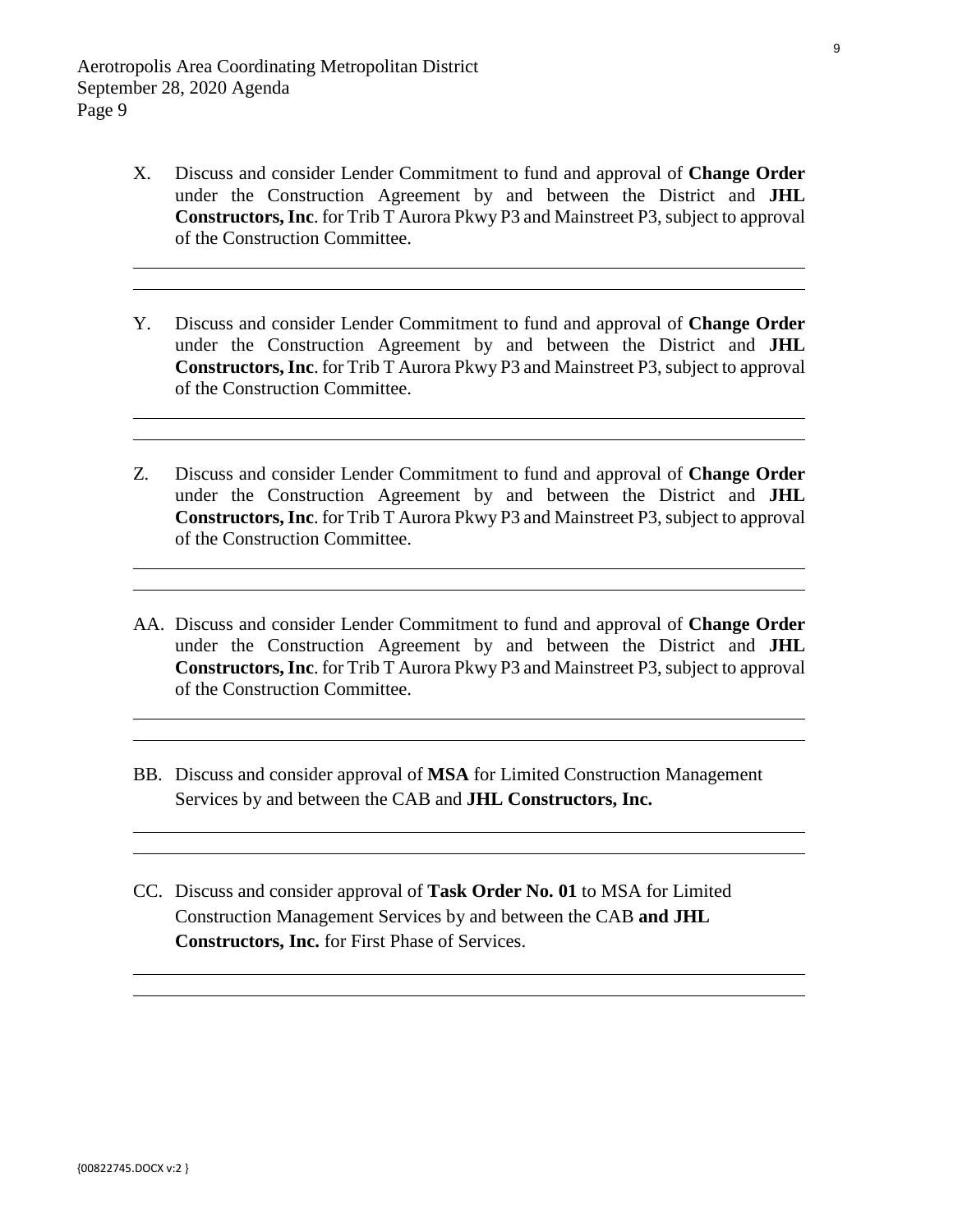- DD. Discuss and consider Lender Commitment to fund and approval of **Change Order** under the Construction Agreement by and between the District and **Kelley Trucking, Inc.** for Trib T EWEC, subject to approval of the Construction Committee.
- EE. Discuss and consider Lender Commitment to fund and approval of **Change Order** under the Construction Agreement by and between the District and **Kelley Trucking, Inc.** for Trib T EWEC, subject to approval of the Construction Committee.
- FF. Discuss and consider Lender Commitment to fund and approval of **Service Agreement** by and between the District and **Lisa Browne Marketing L.L.C.** for [Logo and Website Design Services, subject to approval of the Construction](#page-37-0)  Committee. (enclosure)
- GG. Discuss and consider Lender Commitment to fund and approval of **Change Order** under the Construction Agreement by and between the District and **Martin Marietta Materials, Inc. (Denver)** for Mainstreet P1-2, 42nd Ave and Aura Blvd P1, subject to approval of the Construction Committee.
- HH. Discuss and consider Lender Commitment to fund and approval of **Change Order** under the Construction Agreement by and between the District and **Martin Marietta Materials, Inc. (Denver)** for Mainstreet P1-2, 42<sup>nd</sup> Ave and Aura Blvd P1, subject to approval of the Construction Committee.
- II. Discuss and consider Lender Commitment to fund and approval of **Change Order** under the Construction Agreement by and between the District and **Martin Marietta Materials, Inc. (Denver)** for Mainstreet P1-2, 42<sup>nd</sup> Ave and Aura Blvd P1, subject to approval of the Construction Committee.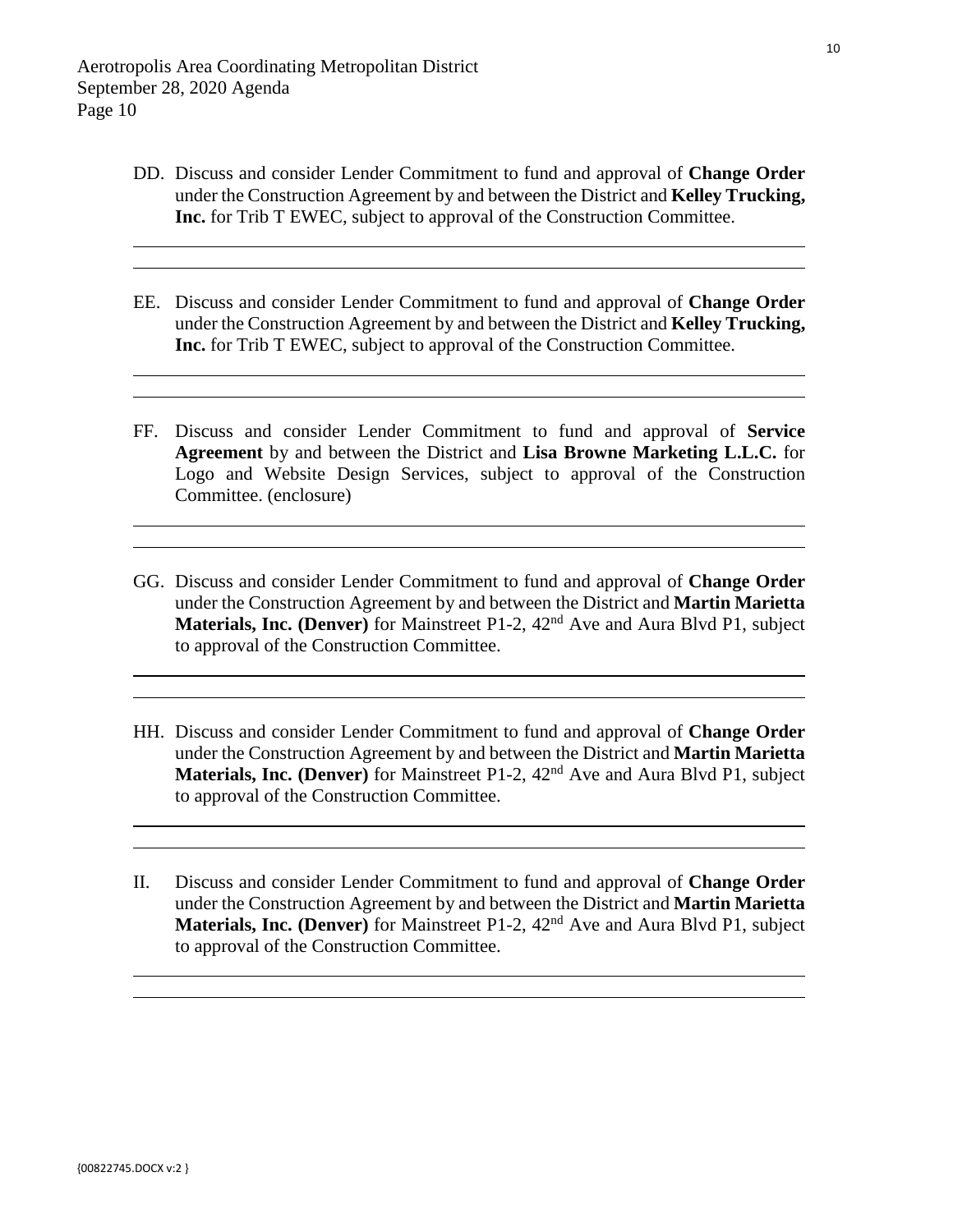- JJ. Discuss and consider Lender Commitment to fund and approval of **Change Order** under the Construction Agreement by and between the District and **Martin Marietta Materials, Inc. (Denver)** for Mainstreet P1-2, 42nd Ave and Aura Blvd P1, subject to approval of the Construction Committee.
- KK. Discuss and consider Lender Commitment to fund and approval of **Change Order** under the Construction Agreement by and between the District and **Pase Contracting, Inc. - Colorado** for Mainstreet P1 EWEC, subject to approval of the Construction Committee.
- LL. Discuss and consider Lender Commitment to fund and approval of **Change Order** under the Construction Agreement by and between the District and **Pase Contracting, Inc. - Colorado** for Trib T EWEC, subject to approval of the Construction Committee.
- MM. Discuss and consider Lender Commitment to fund and approval of **Change Order** under the Construction Agreement by and between the District and **Pase Contracting, Inc. - Colorado** for Mainstreet P3 Trib T EWEC, subject to approval of the Construction Committee.
- NN. Discuss and consider Lender Commitment to fund and approval of **Change Order** under the Construction Agreement by and between the District and **Pase Contracting, Inc. - Colorado** for Mainstreet P3 Trib T EWEC, subject to approval of the Construction Committee.
- OO. Discuss and consider Lender Commitment to fund and approval of **Change Order** under the Construction Agreement by and between the District and **Pase Contracting, Inc. - Colorado** for Mainstreet P1 EWEC, subject to approval of the Construction Committee.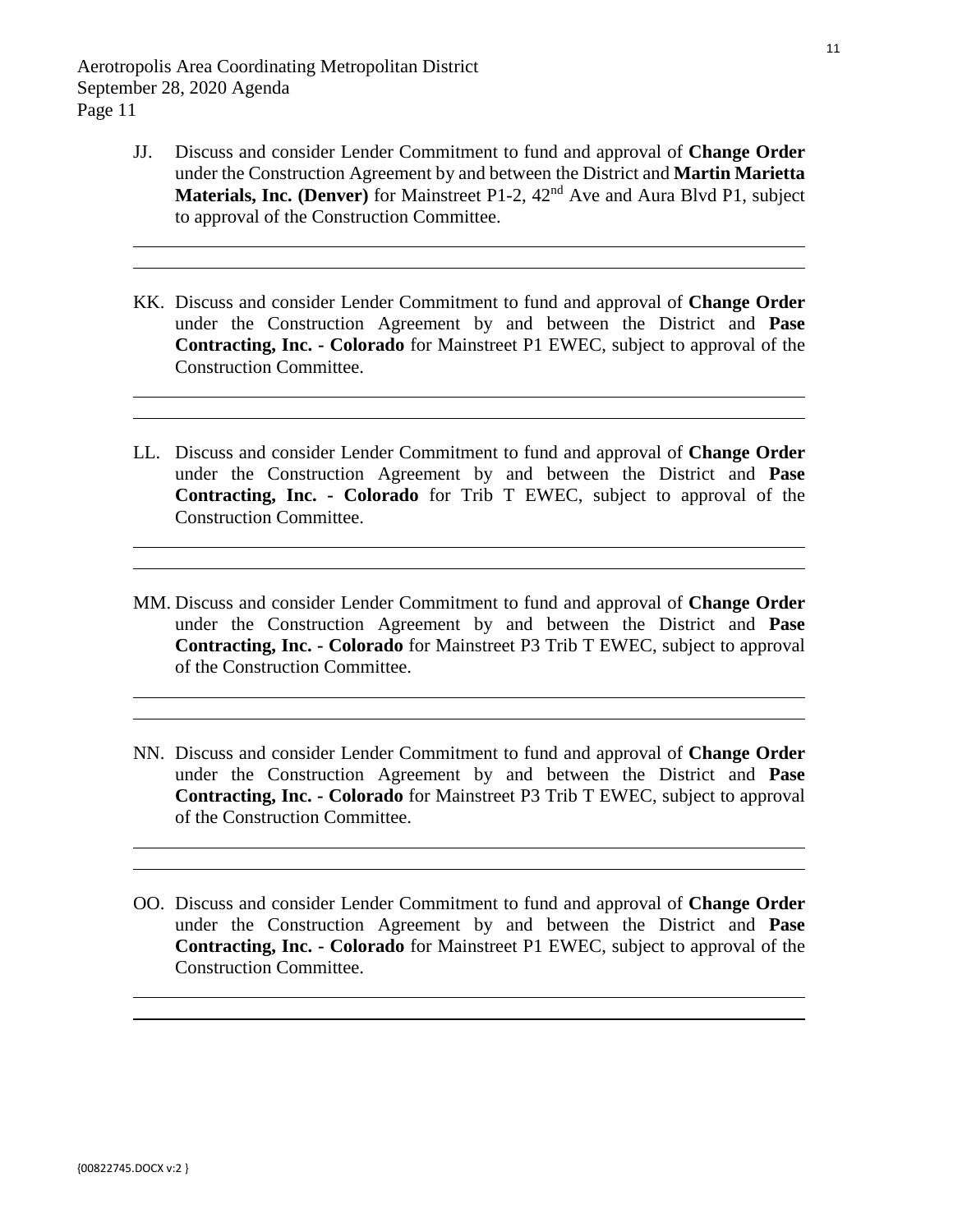- PP. Discuss and consider Lender Commitment to fund and approval of **Change Order** under the Construction Agreement by and between the District and **Premier Earthwork and Infrastructure, Inc.** for Community Markers, subject to approval of the Construction Committee.
- QQ. Discuss and consider Lender Commitment to fund and approval of **Change Order** under the Construction Agreement by and between the District and **Stormwater Risk Management, LLC**, for 42<sup>nd</sup> P1 Aura P1P2 EWEC, subject to approval of the Construction Committee.
- RR. Discuss and consider Lender Commitment to fund and approval of **Change Order** under the Construction Agreement by and between the District and **Stormwater Risk Management, LLC**, for 42<sup>nd</sup> P2 NS Collector EWEC, subject to approval of the Construction Committee.
- SS. Discuss and consider Lender Commitment to fund and approval of **Change Order** under the Construction Agreement by and between the District and **Stormwater Risk Management, LLC**, for 42<sup>nd</sup> P2 NS Collector EWEC, subject to approval of the Construction Committee.
- TT. Discuss and consider Lender Commitment to fund and approval of **Change Order** under the Construction Agreement by and between the District and **Stormwater Risk Management, LLC**, for Mainstreet P1-2, 42<sup>nd</sup> Ave and Aura Blvd P1, subject to approval of the Construction Committee.
- UU. Discuss and consider Lender Commitment to fund and approval of **Change Order** under the Construction Agreement by and between the District and **Stormwater Risk**  Management, LLC, for 38<sup>th</sup> Place and 38<sup>th</sup> Avenue EWEC, subject to approval of the Construction Committee.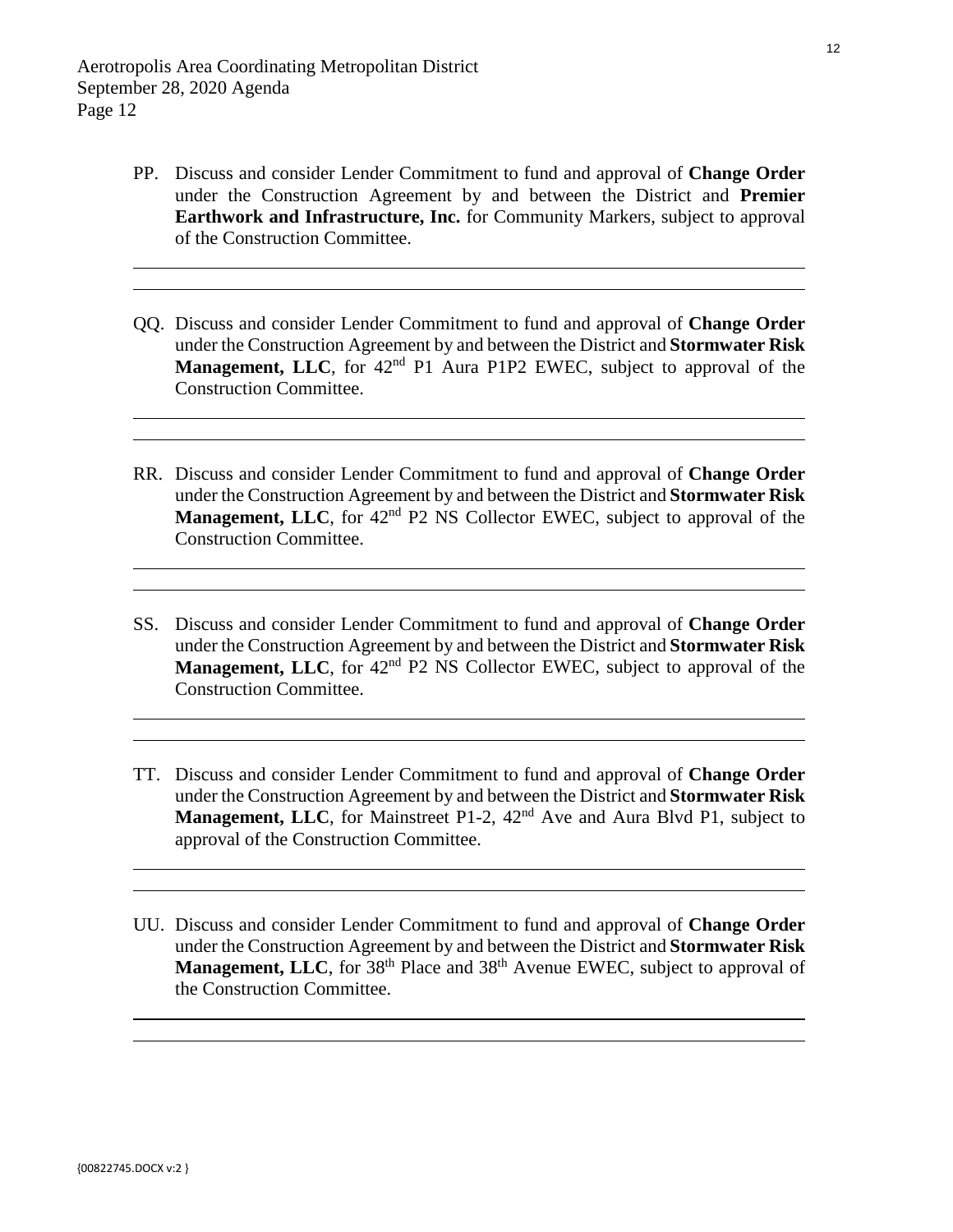- VV. Discuss and consider Lender Commitment to fund and approval of **Change Order** under the Construction Agreement by and between the District and **Stormwater Risk Management, LLC**, for 38<sup>th</sup> Place and 38<sup>th</sup> Avenue EWEC, subject to approval of the Construction Committee.
- WW.Discuss and consider Lender Commitment to fund and approval of **Change Order** under the Construction Agreement by and between the District and **Stormwater Risk**  Management, LLC, for 38<sup>th</sup> Place and 38<sup>th</sup> Avenue EWEC, subject to approval of the Construction Committee.
- XX. Discuss and consider Lender Commitment to fund and approval of **Change Order** under the Construction Agreement by and between the District and **Stormwater Risk Management, LLC**, for 38<sup>th</sup> Parkway EWEC – Reserve to Powhaton, subject to approval of the Construction Committee.
- YY. Discuss and consider Lender Commitment to fund and approval of **Change Order** under the Construction Agreement by and between the District and **Stormwater Risk Management, LLC**, for 38<sup>th</sup> Parkway EWEC – Powhaton to Managhan, subject to approval of the Construction Committee.
- ZZ. Discuss and consider Lender Commitment to fund and approval of **Change Order** under the Construction Agreement by and between the District and **Stormwater Risk Management, LLC**, for 38<sup>th</sup> Parkway EWEC – Reserve to Powhaton, subject to approval of the Construction Committee.
- AAA. Discuss and consider Lender Commitment to fund and approval of **Change Order** under the Construction Agreement by and between the District and **Stormwater Risk Management, LLC**, for Community Markers, subject to approval of the Construction Committee.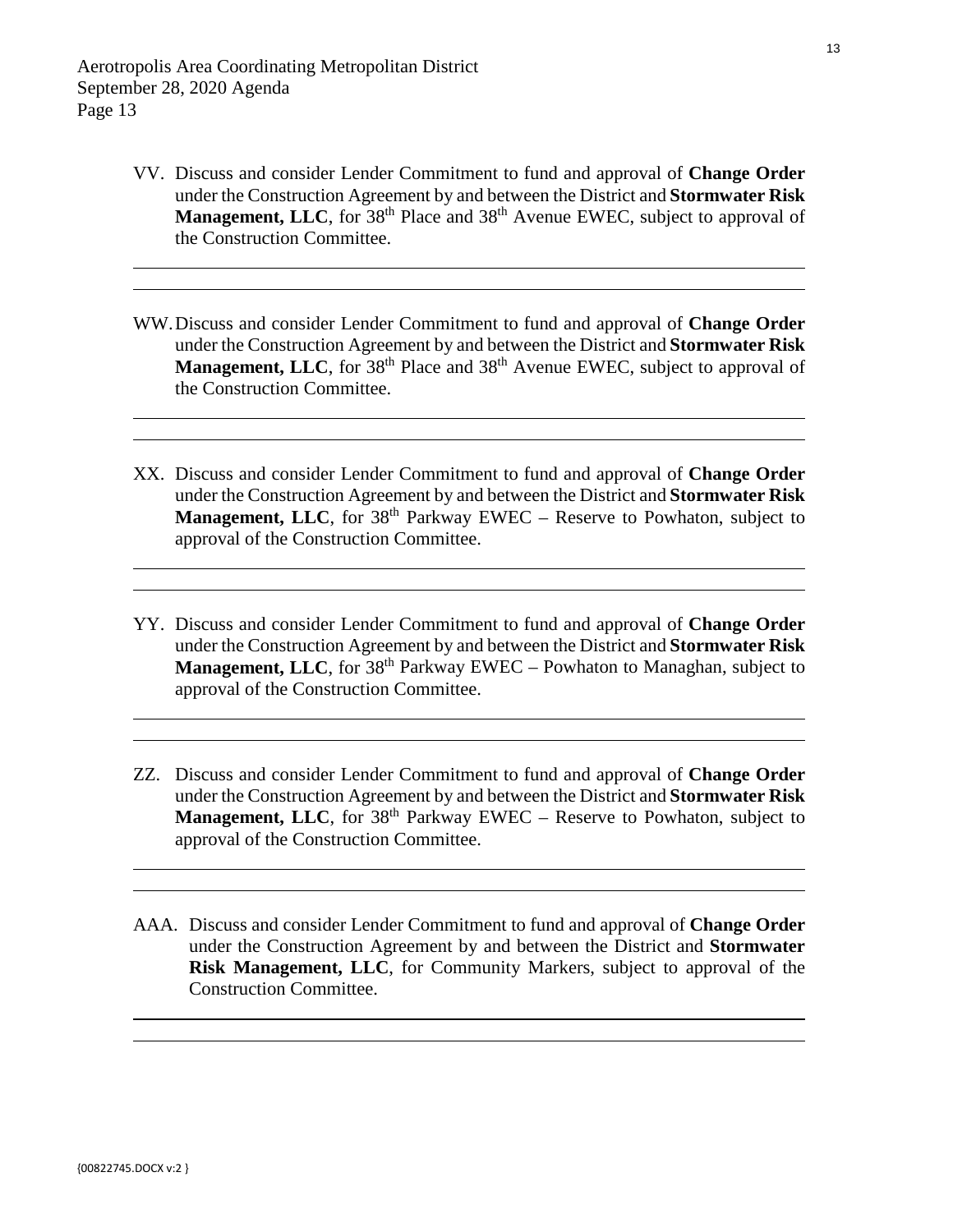- BBB. Discuss and consider Lender Commitment to fund and approval of **Change Order** under the Construction Agreement by and between the District and **Stormwater Risk Management, LLC**, for 15-SRM  $42<sup>nd</sup>$  Ave P1, Aura Blvd P1-2, EWEC  $\&$ Demo, subject to approval of the Construction Committee.
- CCC. Discuss and consider Lender Commitment to fund and approval of **Change Order** under the Construction Agreement by and between the District and **Stormwater Risk Management, LLC**, for Mainstreet P1-2, 42nd Ave and Aura Blvd P1, subject to approval of the Construction Committee.
- DDD. Discuss and consider Lender Commitment to fund and approval of **Change Order** under the Construction Agreement by and between the District and **Wagner Construction Inc. – Colorado**, for Mainstreet P1 Utilities, subject to approval of the Construction Committee.
- EEE. Discuss and consider Lender Commitment to fund and approval of **Change Order** under the Construction Agreement by and between the District and **Wagner Construction Inc. – Colorado**, for Mainstreet P1 Utilities, subject to approval of the Construction Committee.
- FFF. Discuss and consider Lender Commitment to fund and approval of **Change Order** under the Construction Agreement by and between the District and **Wagner Construction Inc. – Colorado**, for Sanitary Sewer F1, subject to approval of the Construction Committee.
- GGG. Discuss and consider Lender Commitment to fund and approval of **Change Order** under the Construction Agreement by and between the District and **Wagner Construction Inc. – Colorado**, for Mainstreet P1 Utilities, subject to approval of the Construction Committee.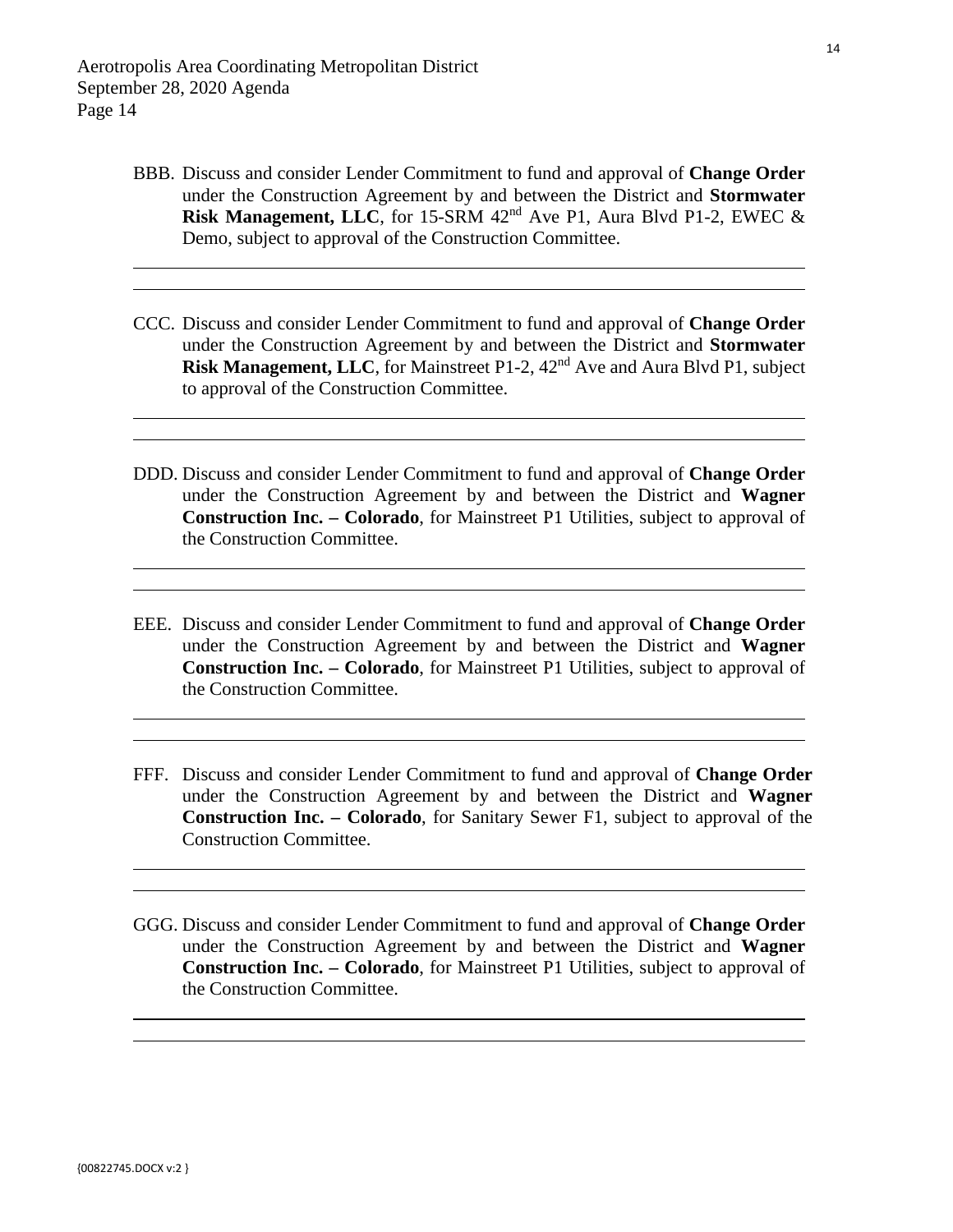- HHH. Discuss and consider Lender Commitment to fund and approval of **Change Order** under the Construction Agreement by and between the District and **Wagner Construction Inc. – Colorado**, for Mainstreet P1 Utilities, subject to approval of the Construction Committee.
- III. Discuss and consider Lender Commitment to fund and approval of **Change Order** under the Construction Agreement by and between the District and **Wagner Construction Inc. – Colorado**, for 42nd Ave P2 and NW Collector Parkway, subject to approval of the Construction Committee.
- JJJ. Discuss and consider Lender Commitment to fund and approval of **Change Order** under the Construction Agreement by and between the District and **Wagner Construction Inc. – Colorado**, for Sanitary Sewer F1, subject to approval of the Construction Committee.
- KKK. Discuss and consider Lender Commitment to fund and approval of **Change Order** under the Construction Agreement by and between the District and **Wagner Construction Inc. – Colorado**, for  $38<sup>th</sup>$  Place Utilities, subject to approval of the Construction Committee.
- LLL. Discuss and consider Lender Commitment to fund and approval of Service Agreement by and between the District and **Waste Management of Colorado, Inc.**, for Trash and Recycling Collection Services, subject to approval of the Construction Committee.

#### **VI. ARTA MATTERS**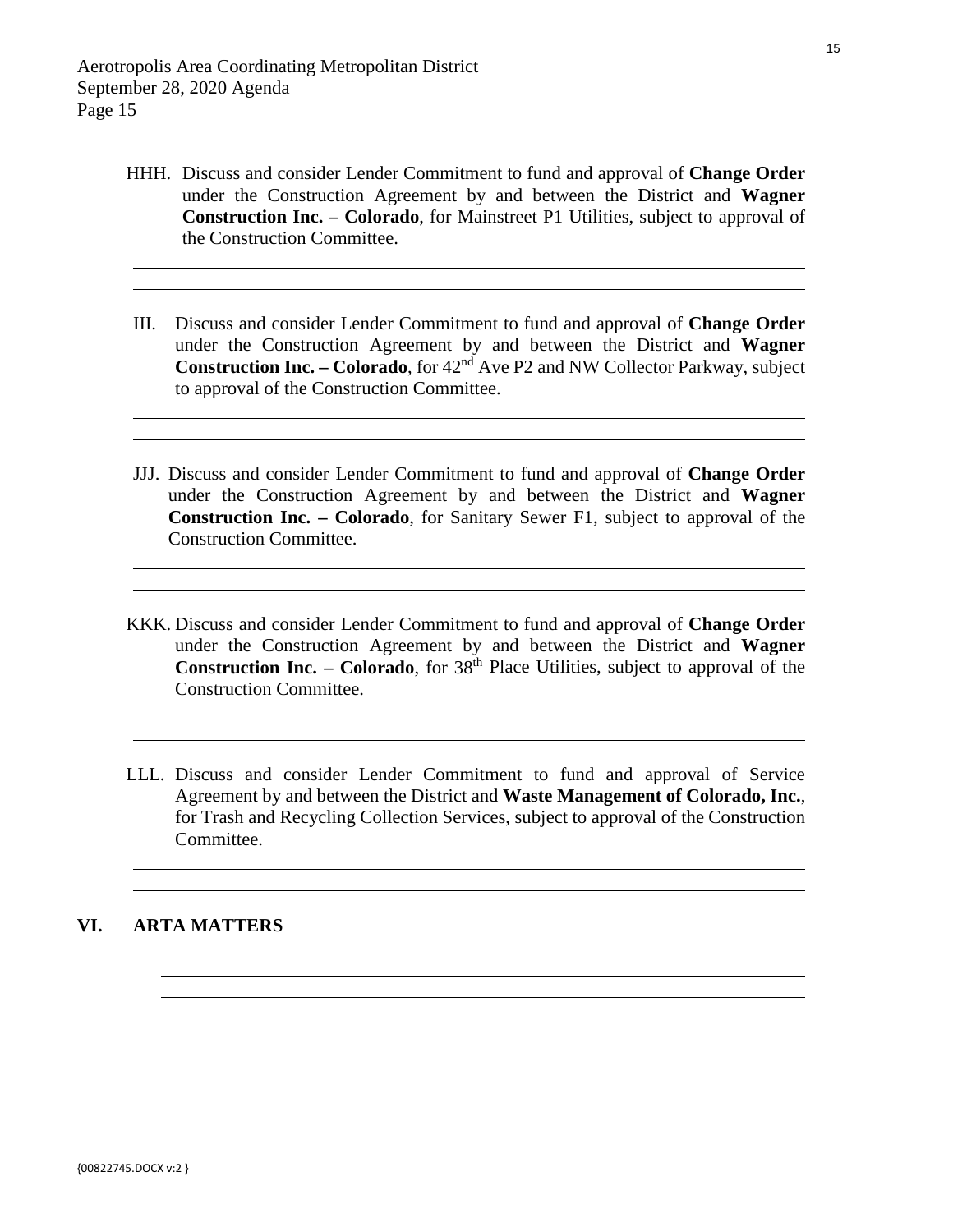### **VII. EXECUTIVE SESSION**

A. Convene in executive session to discuss personnel matters and receive legal advice regarding same, subject to  $24-6-402(4)(f)(I)$  concerning personnel matters.

#### **VIII. OTHER BUSINESS**

 $\overline{a}$ 

A. 

### **IX. ADJOURNMENT**

**THE NEXT REGULAR MEETING IS SCHEDULED FOR OCTOBER 26, 2020.**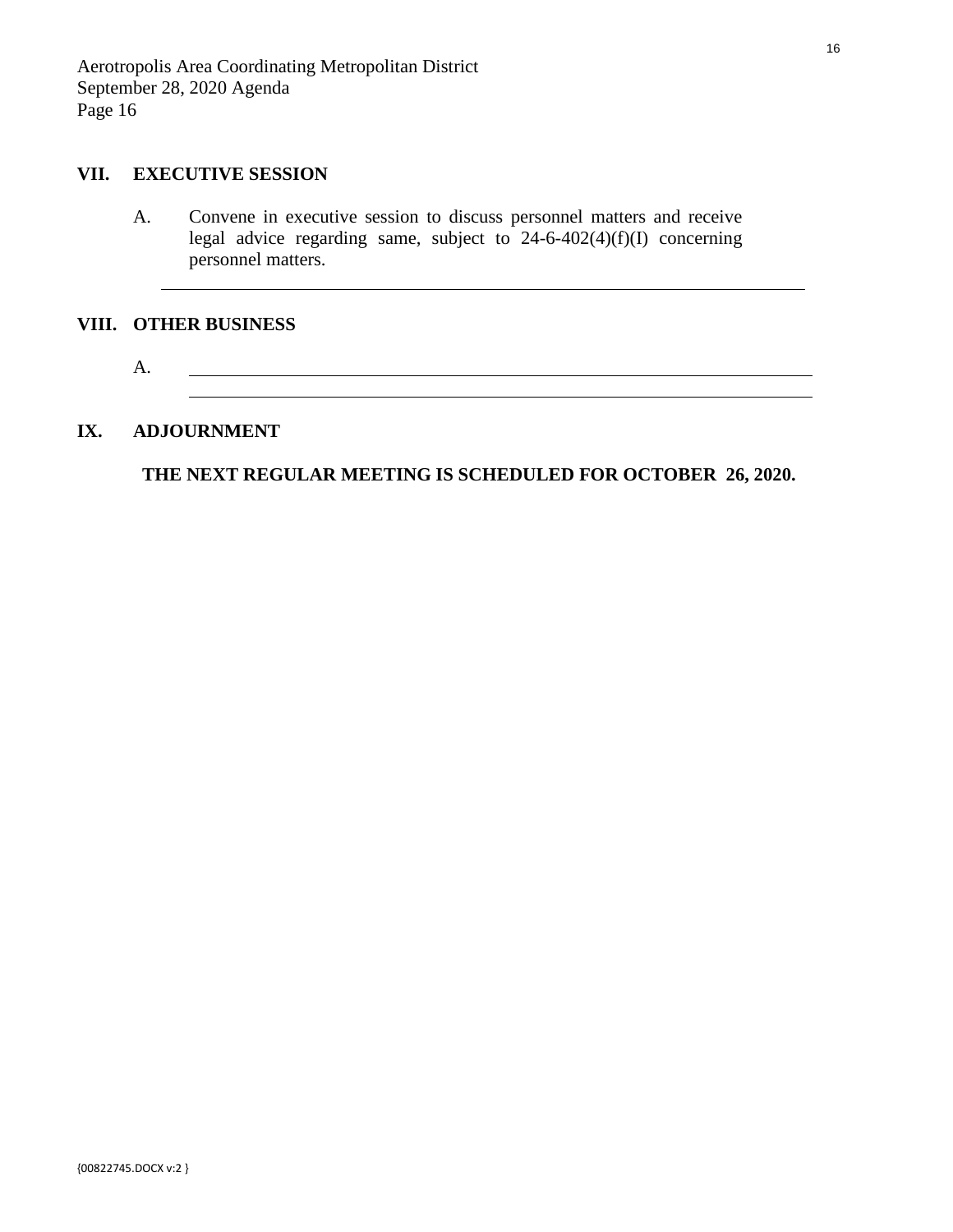<span id="page-16-0"></span>This Memorandum of Understanding (this "MOU" or this "Memorandum of Understanding") is made and entered into on \_\_\_\_\_\_\_\_\_\_\_\_\_\_\_\_\_\_\_\_\_\_\_\_\_\_\_\_ by and between:

Aerotropolis Area Coordinating Metropolitan District, a permittee 1 (AACMD) ; and Richmond American Homes, a permittee 2 (RAH) ;

# **1. PURPOSE & SCOPE.**

The purpose of this Memorandum of Understanding is to set forth the terms and conditions, scope of work and responsibilities of the parties associated with the shared use of control measures to treat stormwater discharges and/or access points to/from respective permitted areas, as per Section I.C.2.v of CDPHE's CDPS General Permit for Stormwater Discharges Associated With Construction Activity; for control measures located outside of the permitted area, that are utilized by the permittee's construction site for compliance with that permit, but not under the direct control of the permittee. The permittee is responsible for ensuring that all control measures located outside of their permitted area, that are being utilized by the permittee's construction site, are properly maintained and in compliance with all terms and conditions of the permit.

Specifically, both parties agree to:

- Work in good faith to coordinate installation, maintenance, and replacement of shared Control Measures (CMs), along with working together to ensure compliance is met for both parties.
- Install, maintain and inspect access controls for their respective areas, as impacts from RAH's permitted area discharge into the storm sewer system and/or sheet flow into AACMD's permitted area.
	- Implement immediate response (as required by the CDPS Permit requirements) to address any maintenance and/or impacts caused by potential non-compliance, such as, but not limited to:
		- Scraping/sweeping tracking onto paved roadways such as:
			- 39th Ave & Denali
			- Fultondale St & 42nd Ave
			- Vehicles/equipment leaving unpaved areas from Filing 1 to/from paved surfaces outside the originating permittee's area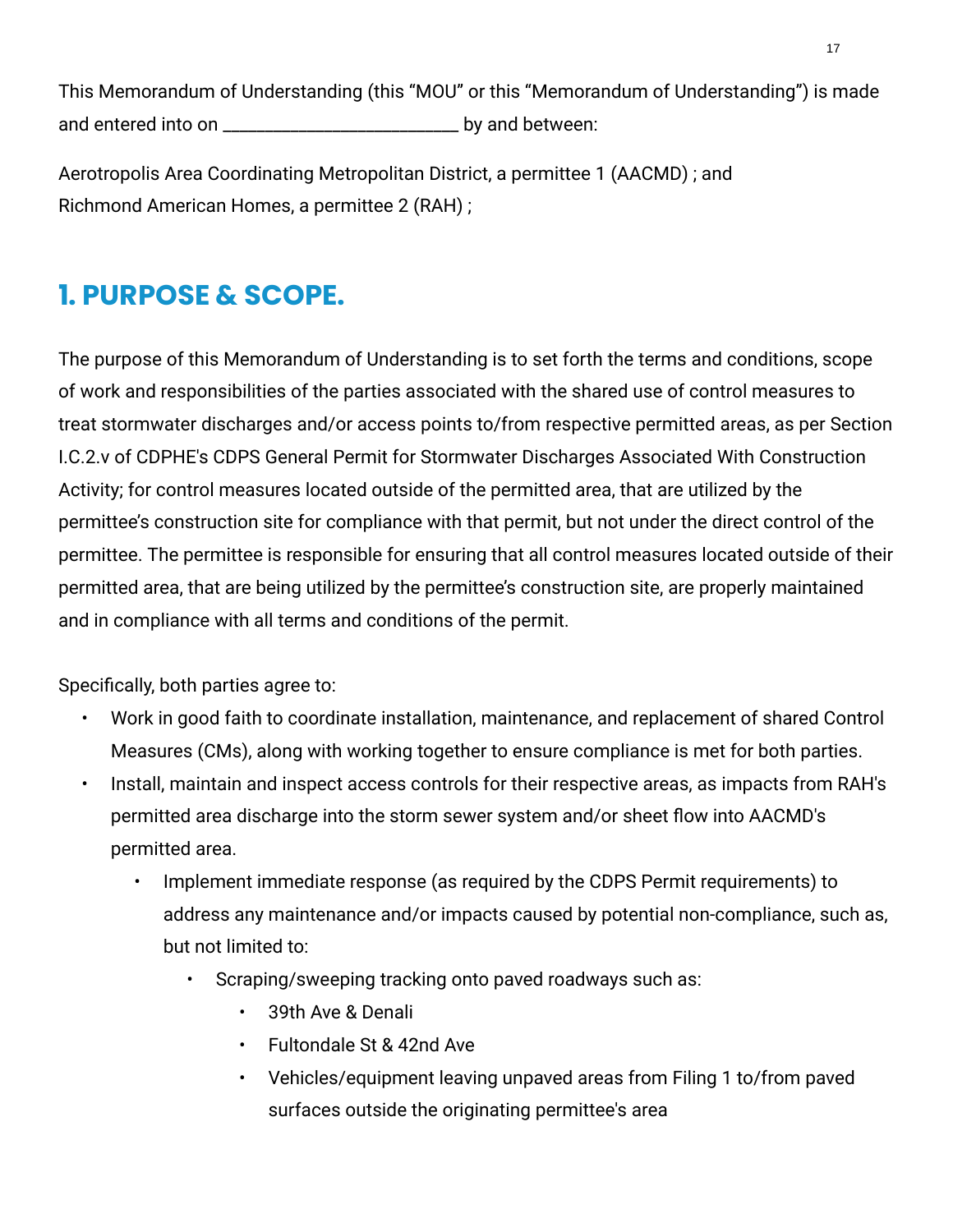- CMs that are not in a functional condition that border the permitted areas, such as, but not limited to:
	- Silt Fence
	- Diversion Ditches
	- Earthen Berms
	- Site Boundary Fence
	- Straw wattles
- Sediment Basins/Traps, Storm Sewer System, and/or Detention Ponds
	- Stormwater runoff from RAH's area, via sheet flow and from discharges entering storm sewer inlets, flow directly into AACMD's storm sewer system, ponds, traps, and basins, routine maintenance will be necessary to remove sediment plumes/impacts that reduce the effectiveness. Responsibility and costs of maintenance will be shared by both parties, unless.
		- There is evidence that impacts are from a single permittee's area, that permittee will be solely responsible for the maintenance and costs associated with the impacts
- If a permittee no longer needs a CM, but the other permittee is still relying on that CM to maintain compliance with their permit, an amendment will be made to this agreement to identify the CM and transfer direct control responsibilities to that permittee.
- 8/4/20 RAH agrees to maintain all control measures from the back of lots/roadways within Filing 1 to the perimeter of Filing 1 on the East, South, and West sides until all construction activities related to the infrastructure for Filing 1 and/or other related activities necessary to complete the areas outside the lots/roadways within Filing 1 within RAH's scope of work/contractual commitments are completed.

# **2. BACKGROUND.**

Both parties have State and City Permits requiring compliance regarding adequate oversight (inspections), implementation, maintenance, and removal of control measures (when no longer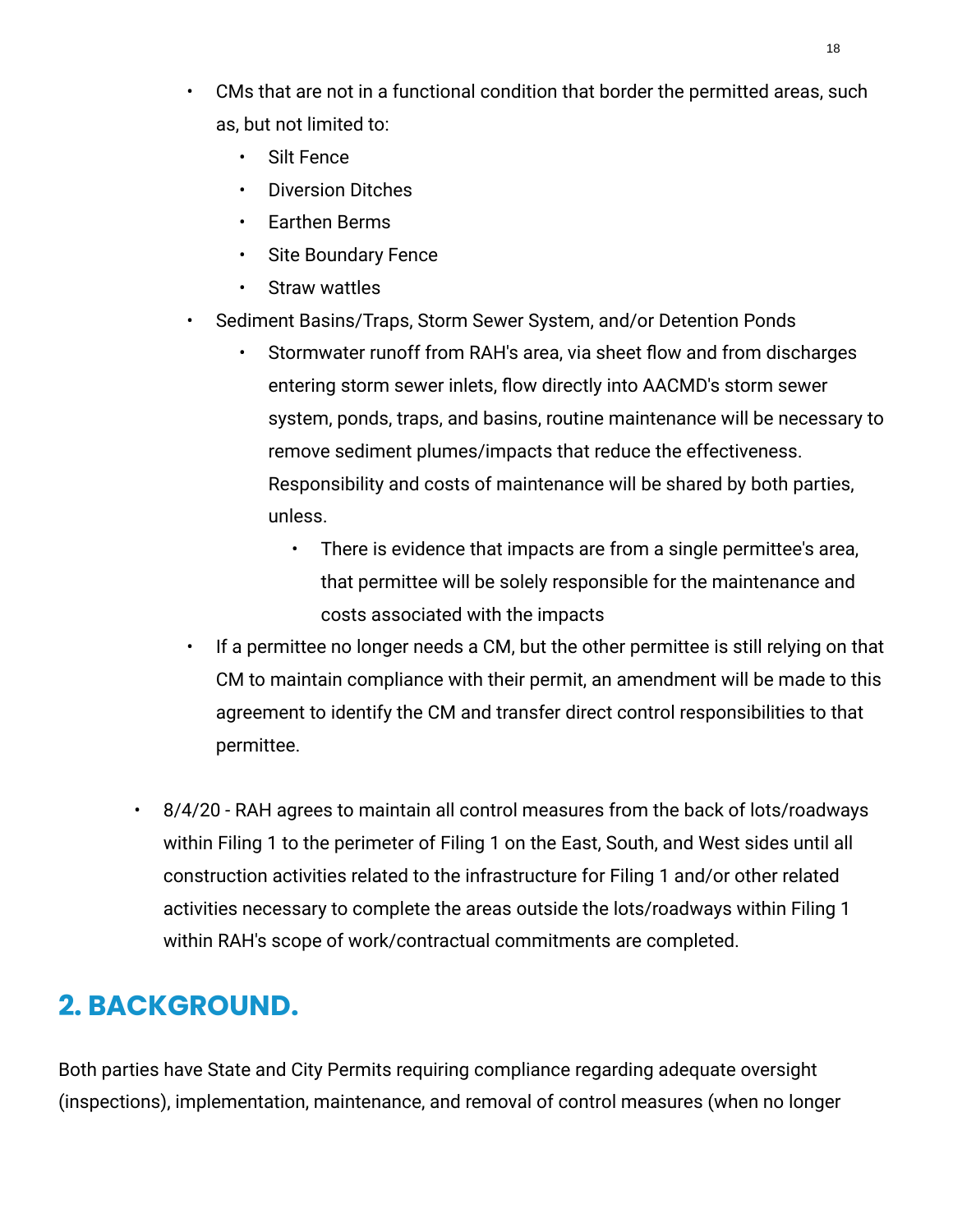necessary or required). AACMD had installed or was in the process of installing most, if not all of the CMs around RAH's permitted area, along with those that are downgradient of that area.

Aerotropolis Area Coordinating Metropolitan District State Permit#: COR400077

Richmond American Homes State Permit #: COR409244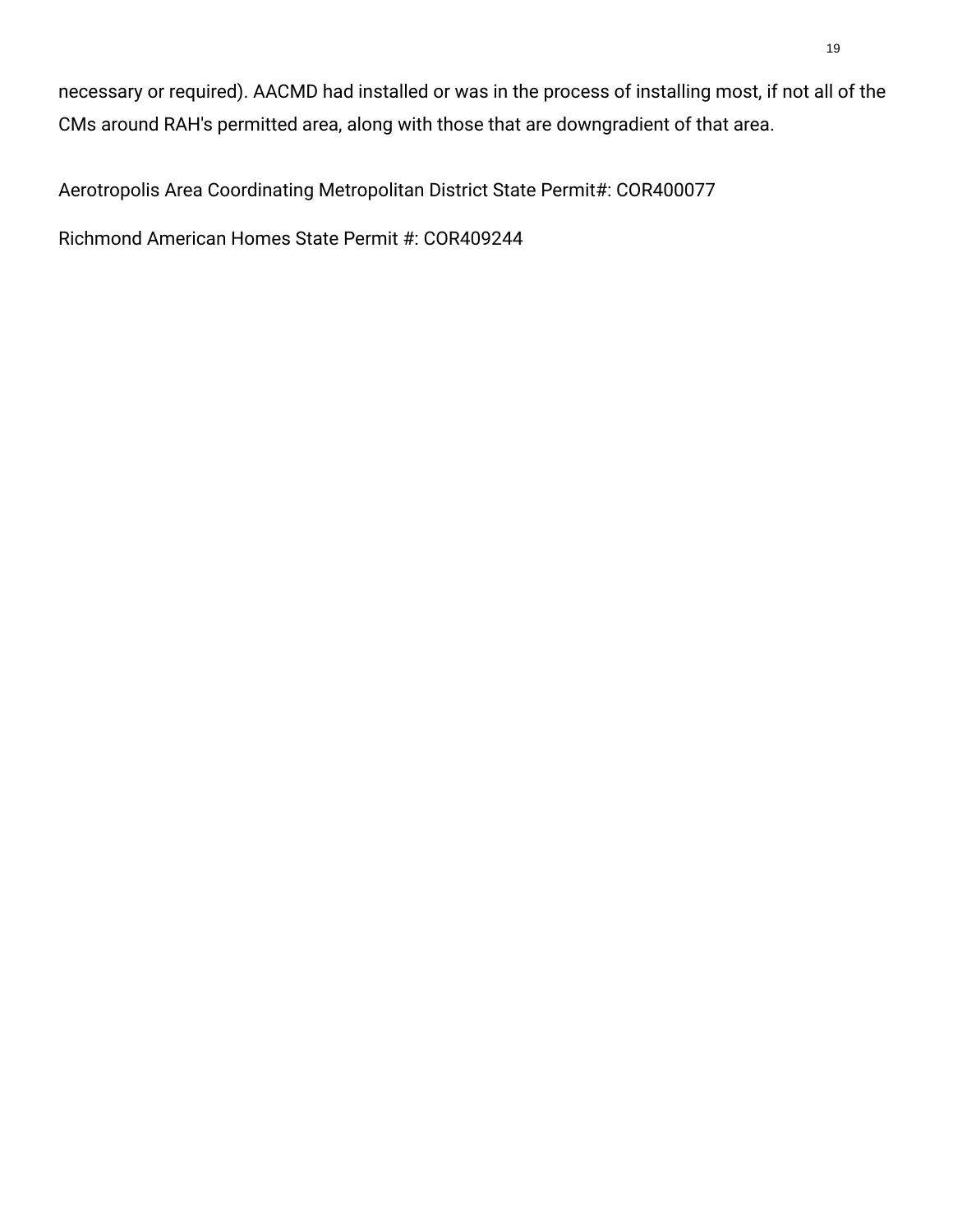# **3. Aerotropolis Area Coordinating Metropolitan District RESPONSIBILITIES.**

Aerotropolis Area Coordinating Metropolitan District shall undertake the following activities under this MOU:

- Inspect shared Control Measures on a weekly basis
- Communicate potential Findings observed that impact compliance both permittees

# **4. Richmond American Homes RESPONSIBILITIES.**

Richmond American Homes shall undertake the following activities under this MOU:

- If shared Control Measures have been damaged and/or functionality has been impacted, RAH will be responsible for the maintenance and costs associated with returning the CMs back to a good, functional condition, unless damage was obviously caused by AACMD's contractor(s).
- Street sweeping to address sediment accumulation and/or tracking within their area of control and any impacts from their area of control.
- Installation/maintenance of adequate upstream controls to minimize discharges into the storm sewer system.
- Impacts to the storm sewer system & pond(s) capacity that will need sediment/pollutant removal to restore it back to its original condition.

# **5. TERMS AND CONDITIONS.**

It is mutually understood and agreed by and between the parties that:

- 1. This MOU may be amended from time to time by mutual agreement of the parties in a written modification signed by both parties.
- 2. This MOU may be terminated by mutual agreement of the parties, and shall automatically terminate upon completion of all responsibilities as stated herein, unless otherwise amended.
- 3. All Control Measures will be installed and maintained per the City of Aurora's Rules & Regulations manual and/or applicable Variance Requests approved by the City of Aurora.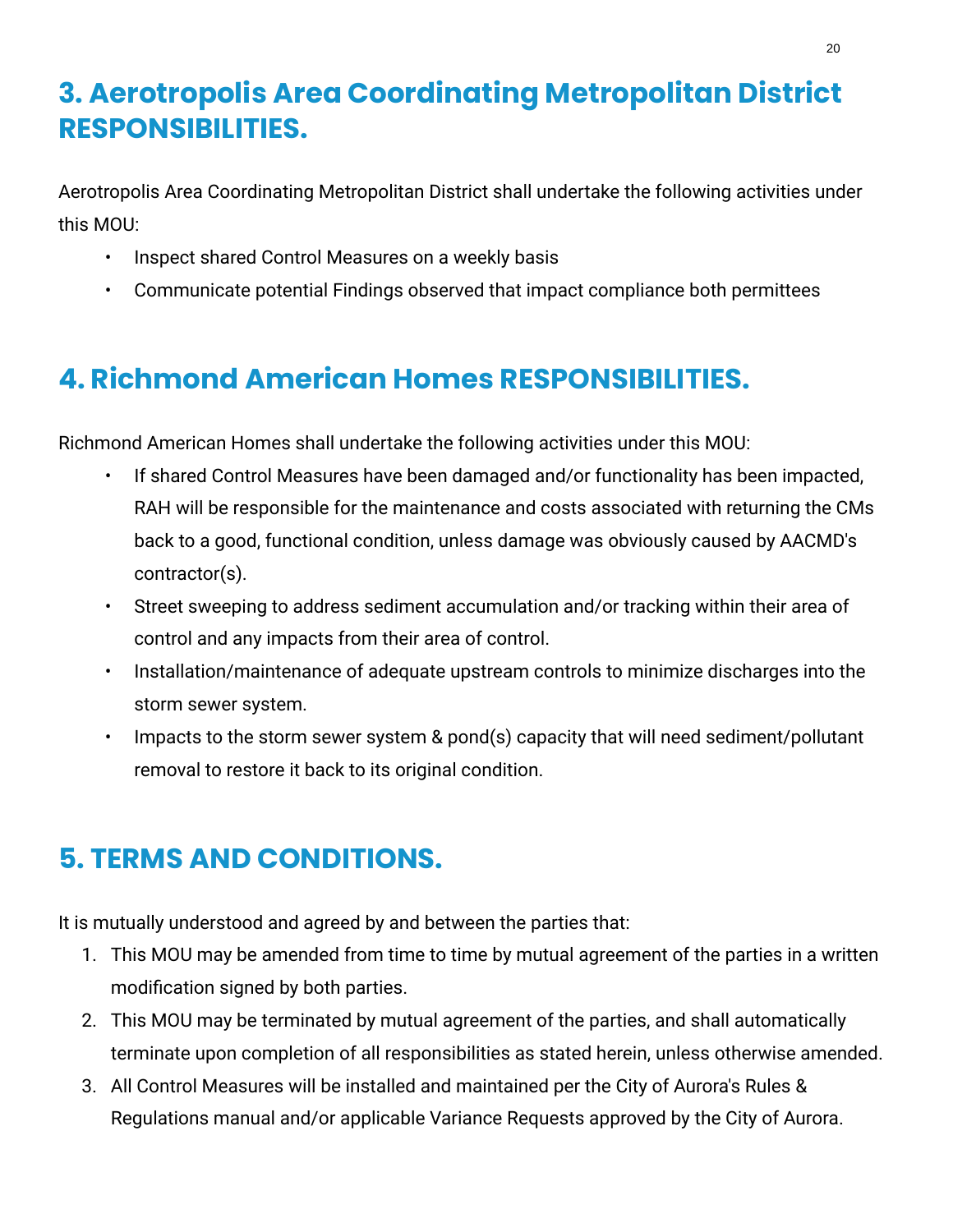# **6. FUNDING; COSTS.**

The parties shall each be solely responsible for any and all costs associated with their responsibilities under this MOU.

- Costs of maintaining include
	- Stabilization/vegetative restoration to previous condition
	- Pond re-certification to previous condition
	- Cleaning out ponds/storm sewer systems impacted by discharges

# **7. EFFECTIVE DATE AND SIGNATURE.**

This Memorandum of Understanding shall be effective upon the date of the last party to sign this MOA below. The parties indicate agreement with this Memorandum of Agreement by their signatures below.

Richmond American Homes Aerotropolis Area Coordinating Metropolitan **District** 

Todd Johnson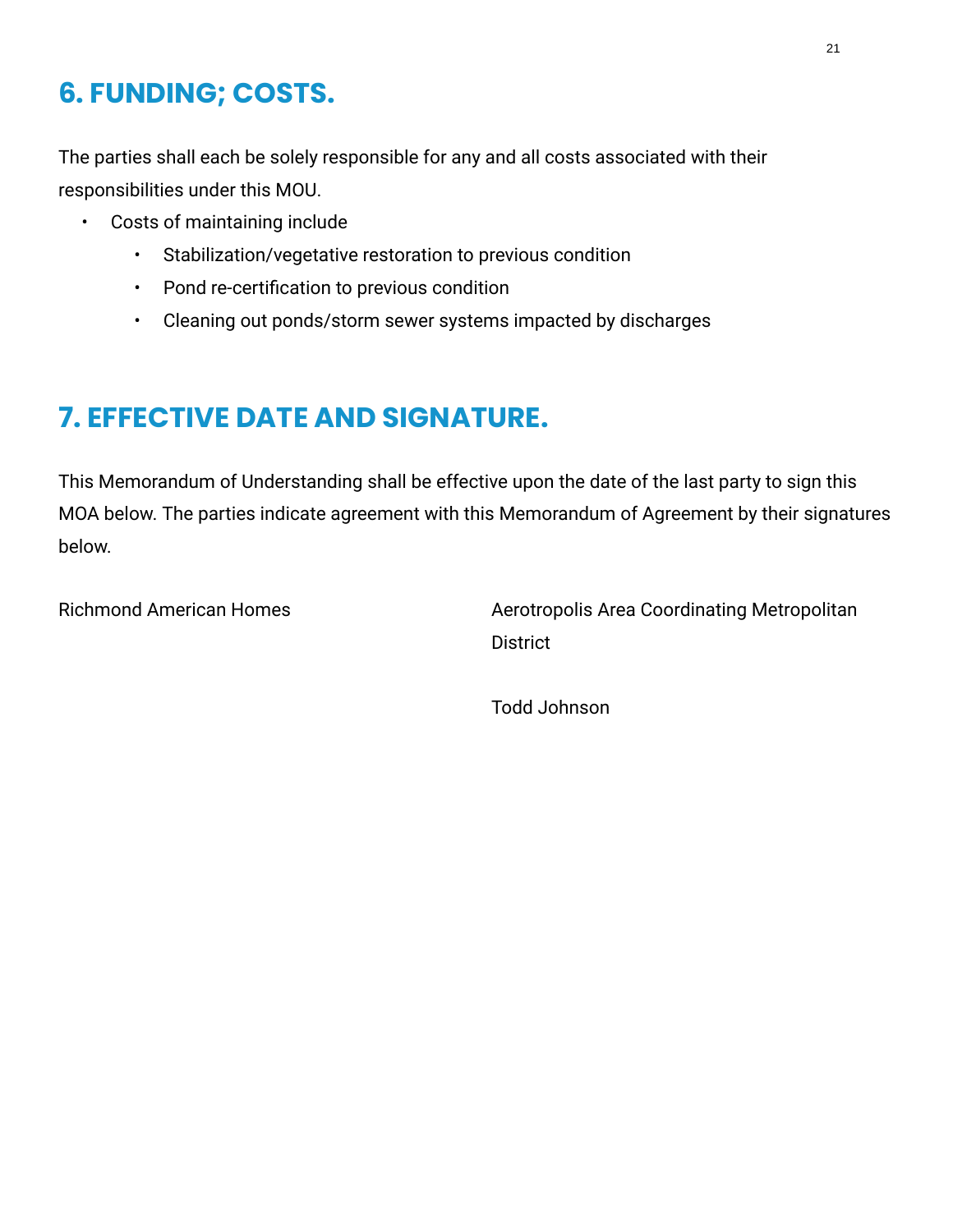# **Aerotropolis Area Coordinating Metro District**

**Check List** All Bank Accounts

August 19, 2020 - September 14, 2020

<span id="page-21-0"></span>

|                      |                   | $\tilde{}$                          |                           |           |
|----------------------|-------------------|-------------------------------------|---------------------------|-----------|
| <b>Check Number</b>  | <b>Check Date</b> | Payee                               |                           | Amount    |
|                      |                   |                                     |                           |           |
| <b>Vendor Checks</b> |                   |                                     |                           |           |
| 1747                 | 09/09/20          | <b>Xcel Energy</b>                  |                           | 500.00    |
| 1748                 | 09/10/20          | CenturyLink Asset Accounting - BART |                           | 11,076.82 |
| <b>ACH</b>           | 08/31/20          | CITY OF AURORA                      |                           | 1,030.00  |
| <b>ACH</b>           | 08/31/20          | CITY OF AURORA                      |                           | 927.00    |
| <b>ACH</b>           | 08/25/20          | CITY OF AURORA                      |                           | 1,695.00  |
| <b>ACH</b>           | 09/10/20          | <b>CITY OF AURORA</b>               |                           | 309.00    |
| <b>ACH</b>           | 08/20/20          | <b>CITY OF AURORA</b>               |                           | 309.00    |
|                      |                   |                                     | <b>Vendor Check Total</b> | 15,846.82 |
|                      |                   |                                     |                           |           |
|                      |                   |                                     | <b>Check List Total</b>   | 15,846.82 |

Check count  $= 7$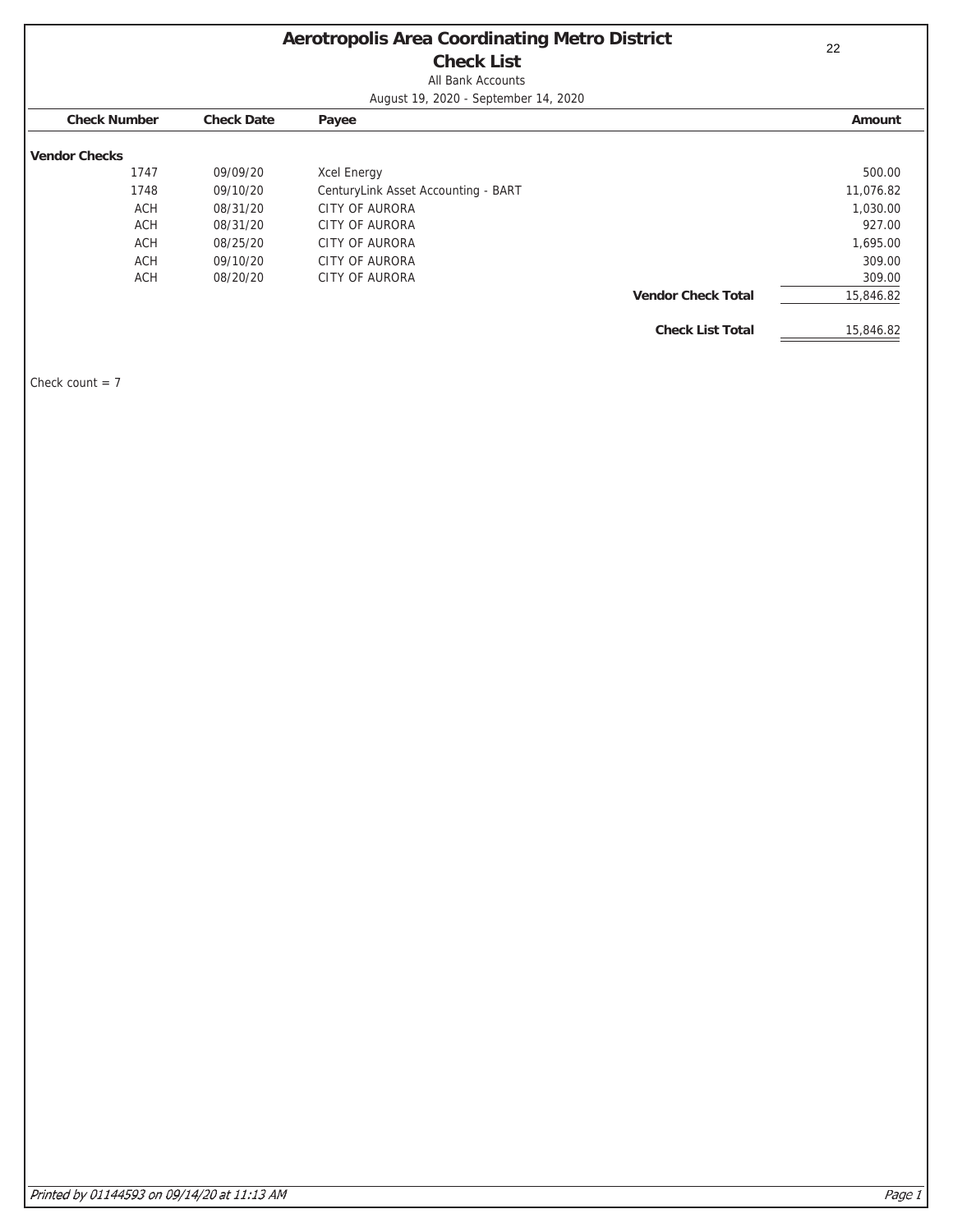<span id="page-22-0"></span>

|                              |                                          |        | <b>Aerotropolis Area Coordinating Metro District</b>   |                      |                       |                                     |           |
|------------------------------|------------------------------------------|--------|--------------------------------------------------------|----------------------|-----------------------|-------------------------------------|-----------|
|                              |                                          |        | <b>Cash Requirement Report - Detailed</b><br>All Dates |                      |                       |                                     |           |
| GL Account                   | Description                              |        | Gross<br><b>Open Amount</b>                            |                      | Discount<br>Available | Net                                 | Cash      |
| AURORAMEDIA                  |                                          |        |                                                        |                      |                       | Open Amount                         | Required  |
|                              | Aurora Media Group                       |        |                                                        |                      |                       |                                     |           |
| Reference:<br>GL AP account: | 99211<br>302500                          |        | Date:<br>Due date: 09/30/20                            | 09/30/20             |                       | Discount exp date:                  |           |
| 307480                       | Miscellaneous - Aurora Media Group       |        | 99.60                                                  |                      |                       | Payment term:                       |           |
|                              |                                          | Totals | 99.60                                                  |                      | 0.00                  | 99.60                               | 99.60     |
|                              | Totals for Aurora Media Group            |        | 99.60                                                  |                      | 0.00                  | 99.60                               | 99,60     |
| CLA                          | <b>CliftonLarsonAllen LLP</b>            |        |                                                        |                      |                       |                                     |           |
| Reference:                   | 2552150                                  |        | Date:                                                  | 07/01/20             |                       | Discount exp date:                  |           |
| GL AP account:               | 102500                                   |        | Due date;                                              | 07/01/20             |                       | Payment term:                       |           |
| 107000                       | Accounting - CliftonLarsonAllen LLP      |        | 559.81                                                 |                      |                       |                                     |           |
|                              |                                          | Totals | 559.81                                                 |                      | 0.00                  | 559.81                              | 559.81    |
| Reference:<br>GL AP account: | 2609908<br>102500                        |        | Date:                                                  | 08/31/20             |                       | Discount exp date:                  |           |
| 107000                       | Accounting - CliftonLarsonAllen LLP      |        | Due date:<br>1,653.49                                  | 08/31/20             |                       | Payment term:                       |           |
|                              |                                          | Totals | 1,653.49                                               |                      | 0.00                  | 1,653.49                            | 1,653.49  |
| Reference:                   | 2609733                                  |        | Date:                                                  | 08/31/20             |                       | Discount exp date:                  |           |
| GL AP account:               | 102500                                   |        | Due date:                                              | 08/31/20             |                       | Payment term:                       |           |
| 107000                       | Accounting - CliftonLarsonAllen LLP      | Totals | 9,530.10<br>9,530.10                                   |                      | 0.00                  | 9,530.10                            |           |
|                              |                                          |        |                                                        |                      |                       |                                     | 9,530.10  |
| Reference:<br>GL AP account: | 2611159<br>102500                        |        | Date:<br>Due date:                                     | 08/31/20<br>08/31/20 |                       | Discount exp date:                  |           |
| 107440                       | District Management - Accounting         |        | 20,977,16                                              |                      |                       | Payment term:                       |           |
|                              |                                          | Totals | 20,977.16                                              |                      | 0.00                  | 20,977.16                           | 20,977.16 |
| Reference:                   | 2611159                                  |        | Date:                                                  | 08/31/20             |                       | Discount exp date:                  |           |
| GL AP account:               | 302500                                   |        | Due date:                                              | 08/31/20             |                       | Payment term:                       |           |
| 307440                       | District Management - Accounting         | Totals | 14,880.73<br>14,880.73                                 |                      | 0.00                  | 14,880.73                           | 14,880.73 |
| Reference:                   |                                          |        |                                                        |                      |                       |                                     |           |
| GL AP account:               | 2609733<br>302500                        |        | Date:<br>Due date:                                     | 08/31/20<br>08/31/20 |                       | Discount exp date;<br>Payment term: |           |
| 307000                       | Accounting - CliftonLarsonAllen LLP      |        | 2,996.66                                               |                      |                       |                                     |           |
|                              |                                          | Totals | 2,996.66                                               |                      | 0.00                  | 2,996.66                            | 2,996.66  |
|                              | <b>Totals for CliftonLarsonAllen LLP</b> |        | 50,597.95                                              |                      | 0.00                  | 50,597.95                           | 50,597.95 |
| <b>Collins Coc</b>           | <b>Collins Cockret &amp; Cole</b>        |        |                                                        |                      |                       |                                     |           |
| Reference:                   | 11041MMAY20                              |        | Date:                                                  | 05/31/20             |                       | Discount exp date:                  |           |
| GL AP account:<br>107460     | 102500<br>Legal - Collins Cockrel & Cole |        | Due date:                                              | 05/31/20             |                       | Payment term:                       |           |
|                              |                                          | Totals | 4,566.00<br>4,566.00                                   |                      | 0.00                  | 4,566.00                            | 4,566.00  |
| Reference:                   | 1104MJUL20                               |        | Date:                                                  |                      |                       |                                     |           |
| GL AP account.               | 102500                                   |        | Due date:                                              | 07/31/20<br>07/31/20 |                       | Discount exp date:<br>Payment term: |           |
| 107460                       | Legal - Collins Cockrel & Cole           |        | 6,027.50                                               |                      |                       |                                     |           |
|                              |                                          | Totals | 6,027.50                                               |                      | 0.00                  | 6,027.50                            | 6,027.50  |
| Reference:                   | 11041MAUG20                              |        | Date:                                                  | 08/31/20             |                       | Discount exp date:                  |           |
| GL AP account:<br>107460     | 102500<br>Legal - Collins Cockrel & Cole |        | Due date:<br>798.00                                    | 08/31/20             |                       | Payment term:                       |           |
|                              |                                          |        |                                                        |                      |                       |                                     |           |

İ ţ

÷

Î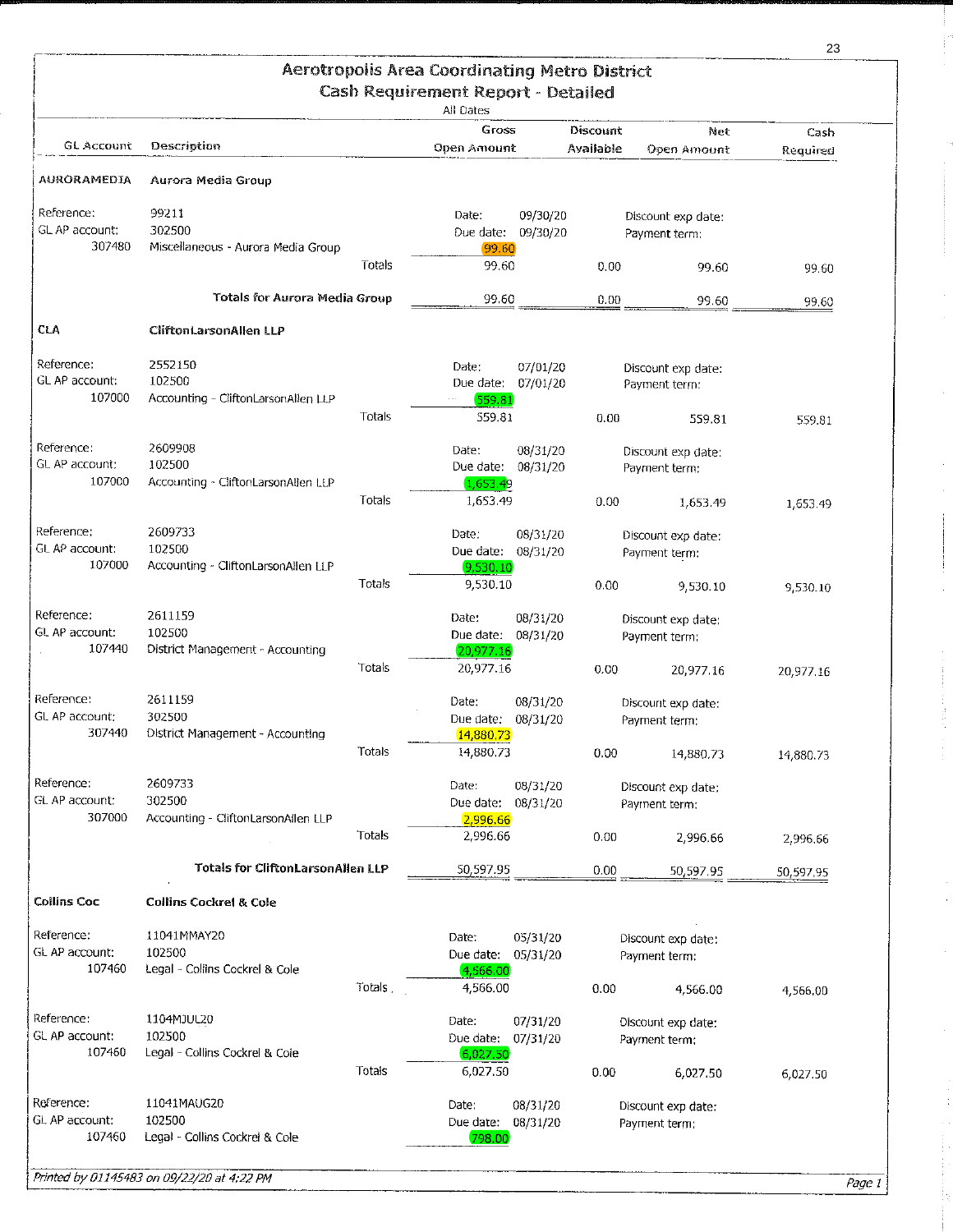| <b>Aerotropolis Area Coordinating Metro District</b><br><b>Cash Requirement Report - Detailed</b><br>All Dates |                                                                      |                                         |                                     |      |                                     |                  |  |  |
|----------------------------------------------------------------------------------------------------------------|----------------------------------------------------------------------|-----------------------------------------|-------------------------------------|------|-------------------------------------|------------------|--|--|
| <b>GL Account</b>                                                                                              | Description                                                          | <b>Gross</b><br><b>Open Amount</b>      | <b>Discount</b><br><b>Available</b> |      | Net<br><b>Open Amount</b>           | Cash<br>Required |  |  |
|                                                                                                                | Totals                                                               | 798.00                                  |                                     | 0.00 | 798.00                              | 798.00           |  |  |
|                                                                                                                | <b>Totals for Collins Cockrel &amp; Cole</b>                         | 11,391.50                               |                                     | 0.00 | 11,391.50                           | 11,391.50        |  |  |
| Coloradodep                                                                                                    | Co dept of public health                                             |                                         |                                     |      |                                     |                  |  |  |
| Reference:<br>GL AP account:<br>307850                                                                         | WC211100596<br>302500<br>Permits and Fees - Co dept of public health | Date:<br>Due date: 08/14/20<br>540.00   | 08/14/20                            |      | Discount exp date:<br>Payment term: |                  |  |  |
|                                                                                                                | Totals                                                               | 540.00                                  |                                     | 0.00 | 540,00                              | 540.00           |  |  |
| Reference:<br>GL AP account:                                                                                   | WC211098133<br>302500                                                | Date:<br>Due date: 08/24/20             | 08/24/20                            |      | Discount exp date:<br>Payment term: |                  |  |  |
| 307850                                                                                                         | Permits and Fees - Co dept of public health<br>Totals                | 135,00<br>135.00                        |                                     | 0.00 | 135.00                              | 135.00           |  |  |
|                                                                                                                | Totals for Co dept of public health                                  | 675.00                                  |                                     | 0.00 | 675.00                              | 675.00           |  |  |
| <b>CSDPLP</b>                                                                                                  | CO Special Dist. Prop & Liab. Pool                                   |                                         |                                     |      |                                     |                  |  |  |
| Reference:<br>GL AP account:<br>107360                                                                         | 4918<br>102500<br>Insurance - CO Special Dist. Prop & Liab. Pool     | Date:<br>Due date: 08/24/20<br>4,170.00 | 08/24/20                            |      | Discount exp date:<br>Payment term: |                  |  |  |
|                                                                                                                | Totals                                                               | 4,170.00                                |                                     | 0.00 | 4,170.00                            | 4,170.00         |  |  |
| Reference:<br>GL AP account:<br>101255                                                                         | POL-0003900<br>102500<br>Prepaid Insurance - CO Special Dist. Prop & | Date:<br>Due date: 09/09/20<br>450.00   | 09/09/20                            |      | Discount exp date:<br>Payment term: |                  |  |  |
|                                                                                                                | Liab. Pool<br>Totals                                                 | 450.00                                  |                                     | 0.00 | 450.00                              | 450.00           |  |  |
|                                                                                                                | Totals for CO Special Dist. Prop & Liab. Pool                        | 4,620.00                                |                                     | 0.00 | 4,620.00                            | 4,620.00         |  |  |
| E-470 Publi                                                                                                    | E-470 Public Highway Authority                                       |                                         |                                     |      |                                     |                  |  |  |
| Reference:<br>GL AP account:<br>307480                                                                         | 3951<br>302500<br>Miscellaneous - E-470 Public Highway               | Date:<br>Due date: 07/31/20<br>3,673.75 | 07/31/20                            |      | Discount exp date:<br>Payment term: |                  |  |  |
|                                                                                                                | Authority<br>Totals                                                  | 3,673.75                                |                                     | 0.00 | 3,673.75                            | 3,673.75         |  |  |
| Reference:<br>GL AP account:<br>307480                                                                         | 3978<br>302500<br>Miscellaneous - E-470 Public Highway               | Date:<br>Due date:<br>12,875.00         | 08/31/20<br>08/31/20                |      | Discount exp date:<br>Payment term: |                  |  |  |
|                                                                                                                | Authority<br>Totals                                                  | 12,875.00                               |                                     | 0.00 | 12,875.00                           | 12,875.00        |  |  |
|                                                                                                                | Totals for E-470 Public Highway Authority                            | 16,548.75                               |                                     | 0.00 | 16,548.75                           | 16,548.75        |  |  |
| <b>FISCAL</b>                                                                                                  | <b>Fiscal Focus Partners, LLC</b>                                    |                                         |                                     |      |                                     |                  |  |  |
| Reference:<br>GL AP account:<br>107020                                                                         | 1384<br>102500<br>Audit - Fiscal Focus Partners, LLC                 | Date:<br>Due date:<br>6,000.00          | 09/09/20<br>09/09/20                |      | Discount exp date:<br>Payment term: |                  |  |  |
|                                                                                                                | Totals                                                               | 6,000.00                                |                                     | 0.00 | 6,000.00                            | 6,000.00         |  |  |
|                                                                                                                | <b>Totals for Fiscal Focus Partners, LLC</b>                         | 6,000.00                                |                                     | 0.00 | 6,000.00                            | 6,000.00         |  |  |
| McGeady                                                                                                        | McGeady Becher P.C.                                                  |                                         |                                     |      |                                     |                  |  |  |

3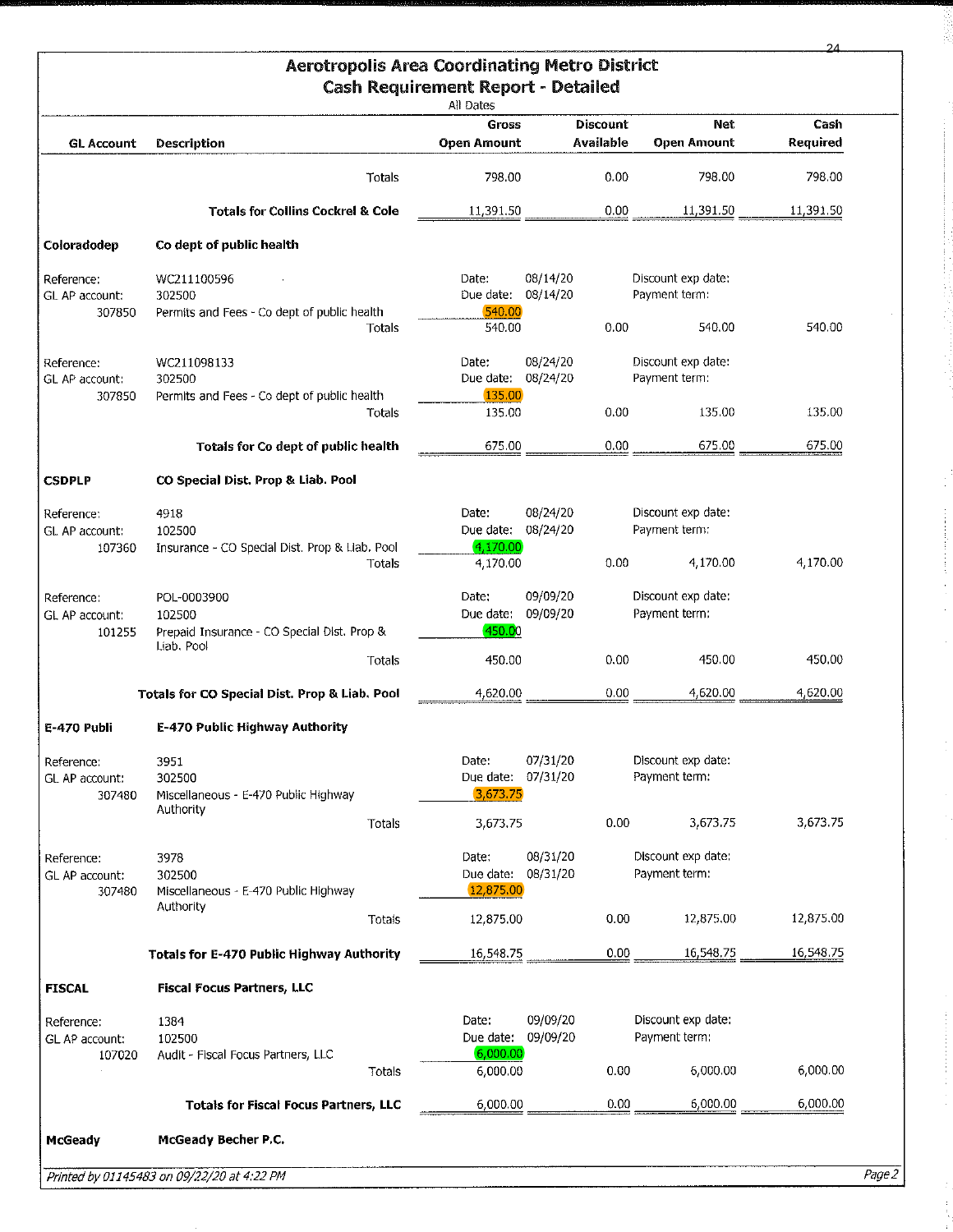|                                        |                                                                          |                       | <b>Aerotropolis Area Coordinating Metro District</b><br><b>Cash Requirement Report - Detailed</b><br>All Dates |                                                             |                                                       |           |
|----------------------------------------|--------------------------------------------------------------------------|-----------------------|----------------------------------------------------------------------------------------------------------------|-------------------------------------------------------------|-------------------------------------------------------|-----------|
|                                        |                                                                          |                       | <b>Gross</b>                                                                                                   | <b>Discount</b>                                             | <b>Net</b>                                            | Cash      |
| <b>GL Account</b>                      | <b>Description</b>                                                       |                       | <b>Open Amount</b>                                                                                             | <b>Available</b>                                            | Open Amount                                           | Required  |
| Reference:<br>GL AP account:<br>107581 | 1302MAPR20<br>102500<br>Election Expense - McGeady Becher P.C.           |                       | Date:<br>Due date:<br>729.00                                                                                   | 07/01/20<br>07/01/20                                        | Discount exp date:<br>Payment term:                   |           |
|                                        |                                                                          | Totals                | 729.00                                                                                                         | 0.00                                                        | 729.00                                                | 729.00    |
| Reference:<br>GL AP account:<br>107460 | 1302MJUL20<br>102500<br>Legal - McGeady Becher P.C.                      |                       | Date:<br>Due date:<br>765.00                                                                                   | 07/31/20<br>07/31/20                                        | Discount exp date:<br>Payment term:                   |           |
|                                        |                                                                          | Totals                | 765.00                                                                                                         | 0.00                                                        | 765.00                                                | 765.00    |
| Reference:<br>GL AP account:<br>107460 | 1301MJUL20<br>102500<br>Legal - McGeady Becher P.C.                      |                       | Date:<br>Due date:<br>1 <mark>,169.5</mark> 0                                                                  | 07/31/20<br>07/31/20                                        | Discount exp date:<br>Payment term:                   |           |
|                                        |                                                                          | Totals                | 1,169.50                                                                                                       | 0.00                                                        | 1,169.50                                              | 1,169.50  |
| Reference:<br>GL AP account:<br>107460 | 1302MAUG20<br>102500<br>Legal - McGeady Becher P.C.                      |                       | Date:<br>Due date:<br>11.86                                                                                    | 08/31/20<br>08/31/20                                        | Discount exp date:<br>Payment term:                   |           |
|                                        |                                                                          | Totals                | 11.86                                                                                                          | 0.00                                                        | 11.86                                                 | 11.86     |
|                                        | Totals for McGeady Becher P.C.                                           |                       | 2,675.36                                                                                                       | 0.00                                                        | 2,675.36                                              | 2,675.36  |
| <b>Murray Dahl</b>                     | Murray Dahl Beery & Renaud LLP                                           |                       |                                                                                                                |                                                             |                                                       |           |
| Reference :<br>GL AP account:          | 16211<br>102500                                                          |                       | Date:<br>Due date:<br>1,856.25                                                                                 | 08/31/20<br>08/31/20                                        | Discount exp date:<br>Payment term:                   |           |
| 107460                                 | Legal - Murray Dahl Beery & Renaud LLP                                   | Totals                | 1,856.25                                                                                                       | 0.00                                                        | 1,856.25                                              | 1,856.25  |
|                                        | <b>Totals for Murray Dahl Beery &amp; Renaud LLP</b>                     |                       | 1,856.25                                                                                                       | 0.00                                                        | 1,856.25                                              | 1,856.25  |
| XCEL.                                  | <b>Xcel Energy</b>                                                       |                       |                                                                                                                |                                                             |                                                       |           |
| Reference:<br>GL AP account:<br>307470 | 53-0012718365-6<br>302500<br>Construction trailer expenses - Xcel Energy |                       | Date:<br>Due date: 08/31/20<br>226,00                                                                          | 08/31/20                                                    | Discount exp date:<br>Payment term:                   |           |
|                                        |                                                                          | Totals                | 226.00                                                                                                         | 0.00                                                        | 226.00                                                | 226.00    |
|                                        | <b>Totals for Xcel Energy</b>                                            |                       | 226.00                                                                                                         | 0.00                                                        | 226,00                                                | 226,00    |
|                                        |                                                                          | <b>Company Totals</b> | 94,690.41                                                                                                      | 0.00                                                        | 94,690.41                                             | 94,690.41 |
|                                        |                                                                          |                       | $1 - 0$<br>$1 - 1$<br>$1 - 2$<br>$1 - 3$<br>$1-T$<br>Total                                                     | 59, 263.67<br>$+17,549.35$<br>$+17,877.39$<br>$= 94,690.41$ | General O&M<br>Capital O&M<br>Reimbursable from Bonds |           |

25

g<br>S

÷,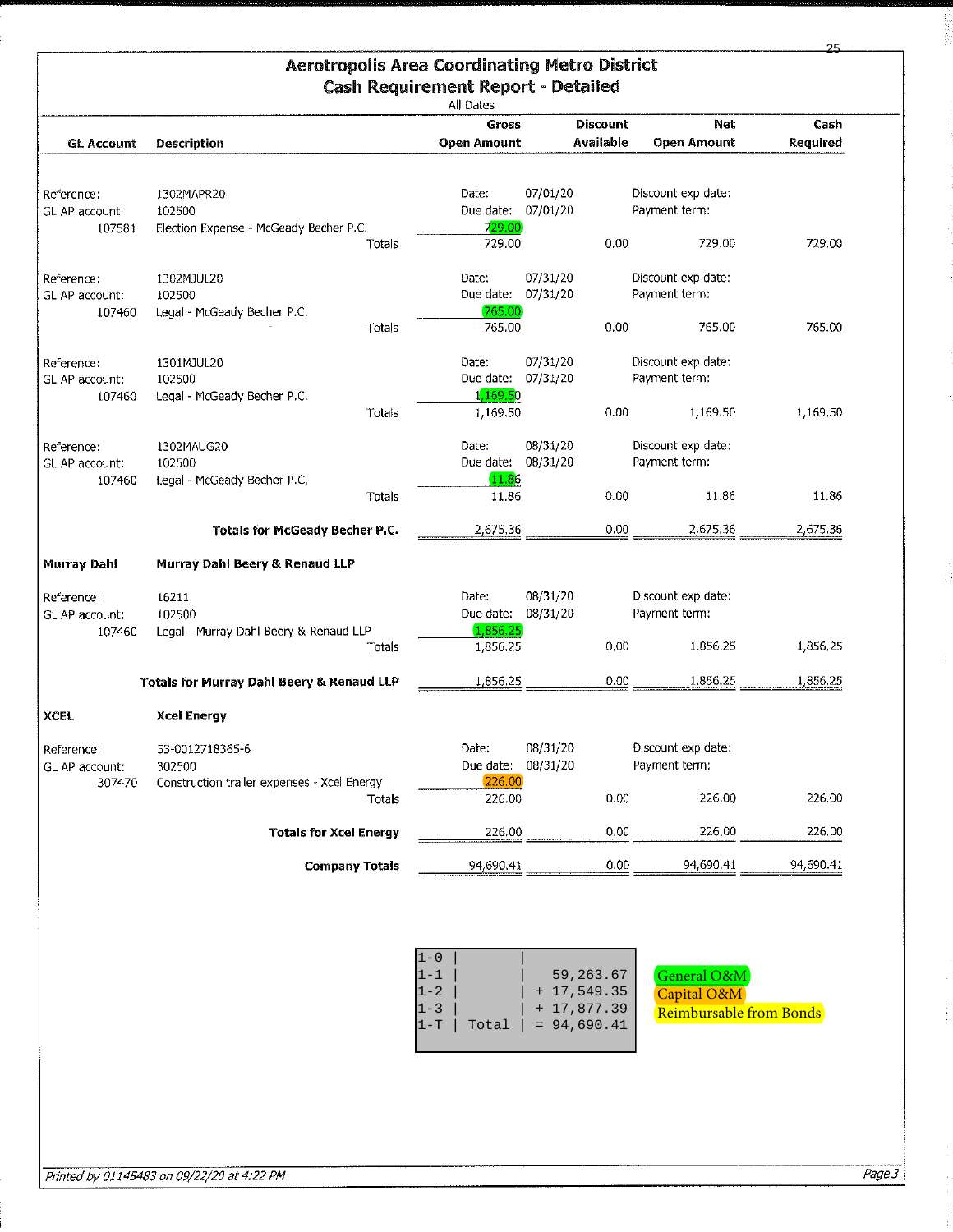# <span id="page-25-0"></span>**AEROTROPOLIS AREA COORDINATING METRO DISTRICT**

# **FINANCIAL STATEMENTS**

**JULY 31, 2020**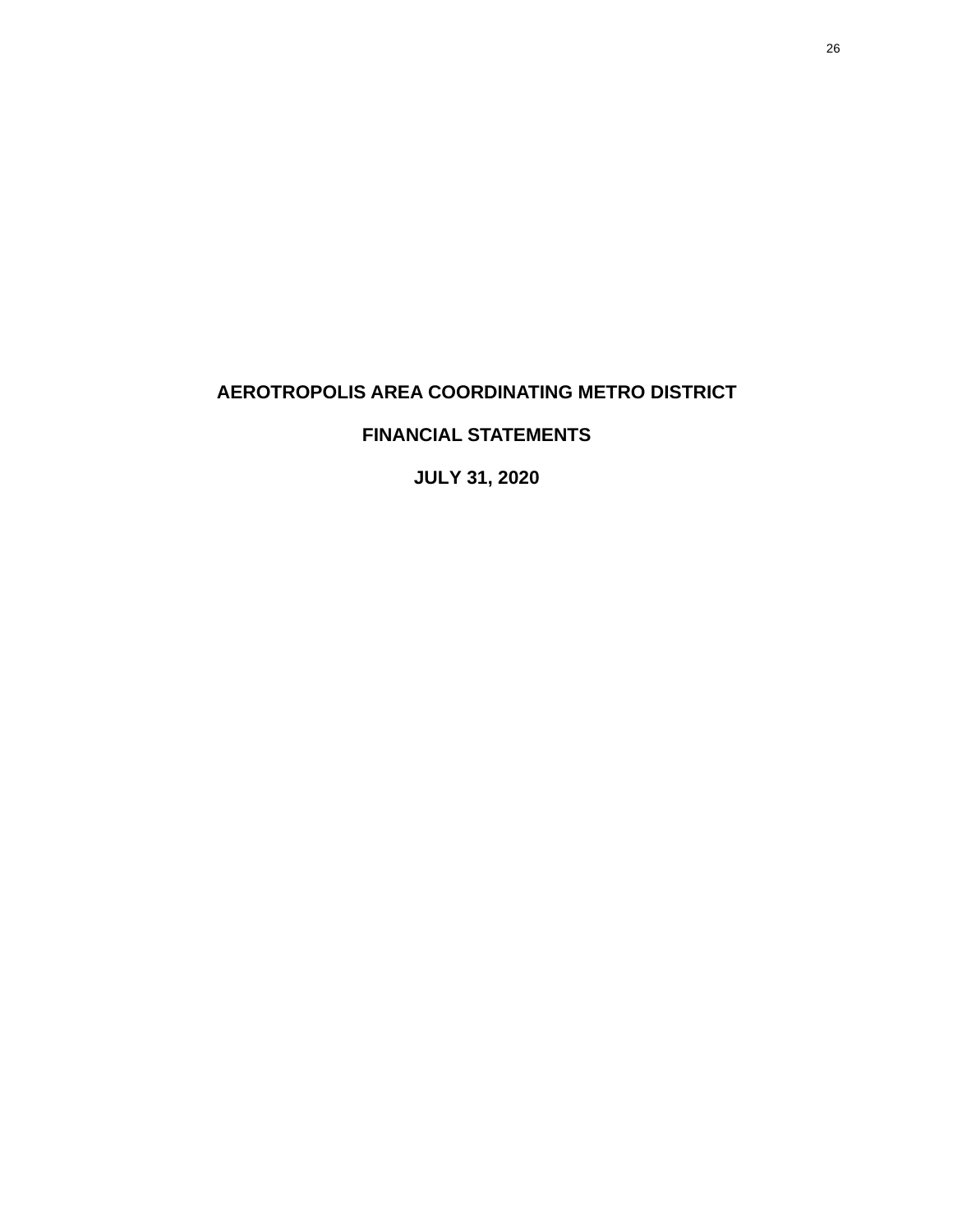# **AEROTROPOLIS AREA COORDINATING METRO DISTRICT BALANCE SHEET - GOVERNMENTAL FUNDS JULY 31, 2020**

|                                                                                       | General              |    | <b>Capital</b><br><b>Projects</b> | Total |                                |
|---------------------------------------------------------------------------------------|----------------------|----|-----------------------------------|-------|--------------------------------|
| <b>ASSETS</b>                                                                         |                      |    |                                   |       |                                |
| Cash - Checking<br><b>CSAFE</b>                                                       | \$<br>5,269<br>9,100 | \$ | 97,792<br>1,001,328               | \$    | 103,061<br>1,010,428           |
| Accounts Receivable - ARTA<br>Other accounts receivable<br>Accounts Receivable - ATEC | ٠                    |    | 1,228,270<br>22,500<br>718,376    |       | 1,228,270<br>22,500<br>718,376 |
| <b>TOTAL ASSETS</b>                                                                   | \$<br>14,369         | \$ | 3,068,266                         | \$    | 3,082,635                      |
| <b>LIABILITIES AND FUND BALANCES</b>                                                  |                      |    |                                   |       |                                |
| <b>CURRENT LIABILITIES</b><br><b>Accounts Payable</b><br>Retainage Payable            | \$<br>59,478         | \$ | 3,567,621<br>1,027,966            | \$    | 3,627,099<br>1,027,966         |
| <b>Total Liabilities</b>                                                              | 59,478               |    | 4,595,587                         |       | 4,655,065                      |
| <b>FUND BALANCES</b>                                                                  |                      |    |                                   |       |                                |
| <b>Total Fund Balances</b>                                                            | (45,109)             |    | (1,527,321)                       |       | (1,572,430)                    |
| TOTAL LIABILITIES AND FUND BALANCES                                                   | \$<br>14,369         | S  | 3,068,266                         | \$    | 3,082,635                      |

27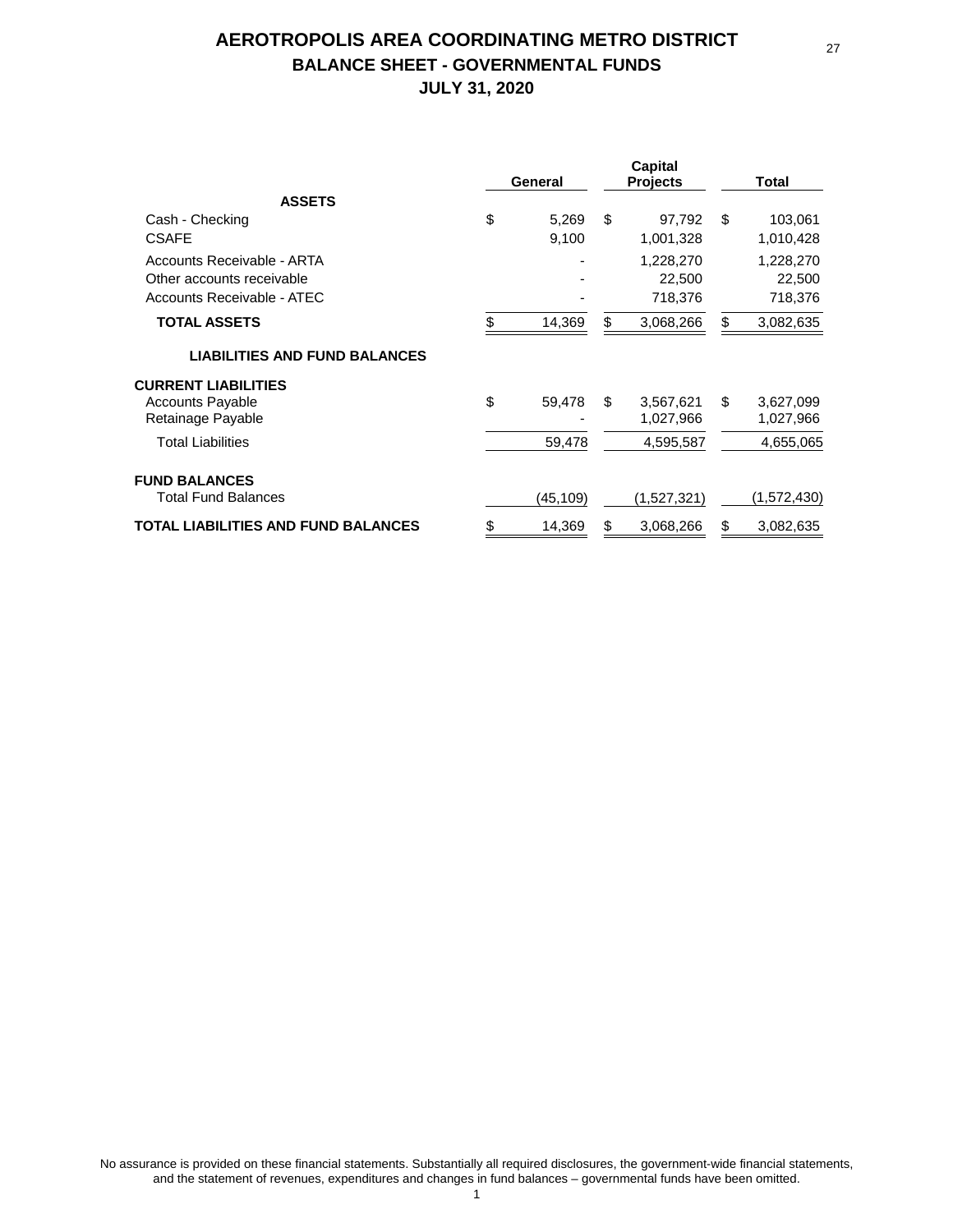# **AEROTROPOLIS AREA COORDINATING METRO DISTRICT STATEMENT OF REVENUES, EXPENDITURES AND CHANGES IN FUND BALANCES - BUDGET AND ACTUAL FOR THE SEVEN MONTHS ENDED JULY 31, 2020**

#### **GENERAL FUND**

|                                                     | Annual<br><b>Budget</b> | <b>Year to Date</b><br><b>Actual</b> |            | Variance |           |
|-----------------------------------------------------|-------------------------|--------------------------------------|------------|----------|-----------|
| <b>REVENUES</b>                                     |                         |                                      |            |          |           |
| Transfer from First Creek Ranch Metro District      | \$<br>60,144            | \$                                   | 28,500     | \$       | (31, 644) |
| <b>TOTAL REVENUES</b>                               | 60,144                  |                                      | 28,500     |          | (31,644)  |
| <b>EXPENDITURES</b>                                 |                         |                                      |            |          |           |
| Accounting                                          | 90,000                  |                                      | 62,466     |          | 27,534    |
| Audit                                               | 6,000                   |                                      |            |          | 6,000     |
| Contingency                                         | 5,000                   |                                      |            |          | 5,000     |
| <b>District Management</b>                          | 85,000                  |                                      | 79,084     |          | 5,916     |
| Dues and Licenses                                   | 1,800                   |                                      | 2,977      |          | (1, 177)  |
| <b>Election Expense</b>                             | 3,200                   |                                      | 6,023      |          | (2,823)   |
| Insurance                                           | 18,000                  |                                      | 28,224     |          | (10, 224) |
| Legal                                               | 200,000                 |                                      | 225,289    |          | (25, 289) |
| Miscellaneous                                       | 1,000                   |                                      | 1,305      |          | (305)     |
| <b>TOTAL EXPENDITURES</b>                           | 410,000                 |                                      | 405,368    |          | 4,632     |
| <b>EXCESS OF REVENUES OVER (UNDER) EXPENDITURES</b> | (349, 856)              |                                      | (376, 868) |          | (27, 012) |
| <b>OTHER FINANCING SOURCES (USES)</b>               |                         |                                      |            |          |           |
| Developer Advance                                   | 350,000                 |                                      | 388,000    |          | 38,000    |
| <b>TOTAL OTHER FINANCING SOURCES (USES)</b>         | 350,000                 |                                      | 388,000    |          | 38,000    |
| <b>NET CHANGE IN FUND BALANCES</b>                  | 144                     |                                      | 11,132     |          | 10,988    |
| <b>FUND BALANCES - BEGINNING</b>                    | 4,860                   |                                      | (56, 242)  |          | (61, 102) |
| <b>FUND BALANCES - ENDING</b>                       | \$<br>5,004             | \$                                   | (45,110)   | \$       | (50, 114) |

No assurance is provided on these financial statements. Substantially all required disclosures, the government-wide financial statements, and the statement of revenues, expenditures and changes in fund balances – governmental funds have been omitted. 2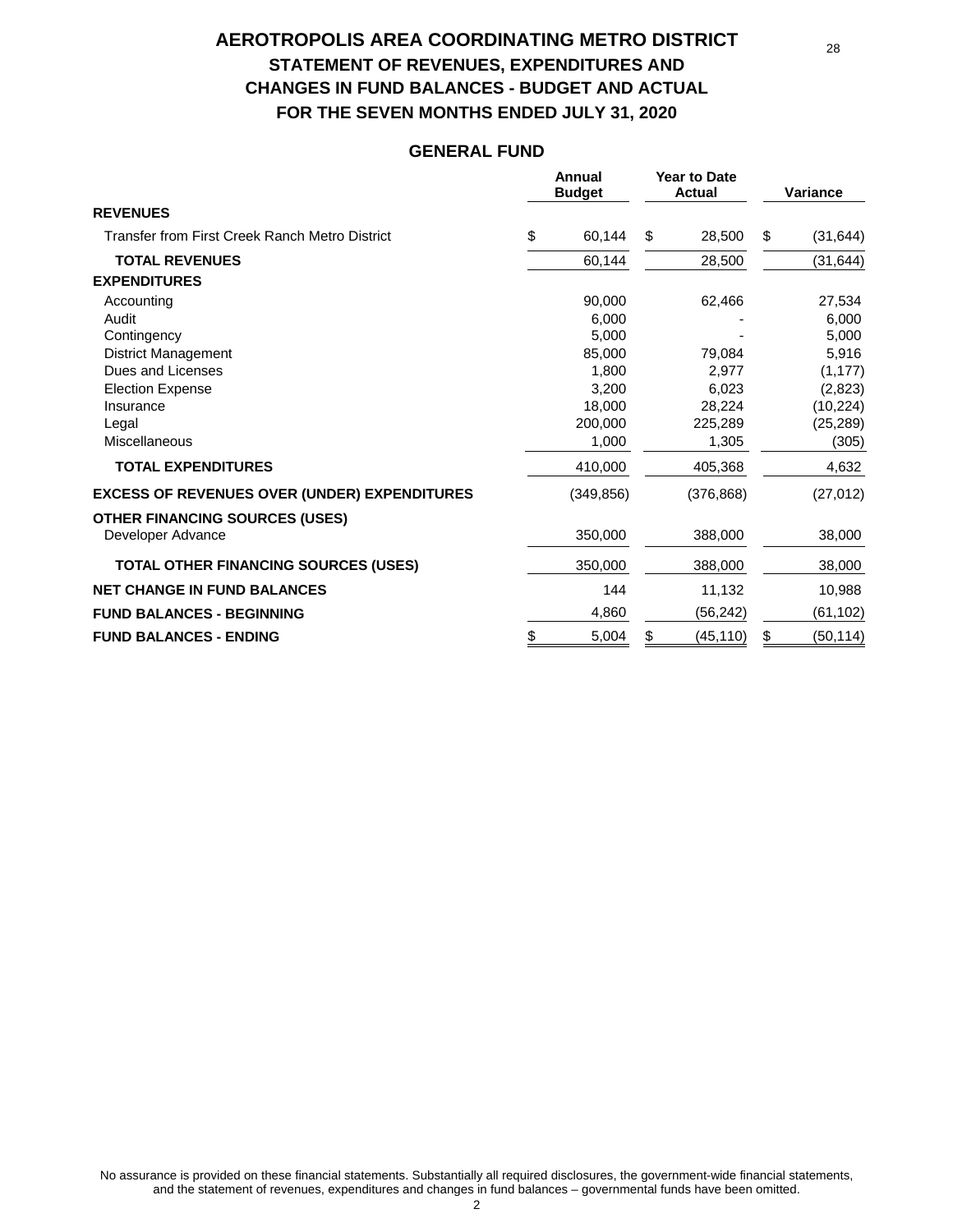**SUPPLEMENTARY INFORMATION**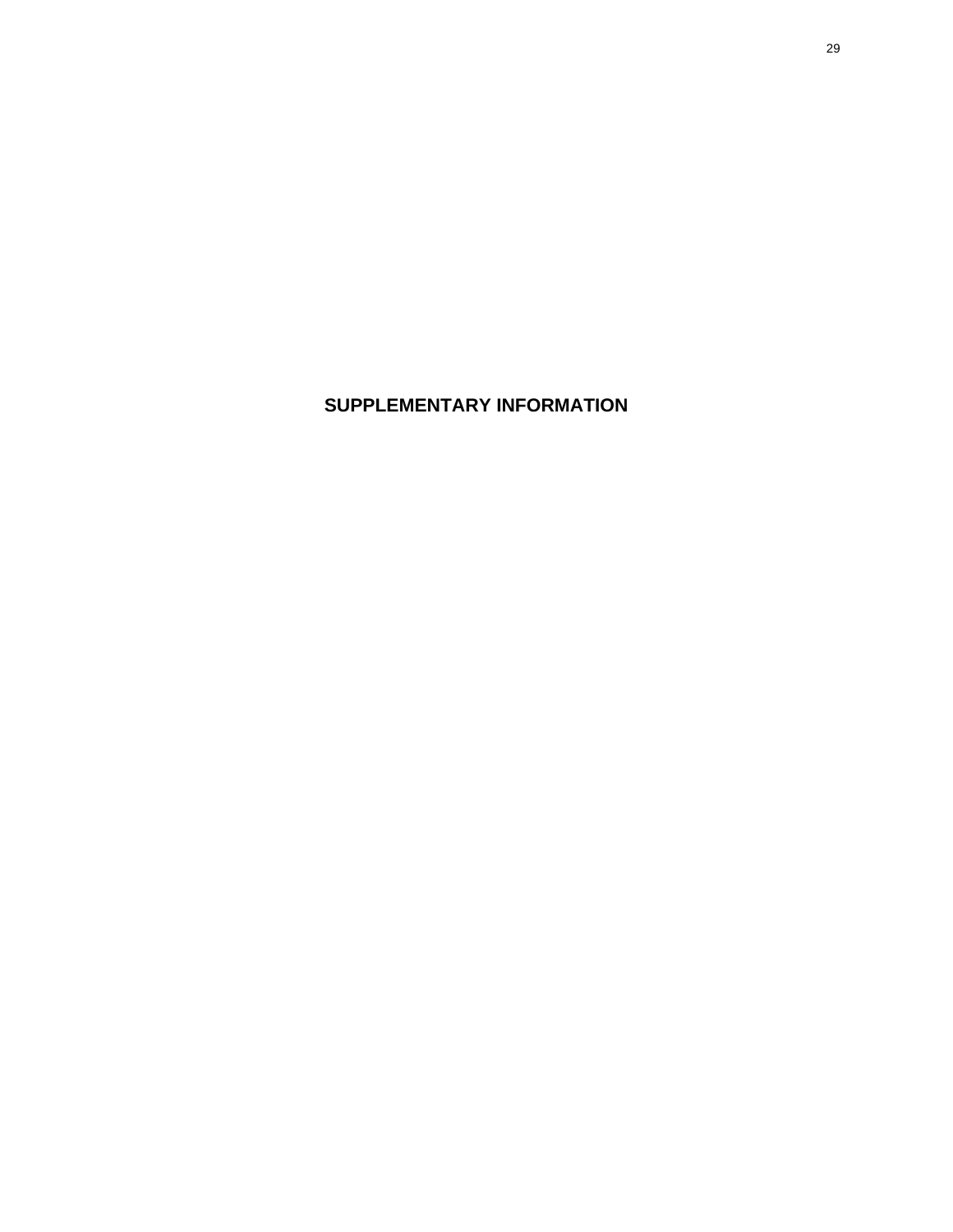## **AEROTROPOLIS AREA COORDINATING METRO DISTRICT SCHEDULE OF REVENUES, EXPENDITURES AND CHANGES IN FUND BALANCES - BUDGET AND ACTUAL FOR THE SEVEN MONTHS ENDED JULY 31, 2020**

#### **CAPITAL PROJECTS FUND**

|                                                     | Annual<br><b>Budget</b> | <b>Year to Date</b><br><b>Actual</b> | Variance           |
|-----------------------------------------------------|-------------------------|--------------------------------------|--------------------|
| <b>REVENUES</b>                                     |                         |                                      |                    |
| Developer Reimbursement                             | \$<br>230,000           | \$<br>62,500                         | \$<br>(167, 500)   |
| Interest Income                                     |                         | 7,424                                | 7,424              |
| Intergovernmental Revenue - ARTA                    | 9,000,000               | 3,443,841                            | (5,556,159)        |
| Intergovernmental Revenue - CAB                     | 92,991,804              | 41,121,560                           | (51, 870, 244)     |
| <b>TOTAL REVENUES</b>                               | 102,221,804             | 44,635,325                           | (57,586,479)       |
| <b>EXPENDITURES</b>                                 |                         |                                      |                    |
| Accounting                                          | 25,000                  | 15,899                               | 9,101              |
| Architecture                                        | 2,000,000               | 26,269                               | 1,973,731          |
| <b>Bond Issue Costs</b>                             |                         | 11,106                               | (11, 106)          |
| Camera Monitoring                                   | 25,000                  | 67,165                               | (42, 165)          |
| Capital Outlay                                      |                         | 5,574,181                            | (5,574,181)        |
| Civil Engineering                                   | 3,500,000               | 601,080                              | 2,898,920          |
| <b>Construction Assistance</b>                      | 2,500,000               | 30,363                               | 2,469,637          |
| Construction trailer expenses                       | 10,000                  | 29,926                               | (19, 926)          |
| Contingency                                         | 342,185                 |                                      | 342,185            |
| <b>Cost Verification</b>                            | 50,000                  | 131,340                              | (81, 340)          |
| Developer Advance Interest Expense                  | 815,000                 | 2,937,811                            | (2, 122, 811)      |
| Developer costs                                     | 230,000                 | 62,500                               | 167,500            |
| <b>District Management</b>                          |                         | 14,338                               | (14, 338)          |
| <b>Entry Monument</b>                               | 3,000,000               | 255,391                              | 2,744,609          |
| <b>Erosion Control</b>                              |                         | 116,723                              | (116, 723)         |
| <b>Geotechnical Engineering</b>                     |                         | 40,299                               | (40, 299)          |
| <b>GIS Services</b>                                 |                         | 61,418                               | (61, 418)          |
| Grading/Earthwork                                   |                         | 1,603,223                            | (1,603,223)        |
| Infrastructure Improvements - ARTA                  | 9,000,000               | 3,443,841                            | 5,556,159          |
| Landscape, Hardscape & Monumentation                |                         | 490,884                              | (490, 884)         |
| Landscape/Planning                                  | 20,000,000              | 288,507                              | 19,711,493         |
| Legal                                               | 175,000                 | 65,416                               | 109,584            |
| Legal - in-tract                                    |                         | 3,720                                | (3,720)            |
| Miscellaneous                                       |                         | 3,674                                | (3,674)            |
| <b>Monument Design</b>                              |                         | 106,405                              | (106, 405)         |
| <b>Permits and Fees</b>                             | 250,000                 | 23,867                               | 226,133            |
| <b>Plan Review</b>                                  | 250,000                 | 3,955                                | 246,045            |
| Program Management                                  | 250,000                 | 204,275                              | 45,725             |
| <b>Project Assistance</b>                           | 250,000                 | 209,451                              | 40,549             |
| Repay Developer Advance                             | 19,600,000              | 33,673,846                           | (14,073,846)       |
| Sanitary Sewer Interceptor                          | 2,500,000               | 208,200                              | 2,291,800          |
| Storm Drainage                                      | 12,000,000              | 44,165                               | 11,955,835         |
| Stormwater Management                               |                         | 208,651                              | (208, 651)         |
| <b>Streets</b>                                      | 15,000,000              | 1,304,292                            | 13,695,708         |
| Surety                                              | 250,000                 |                                      | 250,000            |
| Surveying                                           | 750,000                 | 141,546                              | 608,454            |
| Trib T Geomorphology                                | 150,000                 | 4,005,667                            | (3,855,667)        |
| <b>Utilities</b>                                    | 3,500,000               | 3,873,301                            | (373, 301)         |
|                                                     |                         |                                      |                    |
| <b>Waste Services</b><br>Waterline                  | 5,000<br>6,000,000      | 2,070,569                            | 5,000<br>3,929,431 |
|                                                     |                         |                                      |                    |
| <b>TOTAL EXPENDITURES</b>                           | 102,427,185             | 61,953,264                           | 40,473,921         |
| <b>EXCESS OF REVENUES OVER (UNDER) EXPENDITURES</b> | (205, 381)              | (17, 317, 939)                       | (17, 112, 558)     |

No assurance is provided on these financial statements. Substantially all required disclosures, the government-wide financial statements, and the statement of revenues, expenditures and changes in fund balances - governmental funds have been omitted.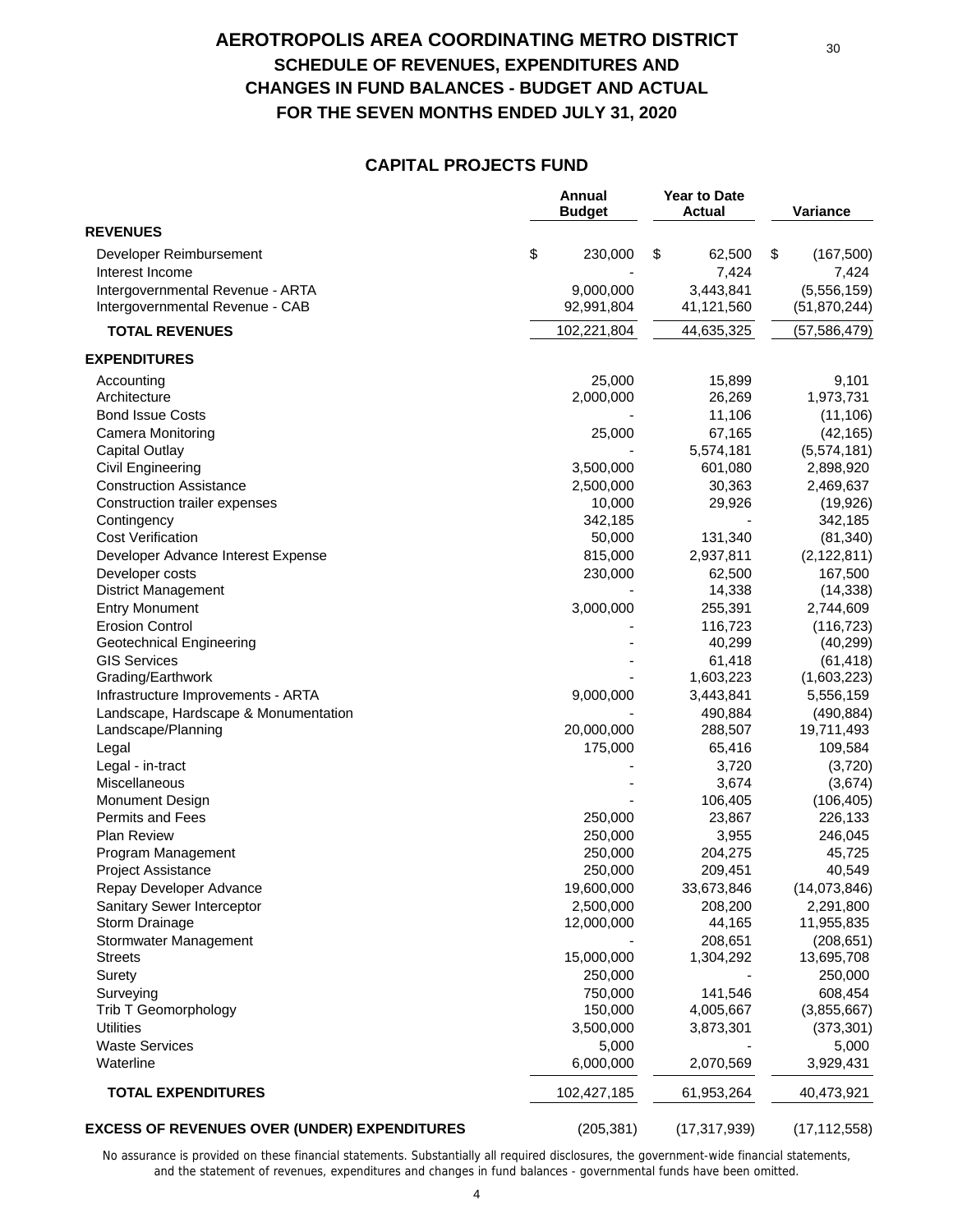# **AEROTROPOLIS AREA COORDINATING METRO DISTRICT SCHEDULE OF REVENUES, EXPENDITURES AND CHANGES IN FUND BALANCES - BUDGET AND ACTUAL FOR THE SEVEN MONTHS ENDED JULY 31, 2020**

#### **CAPITAL PROJECTS FUND**

| <b>OTHER FINANCING SOURCES (USES)</b>       |         |             |             |
|---------------------------------------------|---------|-------------|-------------|
| Developer Advance                           | 205,000 | 15.713.877  | 15,508,877  |
| <b>TOTAL OTHER FINANCING SOURCES (USES)</b> | 205,000 | 15,713,877  | 15,508,877  |
| <b>NET CHANGE IN FUND BALANCES</b>          | (381)   | (1,604,062) | (1,603,681) |
| <b>FUND BALANCES - BEGINNING</b>            | 381     | 76.740      | 76,359      |
| <b>FUND BALANCES - ENDING</b>               | ۰       | (1.527.322) | (1,527,322) |

No assurance is provided on these financial statements. Substantially all required disclosures, the government-wide financial statements, and the statement of revenues, expenditures and changes in fund balances - governmental funds have been omitted.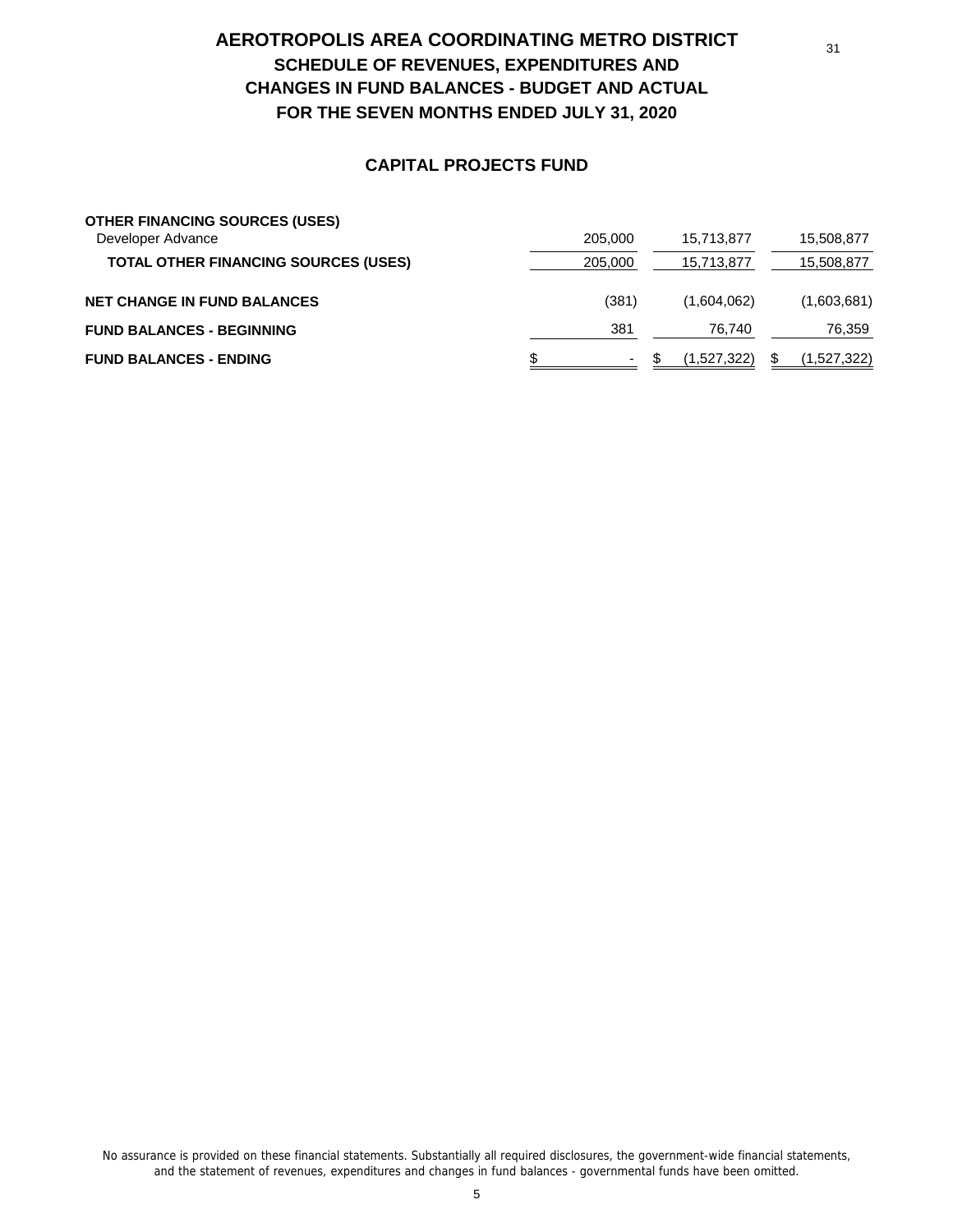#### **AEROTROPOLIS AREA COORDINATING METROPOLITAN DISTRICT 2020 BUDGET SUMMARY OF SIGNIFICANT ASSUMPTIONS**

#### **Services Provided**

Aerotropolis Area Coordinating Metropolitan District (the District) (formerly Green Valley Ranch East Metropolitan District No. 1) was organized by order and decree of the District Court of Adams County, Colorado, recorded on December 7, 2004, to provide financing for the construction and installation of regional public improvements, including streets, traffic safety, water, sanitary sewer, park and recreation, public transportation, mosquito control, fire protection, and television relay improvements for the use and benefit of all anticipated inhabitants and taxpayers of the District. The Court Order granting the District's name change was recorded on August 16, 2017. The District's First Amended and Restated Service Plan (Service Plan) was approved by the City Council of the City of Aurora (City) on October 16, 2017. The Service Plan does not authorize the District to provide fire protection or television relay services unless the District enters into an intergovernmental agreement with the City. The District was formed in conjunction with seven other metropolitan districts: The Aurora Highlands Metropolitan District Nos. 1-3 ("TAH Nos. 1-3") (formerly Green Valley Ranch East Metropolitan District Nos. 2-4), Green Valley Aurora Metropolitan District No. 1 ("GVA No. 1") (formerly Green Valley Ranch East Metropolitan District No. 5), and Green Valley Ranch East Metropolitan District Nos. 6-8.

On November 7, 2017, the District voters approved a mill levy increase to generate property taxes of up to \$8,000,000,000 annually to pay, in part, the District's general cost of operations and maintenance. The mill levy is on all taxable property within the District for collection in 2018 and each year thereafter. Furthermore, the voters authorized the District to collect and expend levied taxes and any other income of the District without regard to any limitations imposed by TABOR. The total debt authorized for all services and improvements was \$80,000,000,000. The Service Plan limits the total debt issuance to \$8,000,000,000, with a maximum debt mill levy of 50.000 mills, subject to Gallagher adjustment. The current maximum debt mill levy is 55.664 mills.

The District has entered into an intergovernmental agreement with the City detailing the covenants and mutual agreements the District will follow as regards to the financing and construction of the regional public improvements, and the repayment of the associated debt.

The District has received developer advances to help fund initial operating and administrative expenditures. The current construction of District improvements is expected to be financed by developer advances until bonded debt is issued to repay the developer.

The District, the City, and Adams County established the Aerotropolis Regional Transportation Authority (ARTA) pursuant to an intergovernmental agreement entered into on February 27, 2018, under the authority of the Regional Transportation Authority Law, Section 43-4-601, *et seq.,* C.R.S., in order to provide for the planning, design, acquisition, construction, installation, relocation and/or redevelopment and funding of regional transportation improvements. Once organized, ARTA will impose an ARTA Mill Levy on the District. The District will collect revenues from the ARTA Mill Levy to provide for financing of the regional improvements through ARTA. If the ARTA Mill Levy in any given year is less than 5 mills, the District will impose an Aurora Regional Improvements (ARI) Mill Levy and will collect the ARI Mill Levy revenues to be spent only pursuant to a Regional Intergovernmental Improvements Agreement.

32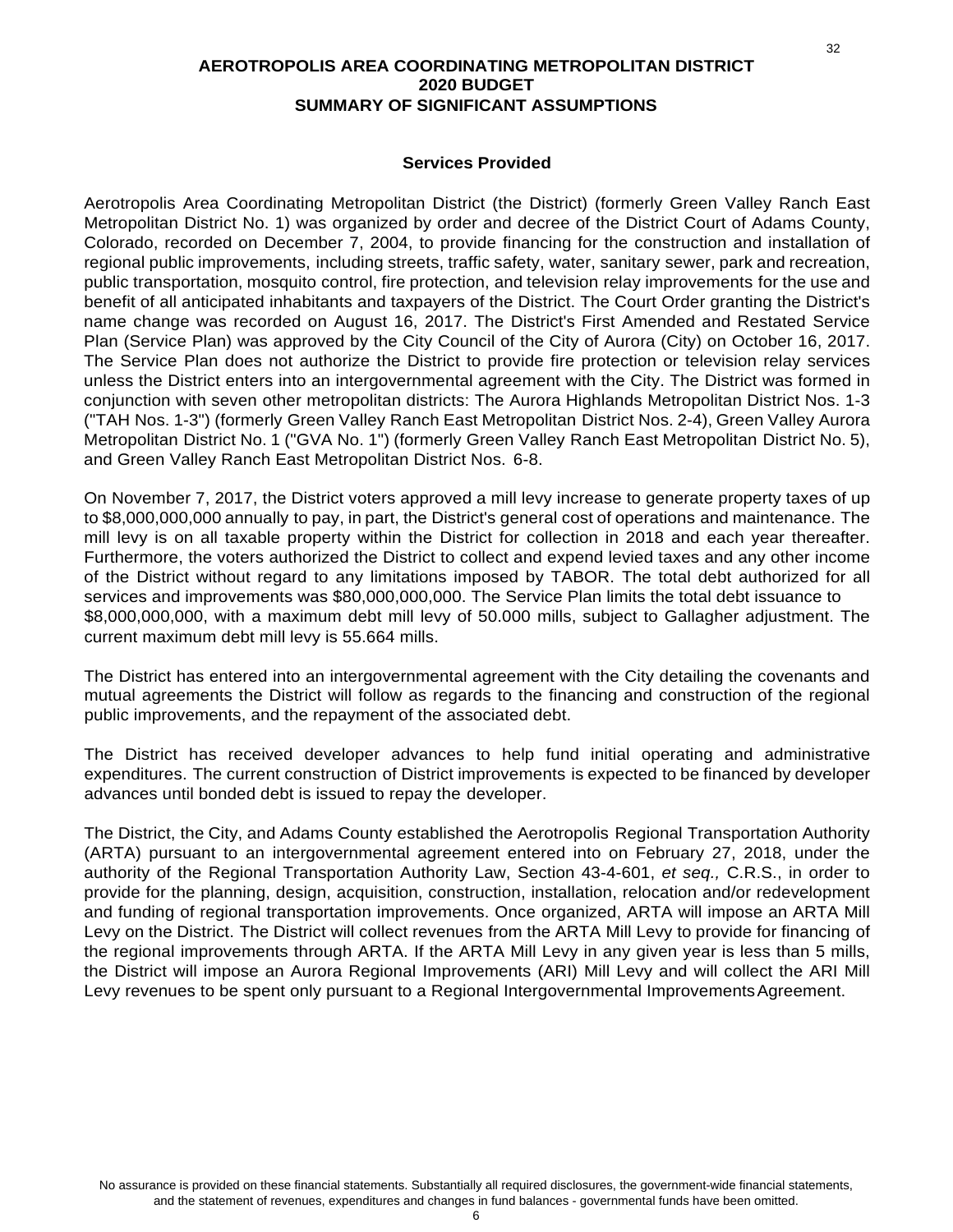#### **AEROTROPOLIS AREA COORDINATING METROPOLITAN DISTRICT 2020 BUDGET SUMMARY OF SIGNIFICANT ASSUMPTIONS**

#### **Services Provided** (Continued)

On November 21, 2019, the District, TAH Nos. 1-3, and ATEC Metropolitan District Nos. 1 and 2 ("ATEC Nos. 1 and 2", and collectively with the District and TAH Nos. 1-3, the "CAB Districts") formed The Aurora Highlands Community Authority Board ("CAB") pursuant to intergovernmental agreement to govern the relationships between and among the CAB Districts with respect to the financing, construction, and operation of public improvements within their combined service area. It is anticipated that one or more of the CAB Districts may enter into additional intergovernmental agreements concerning the financing, construction, and operation of public improvements benefiting the CAB Districts and their residents and owners.

The District has no employees and all administrative functions are contracted.

The District prepares its budget on the modified accrual basis of accounting, in accordance with requirements of Section 29-1-105, C.R.S., using its best estimates as of the date of the budget hearing. These estimates are based on expected conditions and its expected course of actions. The assumptions disclosed herein are those that the District believes are significant to the budget. There will usually be differences between the budget and actual results, because events and circumstances frequently do not occur as expected, and those differences may be material.

The budgets are in accordance with the TABOR Amendment limitation. Emergency reserves required under TABOR have been provided.

#### **Revenues**

#### **Property Taxes**

Property taxes are levied by the District's Board of Directors. The levy is based on assessed valuations determined by the County Assessor generally as of January 1 of each year. The levy is normally set by December 15 by certification to the County Commissioners to put the tax lien on the individual properties as of January 1 of the following year. The County Treasurer collects the determined taxes during the ensuing calendar year. The taxes are payable by April or, if in equal installments, at the taxpayer's election, in February and June. Delinquent taxpayers are notified in August and generally sales of the tax liens on delinquent properties are held in November or December. The County Treasurer remits the taxes collected monthly to the District.

The District will not levy a property tax in 2020.

Pursuant to the Service Plan, the District is required to levy the ARI Mill Levy, in the first year the District imposes a debt service mill levy and for each year thereafter. The ARI Mill Levy will be one mill for each of the first twenty years. The ARI Mill Levy will increase to 5 mills in year twenty-one and will continue at that level until the earlier of year forty or the date when bonds have been repaid. The ARI Mill Levy will then be imposed for ten additional years at the average debt service mill levy imposed by the District for the ten years prior to the date of repayment of the debt.

#### **Developer Advances**

In 2020, developer advances are expected to fund a portion of operating and capital expenditures. Developer advances are to be recorded as revenue for budget purposes with an obligation for future repayment when the District is financially able to issue bonds to reimburse the developer.

33

#### 7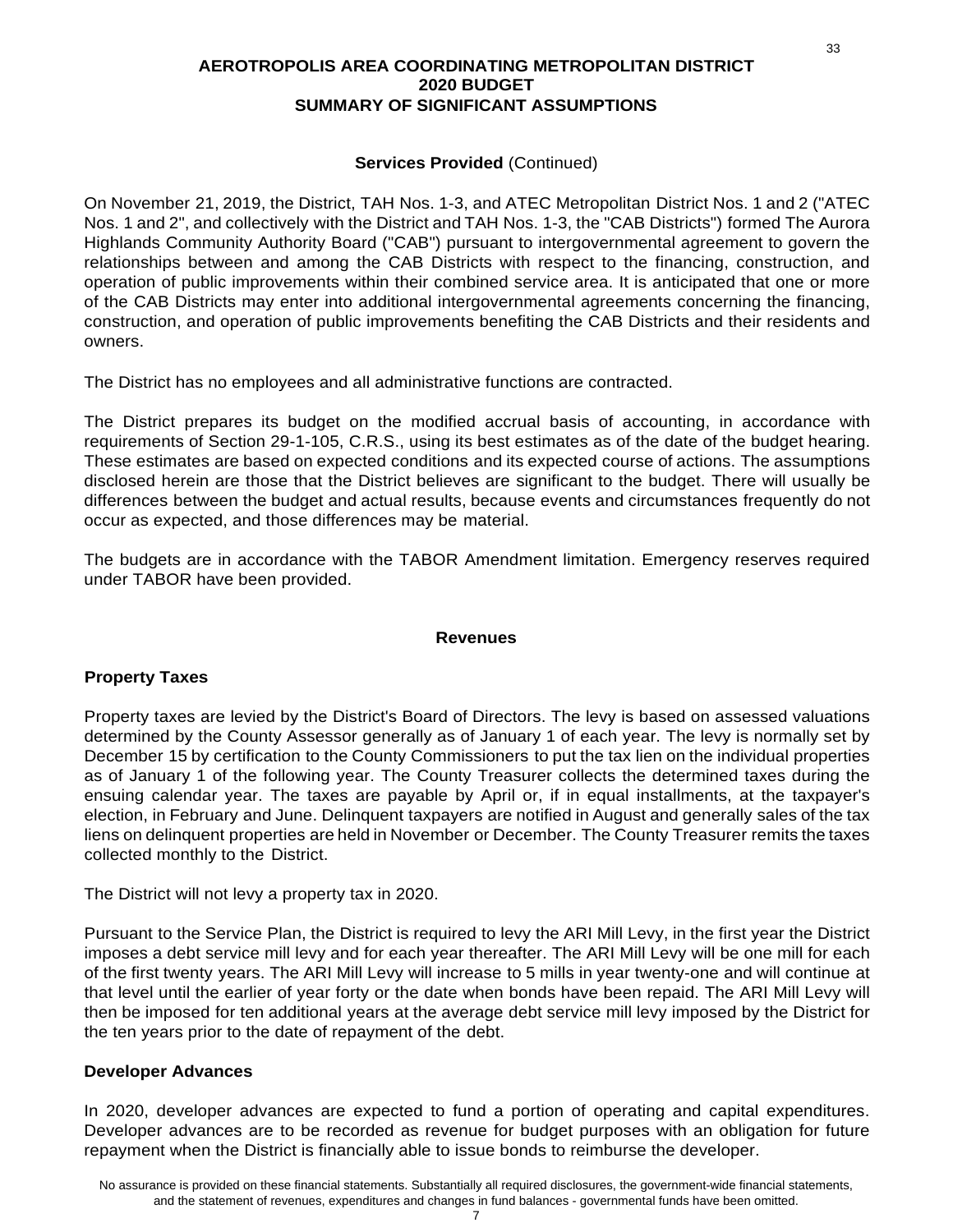#### **AEROTROPOLIS AREA COORDINATING METROPOLITAN DISTRICT 2020 BUDGET SUMMARY OF SIGNIFICANT ASSUMPTIONS**

#### **Revenues** (Continued)

#### **Transfers from Other Districts**

The intergovernmental revenues are transfers from First Creek Ranch Metropolitan District. The District will coordinate the payment of administrative expenditures for First Creek Ranch Metropolitan District, as well as the District's own administrative expenditures.

#### **Developer Reimbursement**

A portion of the capital improvements to be constructed are for the benefit of the Developer. The Developer will reimburse the District for these costs.

#### **Intergovernmental Revenue**

The District has entered into intergovernmental agreements with ARTA, whereby the District will receive funding from ARTA to help finance capital regional transportation improvements. Additionally, the District has budgeted capital funding from bond proceeds that are anticipated to be issued by the CAB.

#### **Expenditures**

#### **Administrative and Operating Expenses**

Operating expenditures include the estimated services necessary to maintain the District's administrative viability such as legal, accounting, insurance, banking, meeting expense, and other administrative expenses.

#### **Capital Outlay**

The budget anticipates construction activity during 2020 and is detailed on page 5. Developer advances and accrued interest related to capital expenditures are anticipated to be repaid in 2020.

#### **Debt and Leases**

The District's only outstanding debt is developer advances in the amount of \$21,988,124 as of December 31, 2019, which includes \$942,412 of accrued interest at 8%. It has no operating or capital leases.

#### **Reserves**

#### **Emergency Reserve**

The District has provided for an Emergency Reserve fund equal to at least 3% of fiscal year spending for 2020, as defined under TABOR.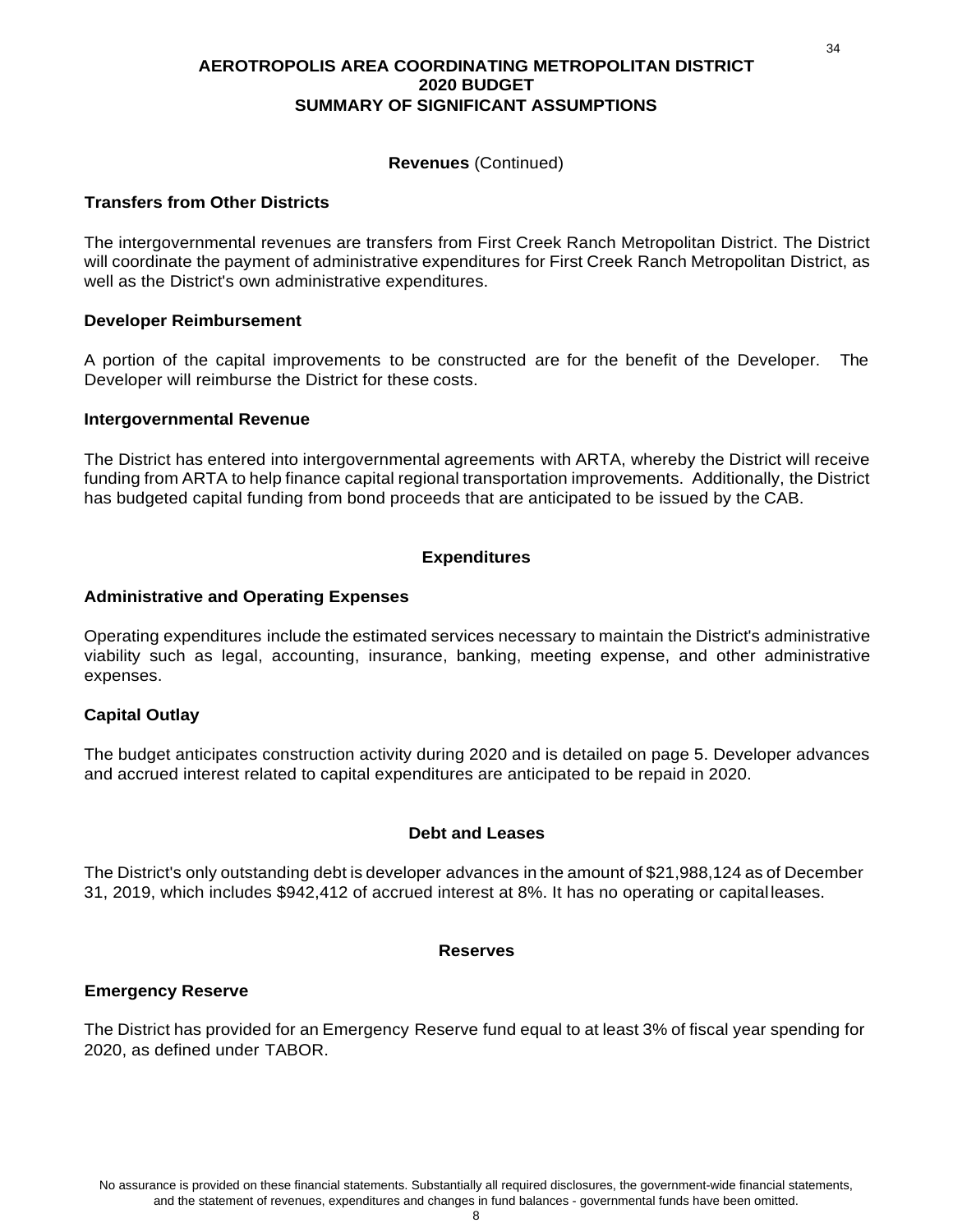#### AEROTROPOLIS AREA COORDINATING METRO DISTRICT

Schedule of Cash Position July 31, 2020 Updated as of September 23, 2020

|                                    |                                                                             | General                 |              | Capital Projects         |                              |                         |                             |
|------------------------------------|-----------------------------------------------------------------------------|-------------------------|--------------|--------------------------|------------------------------|-------------------------|-----------------------------|
|                                    |                                                                             |                         | Fund         |                          | Fund                         |                         | Total                       |
| <b>First Bank - Checking</b>       |                                                                             |                         |              |                          |                              |                         |                             |
| Balance as of 07/31/20             |                                                                             | \$                      | 5,268.61     | \$                       | 97,792.26                    | \$                      | 103,060.87                  |
| Subsequent activities:             |                                                                             |                         |              |                          |                              |                         |                             |
|                                    | 08/01/20 Release Check 1708                                                 |                         |              |                          | (157, 386.96)                |                         | (157, 386.96)               |
| 08/03/20                           | Aurora Online Payment #614834                                               |                         |              |                          | (206.00)                     |                         | (206.00)                    |
|                                    | 08/03/20 Transfer from CSAFE                                                |                         |              |                          | 76,305.65                    |                         | 76,305.65                   |
| 08/11/20                           | Aurora Online Payments #615350, 615349, 615528                              |                         |              |                          | (1,030.00)                   |                         | (1,030.00)                  |
| 08/12/20                           | Transfer from First Creek Ranch                                             |                         | 7,000.00     |                          |                              |                         | 7,000.00                    |
| 08/14/20<br>08/20/20               | City of Aurora - Return of security deposit<br>Aurora Online Payment 616750 |                         |              |                          | 21,592.14<br>(309.00)        |                         | 21,592.14<br>(309.00)       |
| 08/24/20                           | Administrative checks 1710-1712                                             |                         | (45,660.85)  |                          | (16, 864.04)                 |                         | (62, 524.89)                |
|                                    | 08/24/20 Draw No. 26 checks 1713-1746                                       |                         |              |                          | (3,205,661.51)               |                         | (3,205,661.51)              |
| 08/25/20                           | Aurora Online Payment 614225                                                |                         |              |                          | (1,695.00)                   |                         | (1,695.00)                  |
| 08/25/20                           | CAB A Bonds - Construction                                                  |                         |              |                          | 2,008,110.33                 |                         | 2,008,110.33                |
|                                    | 08/25/20 CAB A Bonds - Admin                                                |                         |              |                          | 16,864.04                    |                         | 16,864.04                   |
| 08/28/20                           | Payment from ARTA                                                           |                         |              |                          | 1,162,646.24                 |                         | 1,162,646.24                |
| 08/31/20                           | Aurora Online Payment 617662, 617653, 617652 & 617651                       |                         |              |                          | (1,957.00)                   |                         | (1,957.00)                  |
| 08/31/20                           | Transfer from CSAFE                                                         |                         |              |                          | 66,317.82                    |                         | 66,317.82                   |
| 09/02/20                           | Aurora Online Payment 616636, 616637, 616639, 617855 & 617856               |                         |              |                          | (4,676.00)                   |                         | (4,676.00)                  |
| 09/03/20                           | Transfer from CSAFE                                                         |                         | 50,000.00    |                          |                              |                         | 50,000.00                   |
| 09/09/20                           | Check 1747                                                                  |                         |              |                          | (500.00)                     |                         | (500.00)                    |
| 09/10/20                           | Aurora Online Payment 618665<br>Check 1748                                  |                         |              |                          | (309.00)                     |                         | (309.00)                    |
| 09/10/20<br>09/17/20               | Check 1749                                                                  |                         |              |                          | (11, 076.82)<br>(61, 186.43) |                         | (11,076.82)<br>(61, 186.43) |
| 09/17/20                           | Transfer from CSAFE                                                         |                         |              |                          | 61,186.43                    |                         | 61,186.43                   |
| 09/18/20                           | Aurora Online Pavinent 619870                                               |                         |              |                          | (4,814.11)                   |                         | (4,814.11)                  |
|                                    | Anticipated vouchers payable - Draw 27                                      |                         |              |                          | (3,947,852.19)               |                         | (3, 947, 852.19)            |
|                                    | Anticipated payment from ARTA                                               |                         |              |                          | 920,160.74                   |                         | 920,160.74                  |
|                                    | Anticipated CAB A Bonds - Contruction                                       |                         |              |                          | 2,980,765.40                 |                         | 2,980,765.40                |
|                                    | Anticipated Developer Advance - ATEC B Bonds Developer                      |                         |              |                          | 62,772.87                    |                         | 62,772.87                   |
|                                    | Anticipated admnistrative vouchers payable                                  |                         | (59, 263.67) |                          | (35, 426.74)                 |                         | (94, 690.41)                |
|                                    | Anticipated CAB A Bond - Accounting Legal                                   |                         |              |                          | 17,877.39                    |                         | 17,877.39                   |
|                                    | Anticipated Developer Advance for O&M                                       |                         | 60,000.00    |                          |                              |                         | 60,000.00                   |
|                                    | Anticipated balance                                                         |                         | 17,344.09    |                          | 41,440.51                    |                         | 58,784.60                   |
| <b>CSAFE</b>                       |                                                                             |                         |              |                          |                              |                         |                             |
| Balance as of 07/31/20             |                                                                             |                         | 9,100.10     |                          | 1,001,328.03                 |                         | 1,010,428.13                |
| Subsequent activities:<br>08/03/20 | Transfer to 1st Bank                                                        |                         |              |                          | (76,305.65)                  |                         | (76,305.65)                 |
| 08/31/20                           | Transfer to 1st Bank                                                        |                         |              |                          | (66,317.82)                  |                         | (66,317.82)                 |
| 08/31/20                           | Interest Income                                                             |                         |              |                          | 137.36                       |                         | 137.36                      |
| 09/02/20                           | July/August developer advance                                               |                         | 50,000.00    |                          | 142,623.47                   |                         | 192,623.47                  |
| 09/03/20<br>09/17/20               | Transfer to 1st Bank<br>Transfer to 1st Bank                                |                         | (50,000.00)  |                          | ä.<br>(61, 186.43)           |                         | (50,000.00)<br>(61, 186.43) |
|                                    | Anticipated balance                                                         |                         | 9,100.10     |                          | 940,278.96                   |                         | 949,379.06                  |
|                                    |                                                                             |                         |              |                          |                              |                         |                             |
|                                    | Anticipated balances:                                                       | \$                      | 26,444.19    | \$                       | 981,719.47                   | \$                      | 1,008,163.66                |
|                                    | FIRST CREEK RANCH METROPOLITAN DISTRICT                                     |                         |              |                          |                              |                         |                             |
| <b>CSAFE</b>                       |                                                                             |                         |              |                          |                              |                         |                             |
| Balance as of 07/31/20             |                                                                             | \$                      | 6,726.50     | $\mathbb{S}$             |                              | \$                      | 6,726.50                    |
| Subsequent activities:             |                                                                             |                         |              |                          |                              |                         |                             |
|                                    | 08/10/20 Property taxes                                                     |                         | 424.66       |                          |                              |                         | 424.66                      |
| 08/12/20                           | Transfer to AACMD                                                           |                         | (7,000.00)   |                          |                              |                         | (7,000.00)                  |
|                                    | 08/31/20 Interest Income                                                    |                         | 0.40         |                          |                              |                         | 0.40                        |
|                                    | Anticipated balance                                                         | $\overline{\mathbf{s}}$ | 151.56       | $\overline{\mathcal{S}}$ |                              | $\overline{\mathbb{S}}$ | 151.56                      |

Yield Information (7/31/20)

C-Safe 0.25%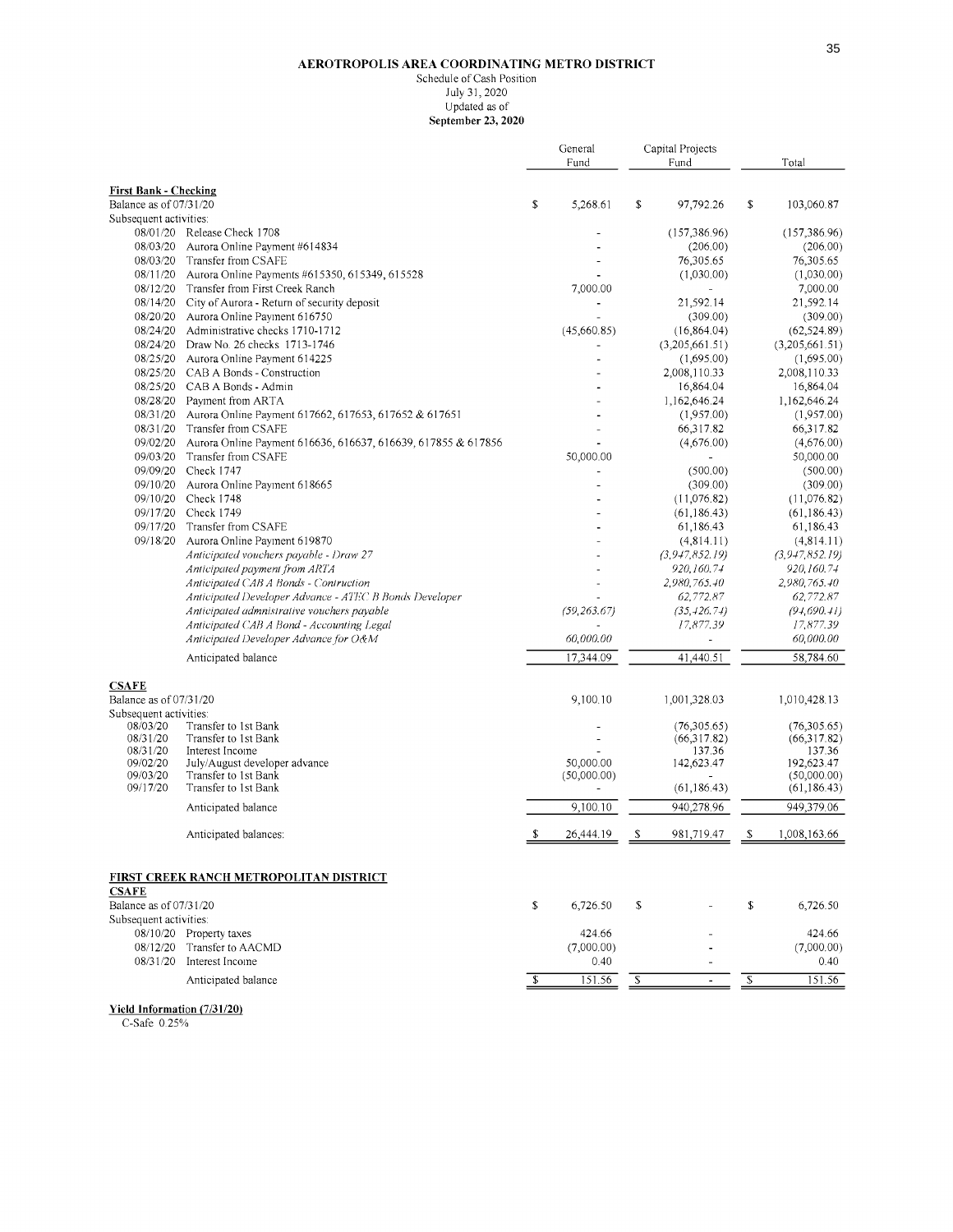#### Aerotropolis Area Coordinating Metropolitan District

Draw No.27 September 28, 2020

<span id="page-35-0"></span>

| Vendor                            | Invoice No. | Date     | <b>Invoice Total</b> | Capital Amount<br>Requested | District - A<br><b>Bonds</b> | District - B<br><b>Bonds</b> | <b>ARTA</b> | ATEC     | Developer |
|-----------------------------------|-------------|----------|----------------------|-----------------------------|------------------------------|------------------------------|-------------|----------|-----------|
|                                   |             |          |                      |                             |                              |                              |             |          |           |
| <b>Funding for contracts:</b>     |             |          |                      |                             |                              |                              |             |          |           |
| AzTec                             | 92253       | 08/25/20 | 630.00               | 630.00                      | 558.56                       |                              | 71.44       | ۳        |           |
| AzTec                             | 90992       | 07/31/20 | 540.00               | 540.00                      | 540.00                       |                              |             |          |           |
| AzTec                             | 92250       | 08/25/20 | 4,990.00             | 4,990.00                    | 4,990.00                     | ۰                            |             |          |           |
| AzTec                             | 92259       | 08/25/20 | 2,430.00             | 2,430.00                    | 2,430.00                     |                              |             |          |           |
| AzTec                             | 91168       | 07/31/20 | 2,250.00             | 2,250.00                    |                              |                              | 2,250.00    |          |           |
| AzTec                             | 90993       | 07/31/20 | 3,330.00             | 3,330.00                    | 3,330.00                     | ×                            |             |          |           |
| AzTec                             | 92256       | 08/25/20 | 540.00               | 540.00                      | 540.00                       |                              |             |          |           |
| AzTec                             | 91059       | 07/31/20 | 1,080.00             | 1,080.00                    | 1,080.00                     | ×                            |             | ×        |           |
| AzTec                             | 91065       | 07/31/20 | 8,322.00             | 8,322.00                    | 8,322.00                     | ÷                            |             |          |           |
| AzTec                             | 92255       | 08/25/20 | 14,238.00            | 14,238.00                   | 4,762.80                     | $\frac{1}{2}$                | 9,475.20    |          |           |
| AzTec                             | 90945       | 07/31/20 | 11,378.41            | 11,378.41                   | 11,378.41                    | ×.                           |             |          |           |
| AzTec                             | 92233       | 08/25/20 | 21,680.87            | 21,680.87                   | 7,795.97                     | m.                           | 13,884.90   | ۰        |           |
| Contour                           | 1056-26     | 08/31/20 | 170,440.88           | 170,440.88                  | 142,475.64                   |                              | 27,965.24   |          |           |
| <b>CTL Thompson</b>               | 554711      | 08/31/20 | 7,308.50             | 7,308.50                    | 7,308.50                     | ٠                            |             |          |           |
| CTL Thompson                      | 554712      | 08/31/20 | 409.00               | 409.00                      |                              |                              | 409.00      | ×        |           |
| <b>CTL Thompson</b>               | 554713      | 08/31/20 | 6,672.50             | 6,672.50                    | 6,182.07                     |                              | 490.43      |          |           |
| CTL Thompson                      | 554714      | 08/31/20 | 19,210.00            | 19,210.00                   | 7,969.12                     | ä,                           | 11,240.88   |          |           |
| CTL Thompson                      | 554715      | 08/31/20 | 7,554.00             | 7,554.00                    | 7,554.00                     | ۰                            |             |          |           |
| Dynaelectric                      | PayApp2     | 08/31/20 | 299,535.46           | 299,535.46                  | 289,389.37                   | ×                            | 10,146.09   | ÷        |           |
| Golden Triangle                   | PayApp2     | 08/31/20 | 768,682.20           | 768,682.20                  | 768,682.20                   | ×.                           |             |          |           |
| Iron Woman                        | PayApp#8    | 08/25/20 | 92,488.25            | 92,488.25                   | 92,488.25                    | m.                           |             |          |           |
| Iron Woman                        | PayApp#7    | 08/25/20 | 27,976.29            | 27,976.29                   | 27,976.29                    | ÷                            |             |          |           |
| Iron Woman                        | payApp#8    | 08/26/20 | 46,731.42            | 46,731.42                   |                              | ÷                            | 46,731.42   |          |           |
| JHL                               | payApp#5    | 08/31/20 | 1,532,352.90         | 1,532,352.90                | 943,434.45                   | ٠                            | 588,918.45  |          |           |
| JHL                               | PayApp#15   | 08/28/20 | 19,074.00            | 19,074.00                   | 19,074.00                    |                              |             |          |           |
| <b>Liberty Waste</b>              | A-98036     | 08/31/20 | 324.00               | 324.00                      | 324.00                       | ۰                            |             |          |           |
| Martin Marietta                   | PayApp#7    | 08/26/20 | 272,196.85           | 272,196.85                  | 224,206.65                   |                              |             | Ŀ,       | 47,990.20 |
| OX Blue                           | 427785      | 08/31/20 | 4,536.00             | 4,536.00                    | 4,536.00                     |                              |             | ×        |           |
| Pase                              | PayApp#18   | 08/25/20 | 6,465.46             | 6,465.46                    | 4,527.13                     | ٠                            |             | ×        | 1,938.33  |
| Pase                              | PayApp#7    | 08/25/20 | 37,665.13            | 37,665.13                   | 21,845.78                    | ۰                            | 15,819.35   | ×        |           |
| <b>Premier Earthwork</b>          | payApp#3    | 07/31/20 | 8,610.40             | 8,610.40                    | 8,610.40                     |                              |             |          |           |
| Stormwater Risk Management        | payApp#18   | 08/26/20 | 16,144.00            | 16,144.00                   | 16,144.00                    |                              |             |          |           |
| Stormwater Risk Management        | PayApp#18   | 08/26/20 | 1,567.50             | 1,567.50                    | 1,389.74                     | ×                            | 177.76      | ×        |           |
| <b>Stormwater Risk Management</b> | payApp#16   | 08/26/20 | 11,888.43            | 11,888.43                   | 11,888.43                    | $\tau$                       |             |          |           |
| Stormwater Risk Management        | PayApp#11   | 08/26/20 | 10,897.45            | 10,897.45                   | 10,897.45                    | H.                           |             |          |           |
| Stormwater Risk Management        | PayApp#12   | 08/25/20 | 11,916.60            | 11,916.60                   | 11,916.60                    | m.                           |             |          |           |
| Stormwater Risk Management        | PayApp#9    | 08/25/20 | 27,645.66            | 27,645.66                   | 27,645.66                    | ٠                            |             |          |           |
| Stormwater Risk Management        | payApp#9    | 08/25/20 | 5,198.59             | 5,198.59                    |                              | ÷                            | u,          | 5,198.59 |           |
| Stormwater Risk Management        | PayApp#5    | 08/25/20 | 4,447.13             | 4,447.13                    | 4,447.13                     | ۰                            | ÷.          |          |           |
| <b>Wagner Construction</b>        | payApp#12   | 08/25/20 | 313.50               | 313.50                      | 313.50                       | ×.                           | ÷           |          |           |
| <b>Wagner Construction</b>        | PayApp#5    | 08/25/20 | 7,130.70             | 7,130.70                    | 7,130.70                     | ÷                            |             |          |           |
| <b>Total Contracts</b>            |             |          | 3,496,792.08         | 3,496,792.08                | 2,714,084.80                 |                              | 727,580.16  | 5,198.59 | 49,928.53 |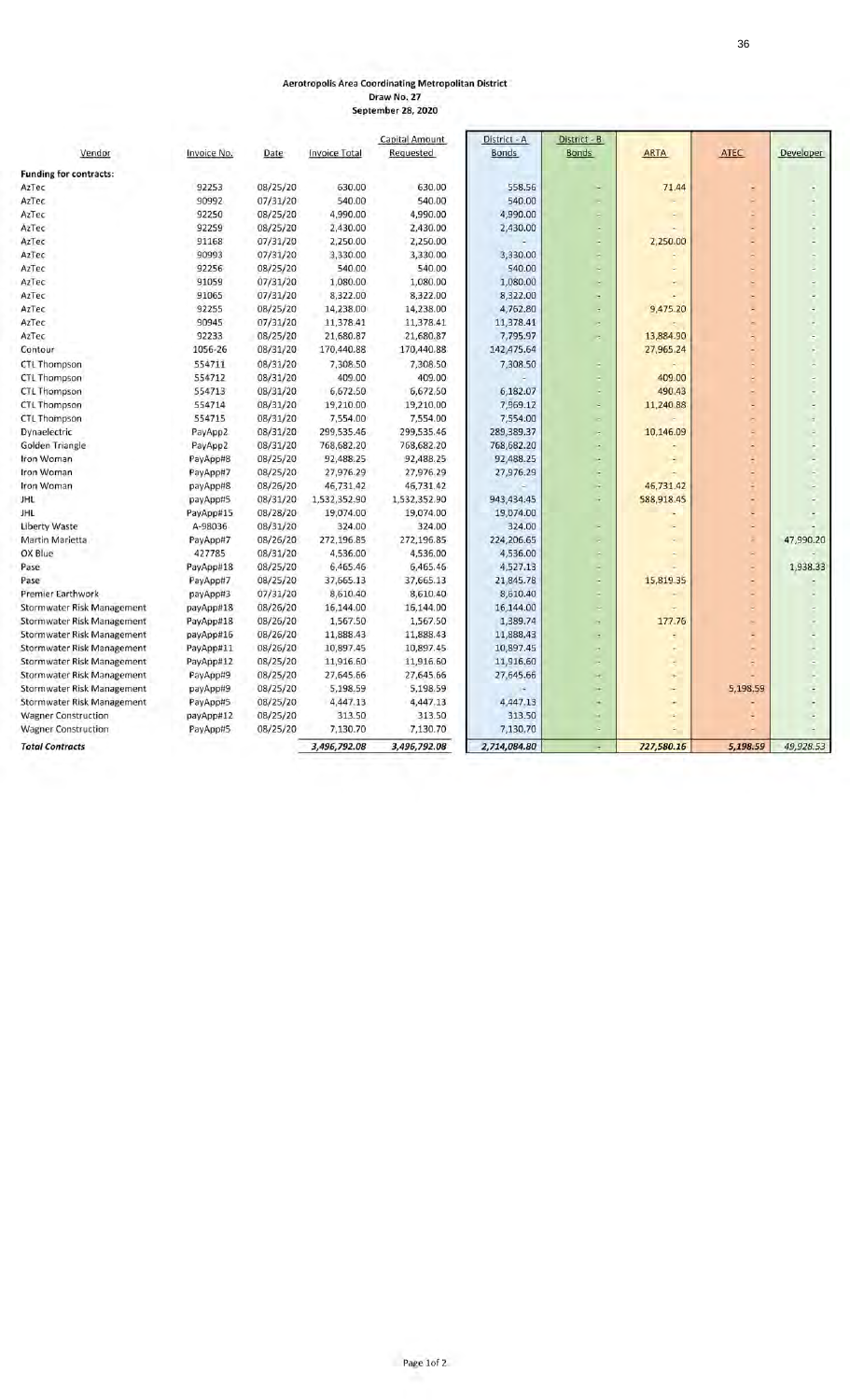#### Aerotropolis Area Coordinating Metropolitan District Draw No.27

September 28, 2020

|                            |                                |          |                      | Capital Amount | District - A   | District - B             |                 |               |             |
|----------------------------|--------------------------------|----------|----------------------|----------------|----------------|--------------------------|-----------------|---------------|-------------|
| Vendor                     | Invoice No.                    | Date     | <b>Invoice Total</b> | Requested      | <b>Bonds</b>   | <b>Bonds</b>             | <b>ARTA</b>     | ATEC          | Developer   |
|                            |                                |          |                      |                |                |                          |                 |               |             |
| <b>Funding for Design:</b> | 88753                          | 07/01/20 | 5,670.00             | 5,670.00       | 5,670.00       |                          |                 |               |             |
| Aztec<br>Aztec             | 97188                          | 08/17/20 | 850.00               | 850.00         | 850.00         | ۰                        |                 | $\sim$        |             |
| <b>Beam Longest</b>        | 64515                          | 09/04/20 | 57,261.50            | 57,261.50      |                |                          | 57,261.50       |               |             |
| <b>Beam Longest</b>        | 64514                          | 09/04/20 | 4,135.00             | 4,135.00       |                | ×                        | 4,135.00        |               |             |
| <b>Beam Longest</b>        | 64516                          | 09/04/20 | 23,380.00            | 23,380.00      |                | ×                        | 23,380.00       |               |             |
| Contour                    | 1056-26                        | 08/31/20 | 20,520.00            | 20,520.00      | 16,257.00      | ×.                       | 4,263.00        |               |             |
| EV Studio                  | 19120-10                       | 08/31/20 | 6,730.00             | 6,730.00       | 6,730.00       | ÷                        |                 |               |             |
| Felsburg                   | 28118                          | 08/20/20 | 20,642.50            | 20,642.50      |                |                          | 20,642.50       |               |             |
| HR.                        | 137747                         | 09/03/20 | 1,231.00             | 1,231.00       | 713.98         | ×                        | 517.02          |               |             |
| HR.                        | 137742                         | 09/03/20 | 1,681.50             | 1,681.50       | 1,681.50       | ×.                       |                 | ×             |             |
| HR                         | 137743                         | 09/03/20 | 179.00               | 179.00         | 179.00         |                          |                 |               |             |
| HR                         | 137751                         | 09/03/20 | 1,940.00             | 1,940.00       |                | ٠                        | 1,940.00        |               |             |
| HR                         | 137744                         | 09/03/20 | 8,544.00             | 8,544.00       | 8,544.00       |                          |                 |               |             |
| HR.                        | 137745                         | 09/03/20 | 1,812.00             | 1,812.00       | 1,812.00       |                          |                 |               |             |
| HR                         | 137746                         | 09/03/20 | 2,034.50             | 2,034.50       |                |                          |                 | 2,034.50      |             |
| HR                         | 137748                         | 09/03/20 | 1,680.00             | 1,680.00       | 974.40         |                          | 705.60          |               |             |
| HR                         | 137749                         | 09/03/20 | 555.00               | 555.00         | 555.00         |                          |                 |               |             |
| HR                         | 137750                         | 09/03/20 | 9,897.00             | 9,897.00       |                | ۰                        | 9,897.00        |               |             |
| ΗR                         | 137756                         | 09/03/20 | 178.00               | 178.00         | 178.00         |                          |                 |               |             |
| HR                         | 137757                         | 09/03/20 | 6,845.00             | 6,845.00       | 6,845.00       | ×                        |                 | $\sim$        |             |
| HR.                        | 137758                         | 09/03/20 | 2,845.00             | 2,845.00       | 2,845.00       |                          |                 |               |             |
| Kumar                      | 200564                         | 08/18/20 | 102.50               | 102.50         |                | ×                        | 102.50          |               |             |
| Lamb Star                  | B200800.03-6827                | 08/18/20 | 6,145.20             | 6,145.20       |                | ×                        | 6,145.20        |               |             |
| My Asset Map               | 777-20-77-0556                 | 08/31/20 | 34,980.00            | 34,980.00      | 34,980.00      |                          |                 | ۸             |             |
| Merrick                    | 193244                         | 08/30/20 | 30,976.65            | 30,976.65      | 4,149.65       | ×                        | 26,827.00       |               |             |
| Merrick                    | 191258                         | 07/01/20 | 8,732.50             | 8,732.50       | 8,732.50       | -                        |                 |               |             |
| Merrick                    | 193234                         | 08/28/20 | 3,196.18             | 3,196.18       | 3,196.18       | ÷                        |                 |               |             |
| Merrick                    | 193245                         | 08/28/20 | 20,968.48            | 20,968.48      | 20,968.48      | ×                        |                 |               |             |
| Norris                     | 01-60087                       | 07/31/20 | 915.00               | 915.00         | 891.90         |                          | 23.10           | ۰             |             |
| Norris                     | 01-60089                       | 07/31/20 | 823.00               | 823.00         | 438.70         | ×                        | 384.30          | ٤             |             |
| Norris                     | 01-59781                       | 07/31/20 | 22,169.75            | 22,169.75      | 12,858.45      | ×                        | 9,311.30        | ÷             |             |
| Norris                     | 01-60093                       | 07/31/20 | 40.00                | 40.00          |                |                          | 40.00           |               |             |
| Norris                     | 01-60088                       | 07/31/20 | 160.00               | 160.00         | 160.00         |                          |                 |               |             |
| Norris                     | 01-60091                       | 07/31/20 | 315.00               | 315.00         | 315.00         |                          |                 |               |             |
| Norris                     | 01-60092                       | 07/31/20 | 210.00               | 210.00         | 210.00         |                          |                 |               |             |
| Norris                     | 01-60090                       | 07/31/20 | 55.00                | 55.00          | 55.00          |                          |                 |               |             |
| Norris                     | 01-59642                       | 07/31/20 | 1,495.00             | 1,495.00       | 1,495.00       |                          |                 |               |             |
| Norris                     | 01-59925                       | 07/31/20 | 249.30               | 249,30         | 249.30         |                          |                 |               |             |
| Norris                     | 01-59982                       | 07/31/20 | 2,715.00             | 2,715.00       | 2,715.00       |                          |                 |               |             |
| Norris                     | 01-59919                       | 07/31/20 | 205.00               | 205.00         | 205.00         | i.                       |                 |               |             |
| Norris                     | 01-59942                       | 07/31/20 | 1,227.00             | 1,227.00       | 1,227.00       |                          |                 |               |             |
| Norris                     | 01-59835                       | 07/31/20 | 6,275.55             | 6,275.55       | 6,275.55       |                          |                 | ۰             |             |
| Norris                     | 01-59926                       | 07/31/20 | 4,354.50             | 4,354.50       | 4,354.50       |                          |                 |               |             |
| Norris                     | 01-59842                       | 07/31/20 | 5,422.00             | 5,422.00       | 5,422.00       |                          |                 |               |             |
| <b>Norris</b>              | 01-59894                       | 07/31/20 | 3,660.00             | 3,660.00       | 3,660.00       |                          |                 |               |             |
| Schedio                    | 181107-18-0564                 | 08/31/20 | 7,680.00             | 7,680.00       |                |                          | 7,680.00        |               |             |
| Schedio                    | 181106-18-0563                 | 08/31/20 | 21,891.50            | 21,891.50      | 21,891.50      |                          |                 |               |             |
| SRM                        | PayApp20                       | 08/31/20 | 29,610.00            | 29,610.00      | 22,857.90      | 1,585.00                 | 3,582.10        | 1,585.00      |             |
| Summit Strat               | 1270                           | 09/01/20 | 41,125.00            | 41,125.00      | 32,167.97      |                          | 8,545.78        | 411.25        |             |
| TerraForma                 | 379                            | 09/01/20 | 16,750.00            | 16,750.00      | 10,063.40      |                          | 6,351.60        | 335.00        |             |
| <b>Total Design</b>        |                                |          | 451,060.11           | 451,060.11     | 253,374.86     | 1,585.00                 | 191,734.50      | 4,365.75      | ÷           |
|                            | <b>Total amount of checks</b>  |          |                      | 3,947,852.19   | 2,967,459.66   | 1,585.00                 | 919,314.66      | 9,564.34      | 49,928.53   |
|                            | <b>Interim Payments</b>        |          |                      |                |                |                          |                 |               |             |
|                            |                                |          |                      |                |                |                          |                 |               |             |
|                            | City of Aurora                 | D        |                      | 1,695.00       |                |                          |                 | ×             | 1,695.00    |
|                            | City of Aurora                 | D        |                      | 309.00         | 309.00         |                          |                 |               |             |
|                            | City of Aurora                 | D        |                      | 206.00         | 206.00         |                          |                 |               |             |
|                            | City of Aurora                 | D        |                      | 824.00         | 477.92         |                          | 346.08          |               |             |
|                            | City of Aurora                 | D        |                      | 515.00         | 515.00         | ×                        | ÷               | ×             |             |
|                            | City of Aurora                 | D        |                      | 412.00         | 412.00         |                          | $\sim$          |               |             |
|                            | <b>Xcel Energy</b>             | D        |                      | 500.00         |                | ×                        | 500.00          |               |             |
|                            | Century Link                   | C        |                      | 11,076.82      | 11,076.82      | ÷                        |                 |               |             |
|                            | City of Aurora                 | D        |                      | 309.00         | 309.00         | ×.                       |                 |               |             |
|                            |                                |          |                      | 15,846.82      | 13,305.74      |                          | 846.08          |               | 1,695.00    |
|                            | <b>Total amount of Draw 27</b> |          |                      | \$3,963,699.01 | \$2,980,765.40 | $\mathsf{s}$<br>1,585.00 | Ś<br>920,160.74 | s<br>9,564.34 | \$51,623.53 |
|                            |                                |          |                      |                |                |                          |                 |               |             |
|                            |                                |          |                      |                |                |                          |                 |               |             |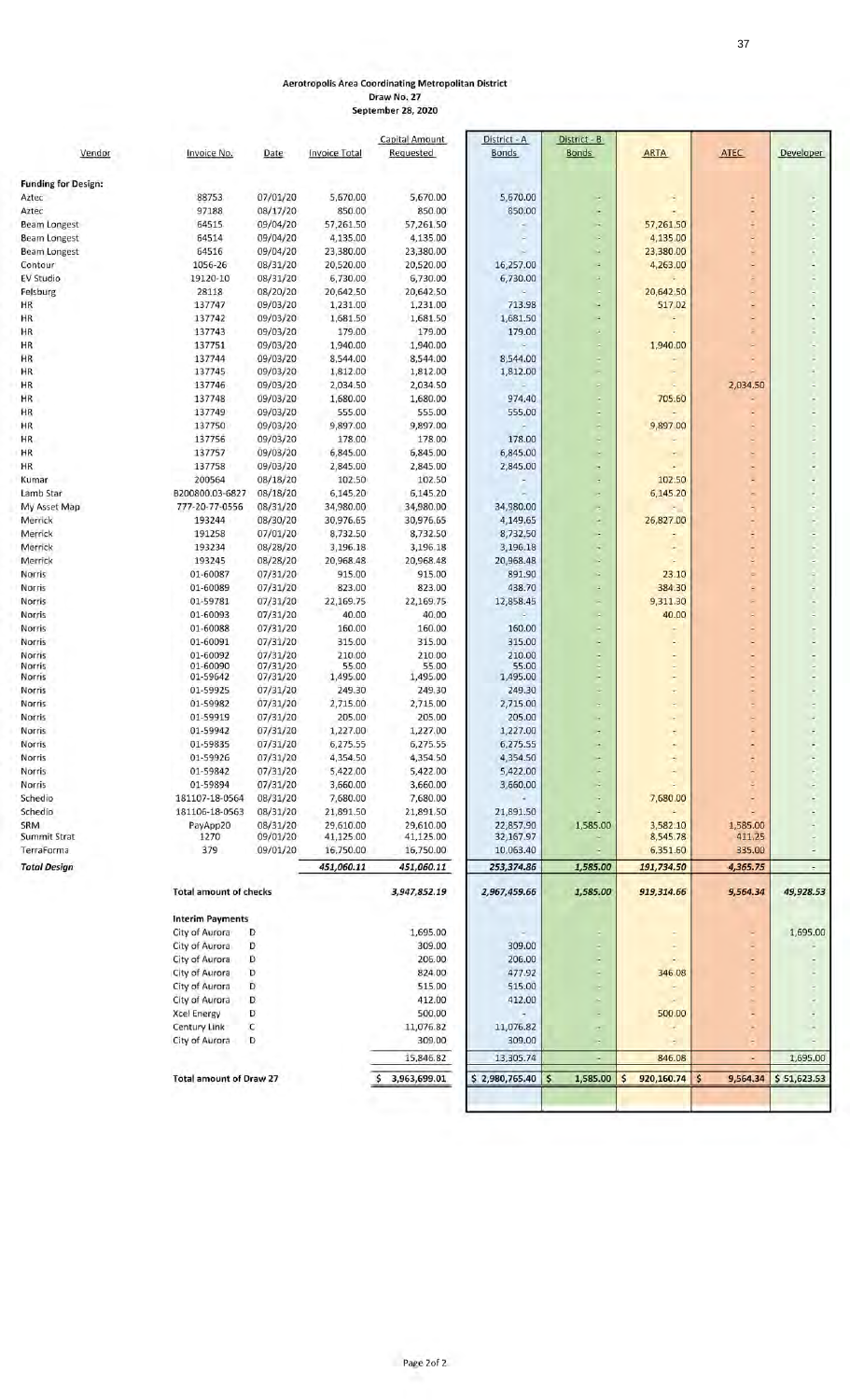### **SERVICE AGREEMENT FOR LOGO AND WEBSITE DESIGN SERVICES**

<span id="page-37-0"></span>THIS **SERVICE AGREEMENT FOR LOGO AND WEBSITE DESIGN SERVICES** (this "**Agreement**") is entered into and effective as of the day of 2020, by and between **AEROTROPOLIS AREA COORDINATING METROPOLITAN DISTRICT**, a quasi-municipal corporation and political subdivision of the State of Colorado (the "**District**"), and **LISA BROWNE MARKETING L.L.C.**, a Texas limited liability company (the "**Consultant**") (each a "**Party**" and, collectively, the "**Parties**").

#### **RECITALS**

A. The District was organized pursuant to the laws of the State of Colorado in order to construct, operate and maintain certain public facilities and improvements in accordance with its service plan.

B. Pursuant to Section  $32-1-1001(1)(d)(I)$ , C.R.S., the District is permitted to enter into contracts and agreements affecting the affairs of the District.

C. The Consultant has experience in providing the services, as set forth in **Exhibit A** hereto, attached and incorporated herein (the "**Services**"), and is willing to provide such Services to the District for reasonable consideration.

D. The Parties desire to enter into this Agreement to establish the terms by which the Consultant will provide the Services to the District.

NOW, THEREFORE, in consideration of the mutual covenants and promises set forth herein, the receipt and sufficiency of which are hereby acknowledged, the Parties hereto agree as follows:

### **I. CONSULTANT DUTIES AND AUTHORITY**

1.1 Duties of Consultant. The Consultant shall:

(a) Perform the Services, safely and in accordance with the highest standard of care, skill, and diligence provided by a professional consultant in performance of work similar to the Services.

(b) Be properly qualified to perform the Services. The Consultant does hereby warrant that the quality of the Services shall be as specified in this Agreement, shall conform in all respects to the requirements of this Agreement and shall be free of defects and deficiencies.

(c) Take all precautions necessary for safely and prudently conducting the Services required by this Agreement, including maintaining insurance as required under Section [4.2](#page-40-0) hereof.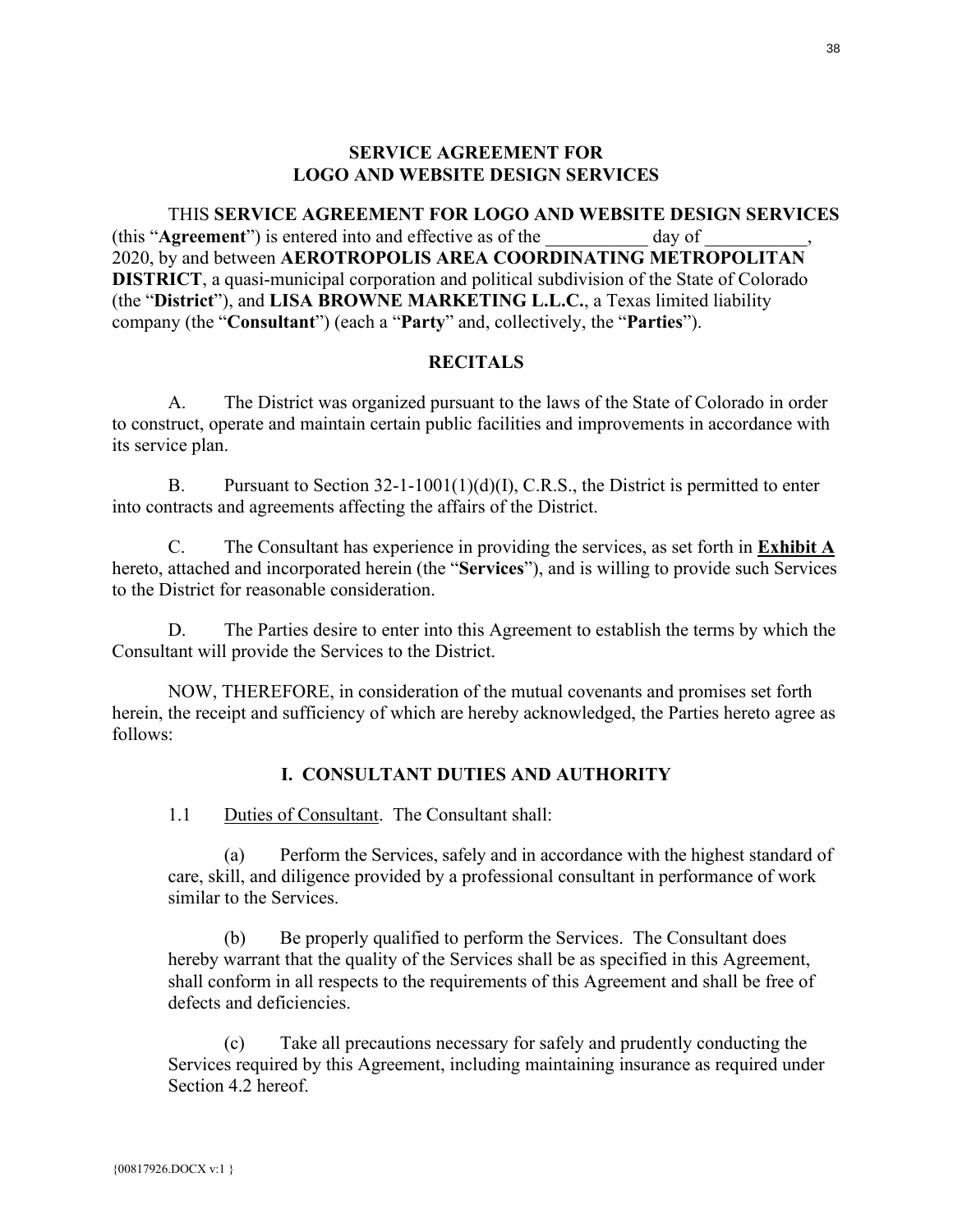(d) Advise the District of the status of the Services required by this Agreement on a regular basis and work in coordination with the District's consultants to assure that the District has the most complete information available for the exercise of the District's powers and discretionary authority.

(e) Refrain from entering into any contract, oral or written, in the name of the District, and from incurring any debt, liability or obligation for or on behalf of the District. All obligations incurred by the Consultant shall be obligations of the Consultant and the Consultant shall hold the District harmless therefrom.

#### 1.2 Limitations on Authority.

(a) The Consultant shall have no right or authority, expressed or implied, to take any action, expend any sum, incur any obligation, or otherwise obligate the District in any manner whatsoever, except to the extent specifically provided in this Agreement or specifically authorized or ratified by the board of directors of the District as reflected in the minutes of the District board meetings. The Consultant shall at all times conform to the stated policies established and approved by the District.

(b) Independent Contractor Status. The Consultant is an independent contractor, as provided in Section 8-40-202(2)(b)(I)-(IV), C.R.S., as amended, and nothing herein contained shall constitute or designate the Consultant or any of its employees, agents, subcontractors or suppliers as employees of the District. The Services to be performed by the Consultant shall be at its sole cost, risk and expense, and no part of the cost thereof shall be charged to the District, except the payments to be made by the District to the Consultant for the Services performed as provided herein. The District shall not be responsible for the Consultant's means, methods, techniques, sequences or procedures of work or for safety precautions incident thereto. **The Consultant is not entitled to workers' compensation benefits and the Consultant is obligated to pay federal and state income taxes on moneys earned pursuant to this Agreement.**

1.3 Compliance with Applicable Law. The Consultant shall provide the Services set forth herein in full compliance with all applicable laws, rules, and regulations of any federal, state, county, or municipal body or agency thereof having jurisdiction over the activities of the District.

1.4 No Right or Interest in District Assets. The Consultant shall have no right or interest in any of the District's assets, nor any claim or lien with respect thereto, arising out of this Agreement or the performance of the Services contemplated herein.

1.5 Certification of Compliance with Illegal Alien Statute. By its execution hereof, the Consultant confirms and ratifies all of the certifications, statements, representations and warranties set forth in **Exhibit B** attached hereto and made a part hereof by this reference.

<span id="page-38-0"></span>1.6 Work Product. "**Work Product**" shall consist of all written materials maintained by the Consultant in connection with performance of this Agreement, including, but not limited to, all test results, logs, surveys, maps, plans, drawings, specifications, reports, PDF formatted electronic files and other documents, in whatever form. The Consultant shall maintain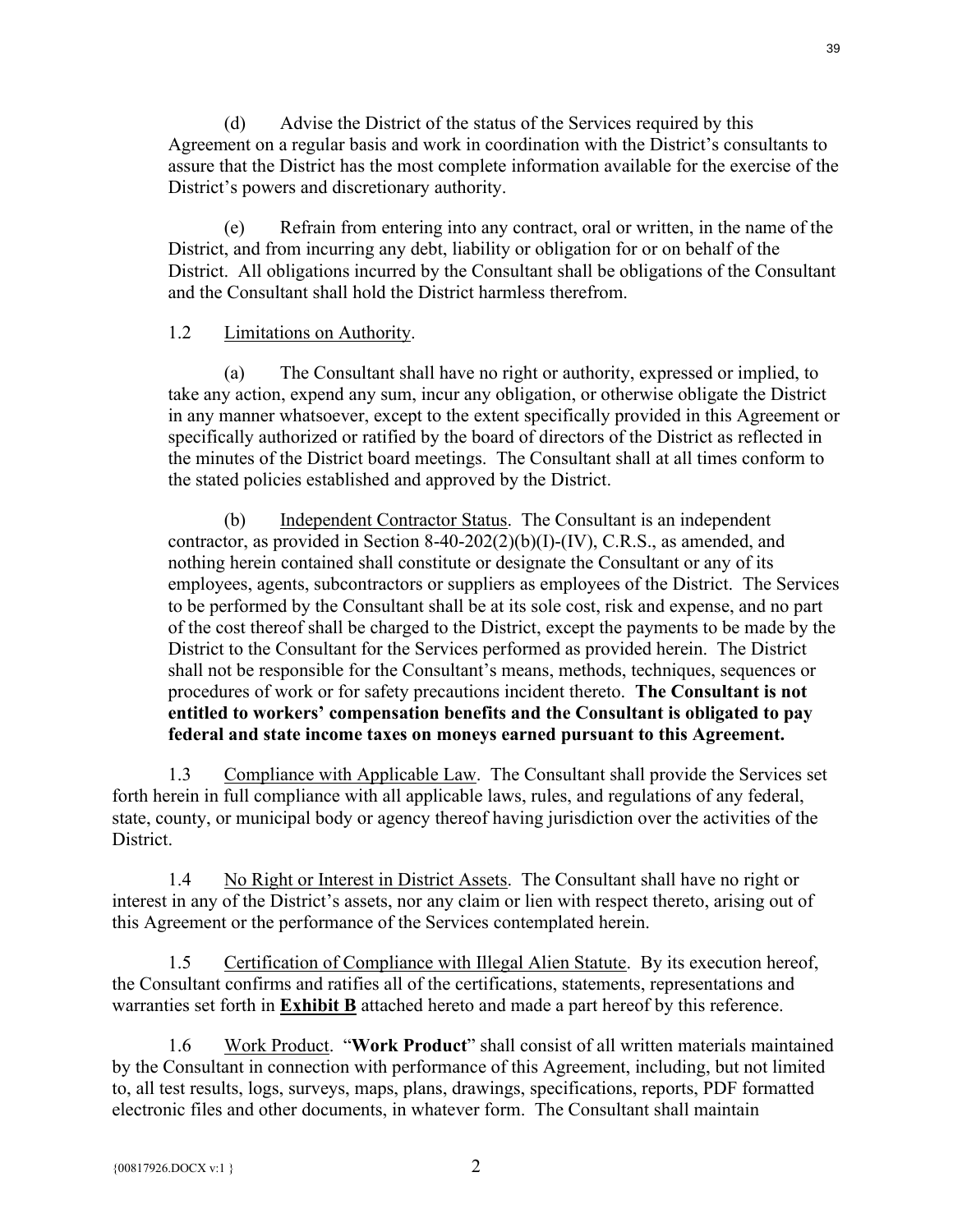reproducible copies of any test results and logs which it obtains and shall make them available for the District's use, and shall provide such copies to the District upon request at reasonable commercial printing rates. Consultant agrees all right, title and interest in the Work Product is and shall remain the property of the District. If requested by the District, Consultant shall execute and deliver such documents as shall be necessary in the District's sole discretion, to assign, transfer and convey all rights in the Work Product to the District or its assignee. If Consultant fails to execute any documents required under this Section [1.6,](#page-38-0) then Consultant hereby irrevocably appoints the District its attorney-in-fact for the purpose of executing any required transfers of ownership or interests and any other documents necessary to effectuate this Section [1.6.](#page-38-0) Further, all Work Product, whether in paper or electronic form, reproductions thereof, or any information or instruments derived therefrom, shall be provided to the District immediately upon termination of this Agreement.

#### **II. COMPENSATION**

2.1 Compensation. The Consultant shall be paid as set forth in **Exhibit A** with on a time and materials basis, unless otherwise approved in advance by the District through a written change order in form substantially as attached hereto as **Exhibit C** ("**Change Order**").

2.2 Monthly Invoices and Payments. The Consultant shall submit to the District a monthly invoice, in a form acceptable to the District. Invoices shall be submitted and paid no more frequently than once a month.

2.3 Expenses. The Consultant is responsible for all expenses it incurs in performance of this Agreement and shall not be entitled to any reimbursement or compensation except as set forth in **Exhibit A**, unless otherwise approved in advance by the District in writing.

2.4 Subject to Annual Budget and Appropriation; District Debt. The District does not intend hereby to create a multiple-fiscal year direct or indirect debt or other financial obligation whatsoever. The performance of those obligations of the District hereunder requiring budgeting and appropriation of funds is subject to annual budgeting and appropriation. Nothing herein constitutes or creates an indebtedness or debt of the District within the meaning of any Colorado constitutional provision or statutory limitation.

#### **III. TERM AND TERMINATION**

3.1 Term. The term of this Agreement shall begin on the date set forth above, and shall expire on satisfactory completion of the Services. Extensions of this Agreement must be pursuant to a Change Order executed by both Parties.

3.2 Termination. The District may terminate this Agreement for convenience or for cause, in whole or in part, by written notice of termination given to the Consultant at least thirty (30) days prior to the effective date of such termination. The Consultant may terminate this Agreement for convenience or for cause, in whole or in part, by written notice of termination given to the District at least thirty (30) days prior to the effective date of such termination. Any termination notice provided pursuant to this Section 3.2 shall specify the extent of termination and the effective date of the same.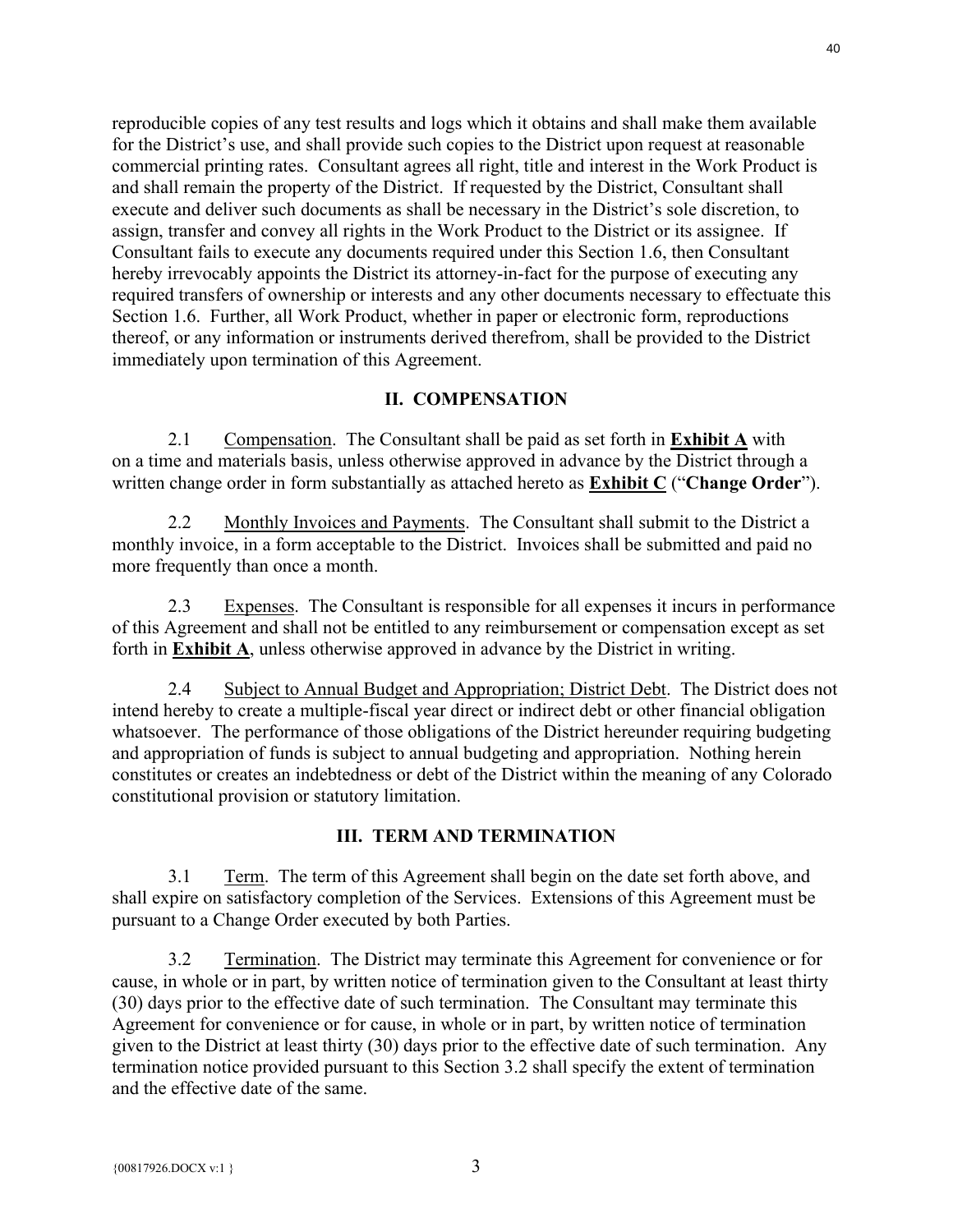The District shall pay the Consultant for all Services satisfactorily performed through the termination date.

## **IV. INDEMNIFICATION AND INSURANCE**

4.1 Indemnification. The Consultant hereby agrees to indemnify, defend and hold the District and its affiliated entities or other persons or entities designated by the District, and their respective directors, trustees, officers, members, managers, agents and employees (collectively, the "**Indemnitees**"), harmless from any and all liability for damage, including, but not limited to, the reimbursement of attorneys' fees and costs, arising out of death or bodily injury to persons or damage to property, in such amount that is represented by the degree or percentage of negligence or fault attributable to the Consultant and/or its agents, representatives, subcontractors, or suppliers.

<span id="page-40-0"></span>4.2 Insurance Requirements. The Consultant shall procure, at its sole cost and expense, insurance commercially reasonable given the Services provided under this Agreement. Consultant's cost of maintaining the insurances shall not be considered a reimbursable expense of the Consultant. Prior to commencing the Services, with respect to the Workers' Compensation Insurance required below, the Consultant must furnish to the District, prior to the commencement of any Services, duly executed and validated forms as prescribed by the state authority having jurisdiction evidencing that such insurance is in full force and effect. The District shall not pay any invoices until Consultant provides the certificates evidencing such insurance and Workers' Compensation coverage.

4.3 Effect of Approval or Acceptance of Insurance. District acceptance and/or approval of any or all of the insurances required hereunder does not and shall not be construed to relieve Consultant from any obligations, responsibilities or liabilities under this Agreement.

### **V. MISCELLANEOUS**

5.1 Assignment. The Consultant shall not assign any of its rights or delegate any of its duties hereunder to any person or entity. Any purported assignment or delegation in violation of the provisions hereof shall be void and of no effect.

5.2 Modification; Amendment. This Agreement may be amended from time to time by agreement between the Parties hereto; provided, however, that no amendment, modification, or alteration of the terms or provisions hereof shall be binding upon the District or the Consultant unless the same is in writing and duly executed by the Parties.

5.3 Integration. This Agreement constitutes the entire agreement between the Parties with respect to the matters addressed herein. All prior discussions and negotiations regarding the subject matter hereof are merged herein.

5.4 Severability. If any covenant, term, condition, or provision under this Agreement shall, for any reason, be held to be invalid or unenforceable, the invalidity or unenforceability of such covenant, term, condition, or provision shall not affect any other provision contained herein, the intention being that such provisions are severable.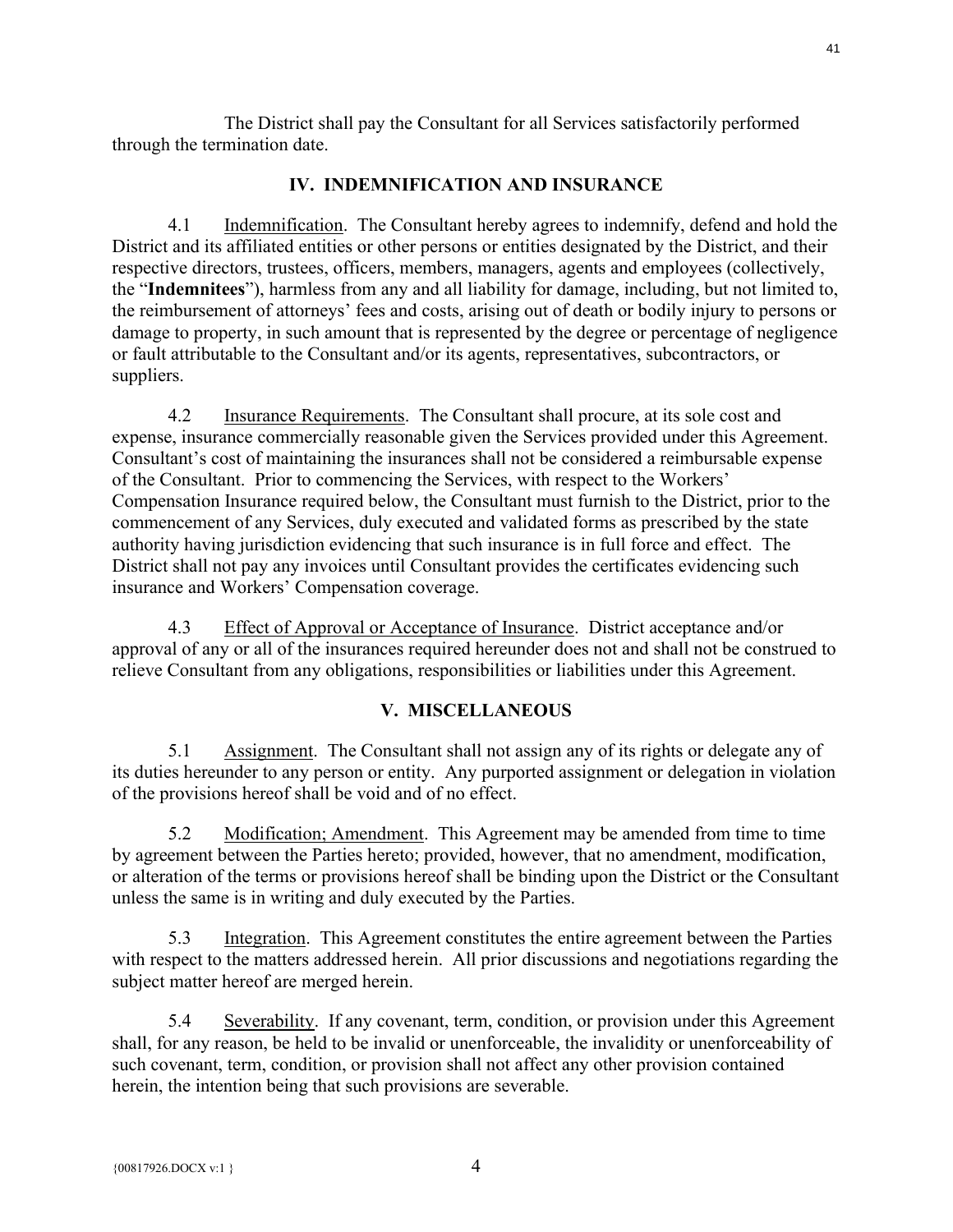5.5 Governing Law and Jurisdiction. This Agreement shall be governed and construed under the laws of the State of Colorado. Venue for any legal action relating to this Agreement shall be exclusive to the State District Court in and for the County of Adams, Colorado.

5.6 Paragraph Headings. Paragraph headings are inserted for convenience of reference only.

5.7 Parties Interested Herein. Nothing expressed or implied in this Agreement is intended or shall be construed to confer upon, or to give to, any person other than the District and the Consultant any right, remedy, or claim under or by reason of this Agreement or any covenants, terms, conditions, or provisions thereof, and all the covenants, terms, conditions, and provisions in this Agreement by and on behalf of the District and the Consultant shall be for the sole and exclusive benefit of the District and the Consultant.

5.8 Notices. All notices, demands, requests or other communications to be sent by one Party to the other hereunder or required by law shall be in writing and shall be deemed to have been validly given or served by delivery of same in person to the addressee or by courier delivery via FedEx or other nationally recognized overnight air courier service, by electronicallyconfirmed email transmission, or by depositing same in the United States mail, postage prepaid, addressed as follows:

| Aerotropolis Area Coordinating Metropolitan District<br>c/o CliftonLarsonAllen LLP<br>8390 E. Crescent Pkwy., Suite 300<br>Greenwood Village, CO 80111 |
|--------------------------------------------------------------------------------------------------------------------------------------------------------|
| Phone: (303) 779-5719                                                                                                                                  |
| Email: denise.denslow@claconnect.com                                                                                                                   |
| Attn: Denise Denslow                                                                                                                                   |
| McGeady Becher P.C.<br>450 E. $17th$ Avenue, Suite 400<br>Denver, CO 80203<br>Phone: (303) 592-4380                                                    |
| Email: mmcgeady@specialdistrictlaw.com<br>Attn: MaryAnn M. McGeady                                                                                     |
| Lisa Browne Marketing L.L.C.<br>Phone: (832) 722-7239<br>Email: $lisa@$ theaurorahighlands.com<br>Attn: Lisa Browne                                    |
|                                                                                                                                                        |

All notices, demands, requests or other communications shall be effective upon such personal delivery or one (1) business day after being deposited with FedEx or other nationally recognized overnight air courier service, upon electronic confirmation of email transmission, or three (3) business days after deposit in the United States mail. By giving the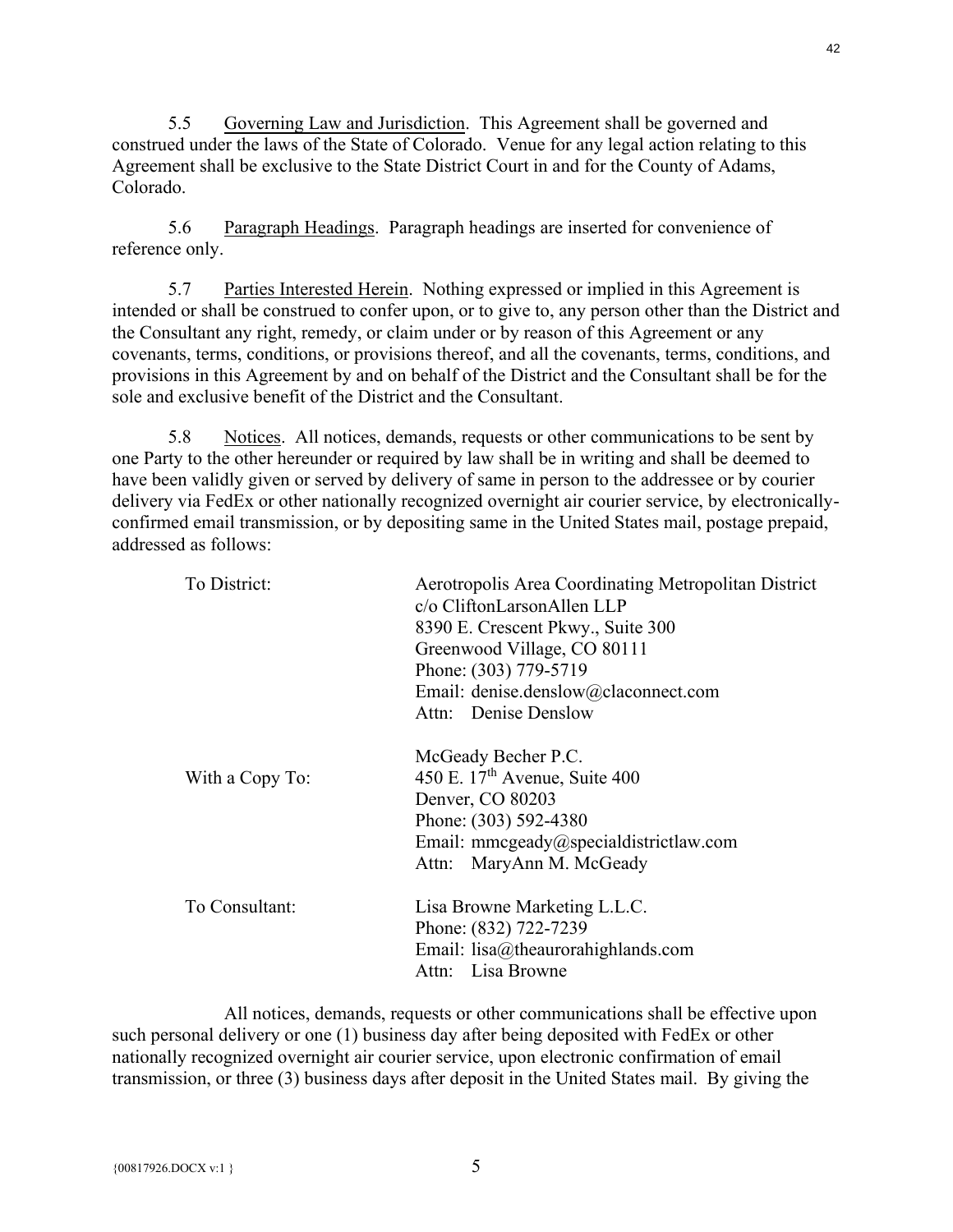other Party hereto at least ten (10) days' written notice thereof in accordance with the provisions hereof, each of the Parties shall have the right from time to time to change its address.

5.9 Default/Remedies. If either Party fails to perform any of its responsibilities, obligations or agreements to be performed in accordance with the provisions of this Agreement, and if such failure of performance continues for a period of thirty (30) days following written notice of default from the other Party (or such additional period of time as may reasonably be required to cure such default; provided that the curative action is commenced within such thirty (30) day period and is diligently and continuously pursued to completion), then the nondefaulting Party, at its option, may elect (i) to treat this Agreement as remaining in full force and effect; or (ii) terminate this Agreement as of any specified date. The non-defaulting Party shall additionally be entitled to exercise all remedies available at law or in equity. In the event of any litigation or other proceeding to enforce the terms, covenants or conditions hereof, the nondefaulting Party in any such litigation or other proceeding shall obtain as part of its judgment or award its reasonable attorneys' fees.

5.10 Instruments of Further Assurance. Each Party covenants it will do, execute, acknowledge, and deliver or cause to be done, executed, acknowledged, and delivered, such acts, instruments, and transfers as may reasonably be required for the performance of their obligations hereunder.

5.11 Compliance with Law. This Agreement is intended to be performed in accordance with and only to the extent permitted by all applicable laws, ordinances, rules, and regulations of the jurisdiction in which the Agreement is performed. The Consultant declares it has complied and will comply with all federal, state and local laws regarding business permits, certificates and licenses required to perform the Services.

5.12 Non-Waiver. No waiver of any of the provisions of this Agreement shall be deemed to constitute a waiver of any other provision of this Agreement, nor shall such waiver constitute a continuing waiver unless otherwise expressly provided herein, nor shall the waiver of any default hereunder be deemed to be a waiver of any subsequent default hereunder. Notwithstanding any provision to the contrary in this Agreement, no term or condition of this Agreement shall be construed or interpreted as a waiver, either expressed or implied, of any of the immunities, rights, benefits or protection provided to the District under the Colorado Governmental Immunity Act.

5.13 Inurement. This Agreement shall inure to and be binding on the heirs, executors, administrator, successors, and permitted assigns of the Parties hereto.

5.14 Counterparts. This Agreement may be executed in one or more counterparts, each of which shall constitute an original and all of which shall constitute one and the same document.

5.15 Conflicts. If any term or provision(s) in any Exhibit attached as part of this Agreement conflicts with any term or provision(s) in the body of this Agreement, the term or provision(s) contained in the body of this Agreement shall control.

#### **[SIGNATURE PAGE FOLLOWS]**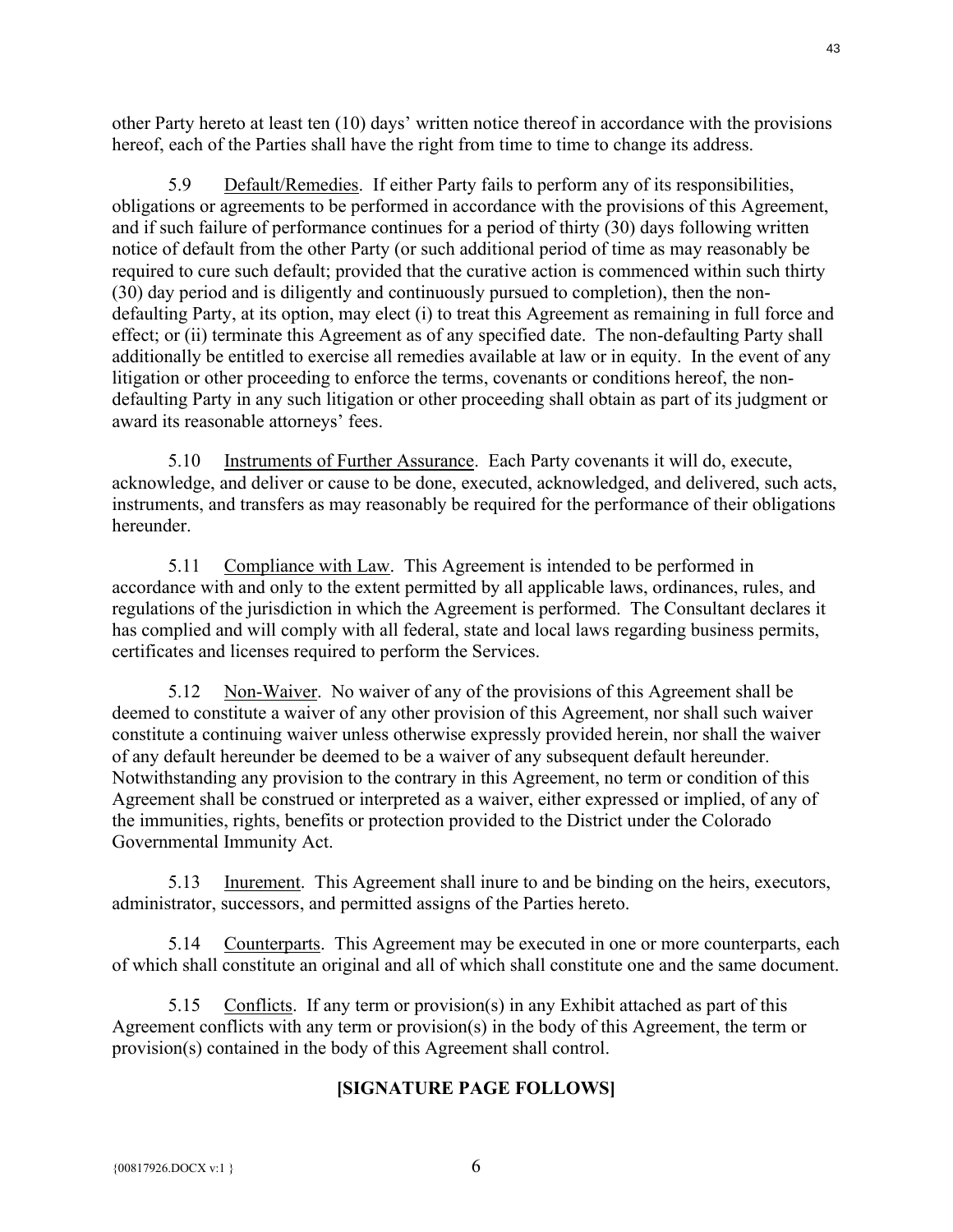# **[SIGNATURE PAGE TO SERVICE AGREEMENT]**

IN WITNESS WHEREOF, the Parties have executed this Agreement as of the day and year first above written.

|                                                      | Consultant:                                                                                 |
|------------------------------------------------------|---------------------------------------------------------------------------------------------|
|                                                      | LISA BROWNE MARKETING L.L.C.                                                                |
|                                                      | By: $\qquad \qquad$                                                                         |
|                                                      | Its: $\qquad \qquad$                                                                        |
| <b>STATE OF TEXAS</b>                                |                                                                                             |
|                                                      | SS.                                                                                         |
| COUNTY OF                                            |                                                                                             |
| 2020, by Lisa Browne of Lisa Browne Marketing L.L.C. | The foregoing instrument was acknowledged before me this _____ day of ___________,          |
| Witness my hand and official seal.                   |                                                                                             |
|                                                      |                                                                                             |
|                                                      |                                                                                             |
|                                                      | Notary Public                                                                               |
|                                                      | District:                                                                                   |
|                                                      | <b>AEROTROPOLIS AREA</b>                                                                    |
|                                                      | <b>COORDINATING METROPOLITAN</b>                                                            |
|                                                      | <b>DISTRICT</b>                                                                             |
|                                                      | By:                                                                                         |
|                                                      | Matt Hopper, President                                                                      |
| <b>STATE OF COLORADO</b>                             |                                                                                             |
|                                                      | SS.                                                                                         |
| COUNTY OF                                            |                                                                                             |
|                                                      | The foregoing instrument was acknowledged before me this day of                             |
|                                                      | 2020, by Matt Hopper, as President of Aerotropolis Area Coordinating Metropolitan District. |

Witness my hand and official seal.

My commission expires:

Notary Public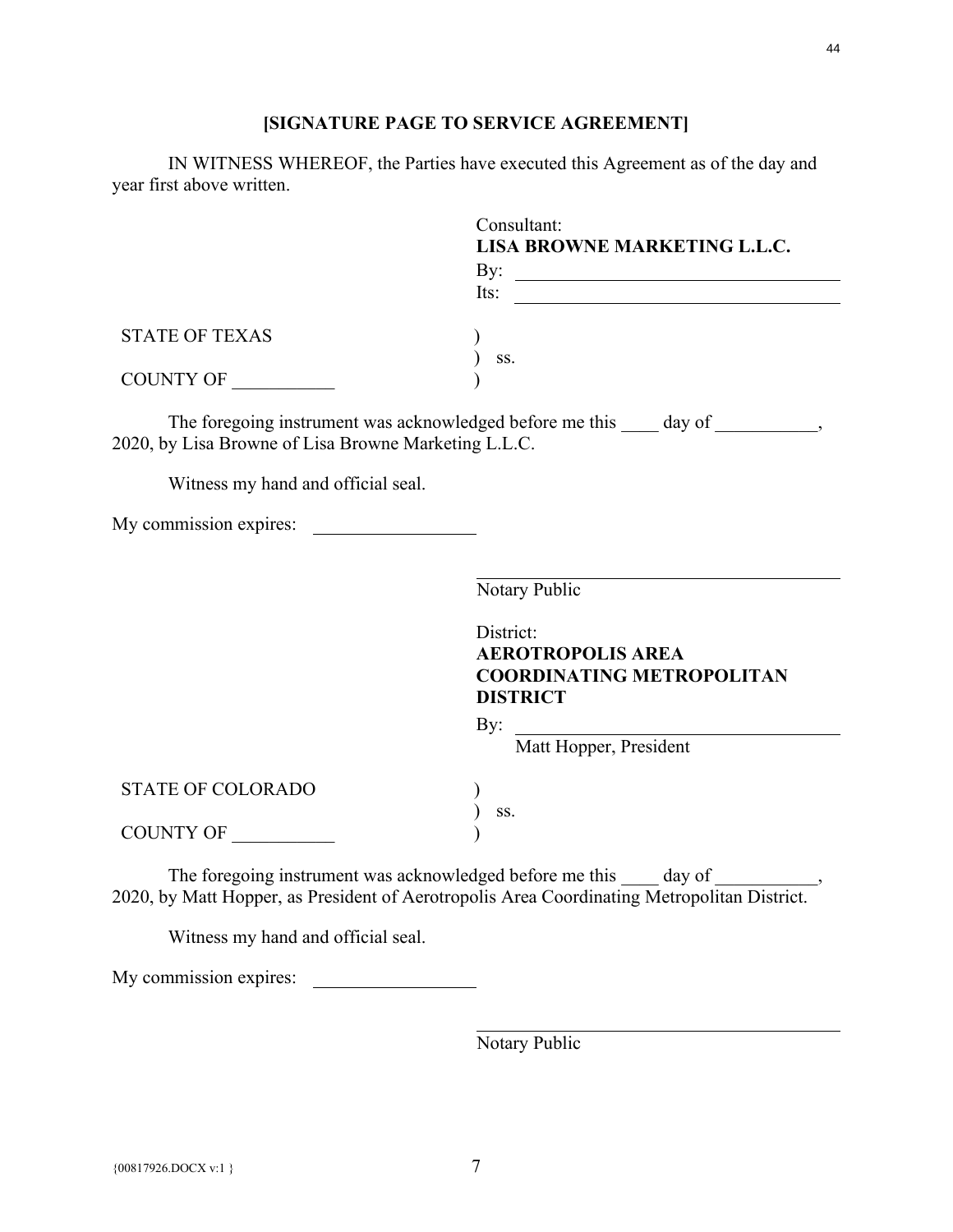## **EXHIBIT A SCOPE OF SERVICES**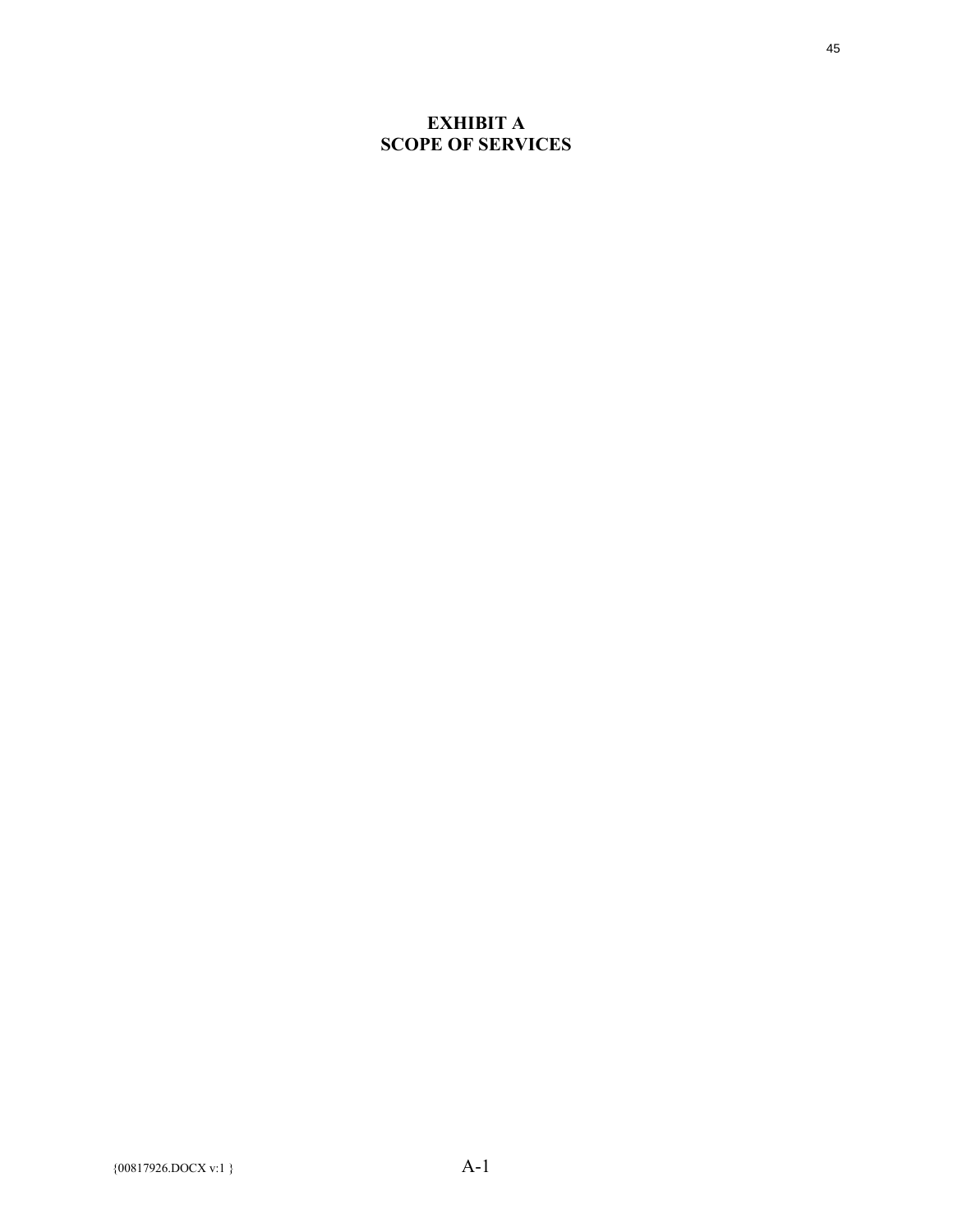

# Letter of Agreement

# Prepared for: The Aurora Highlands CAB

This agreement is between The Aurora Highlands CAB hereafter referred to as CLIENT, and Lisa Browne Marketing, LLC, hereafter referred to as AGENCY.

# *Description of Work*

AGENCY will assist CLIENT in various projects such as logo development, website review, design work, general support, etc.

# *Pricing*

AGENCY charges \$100 per hour. Estimates can be provided once the scope of each project is specified. Here are some general pricing guidelines for budgeting purposes only.

| Printed Materials (design only, printing quotes can be provided)\$150/page |  |
|----------------------------------------------------------------------------|--|
|                                                                            |  |

After project estimate is approved, revisions or alterations to the scope of work or schedule may obligate the CLIENT to additional fees. These may include copy or layout changes made after initial CLIENT approvals. Extensive alterations, such as a change in objectives or project goals, shall be considered new work and will require that the estimate be amended with a change order to reflect the revised scope of work.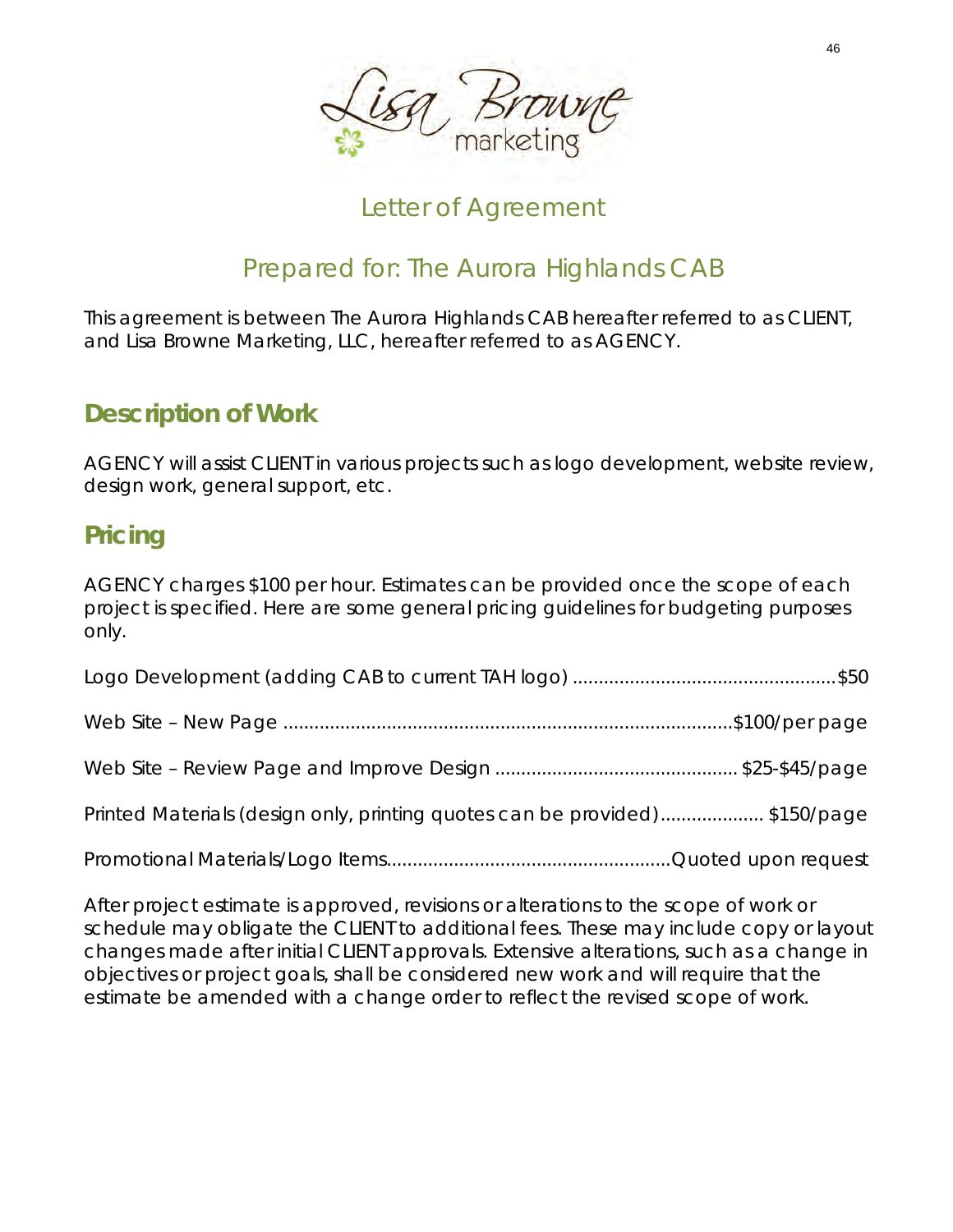# *Ownership and Usage Rights*

Upon receipt of full payment, the CLIENT is hereby granted exclusive and unlimited usage and reproduction rights to the final designs prepared for the CLIENT as part of each project. AGENCY reserves the right to reproduce any and all designs created in print and electronic media for AGENCY's promotional purposes.

# *Errors*

CLIENT has responsibility to proofread and review all work produced during each project. As a result, the Client is fully responsible for any errors in spelling, typography, illustrative layout, photography or other errors discovered after printing or reproduction or for any work performed by third parties selected by the CLIENT.

# *Cancellation*

In the event CLIENT cancels this agreement prior to completion, within thirty (30) days of such cancellation, CLIENT shall pay AGENCY for: (1) all work performed up to the date of termination; and (2) all outside expenses and commitments that have been incurred and cannot be cancelled.

Thank you for the opportunity to work with The Aurora Highlands CAB. I look forward to working with you.

\_\_\_\_\_\_\_\_\_\_\_\_\_\_\_\_\_\_\_\_\_\_\_\_\_\_\_\_\_\_\_\_\_\_\_\_\_\_\_\_\_\_\_\_\_\_\_\_\_\_\_\_\_\_\_\_\_\_\_\_\_\_\_\_\_\_\_\_\_\_\_\_\_\_\_\_\_ \_\_\_\_\_\_\_\_\_\_\_\_\_\_\_\_\_\_\_\_\_\_\_\_\_\_\_\_\_\_\_\_\_\_

*Client Approval Date*

sg Bri

832.722.7239 www.lbmarketing.net Confidential/Not for Distribution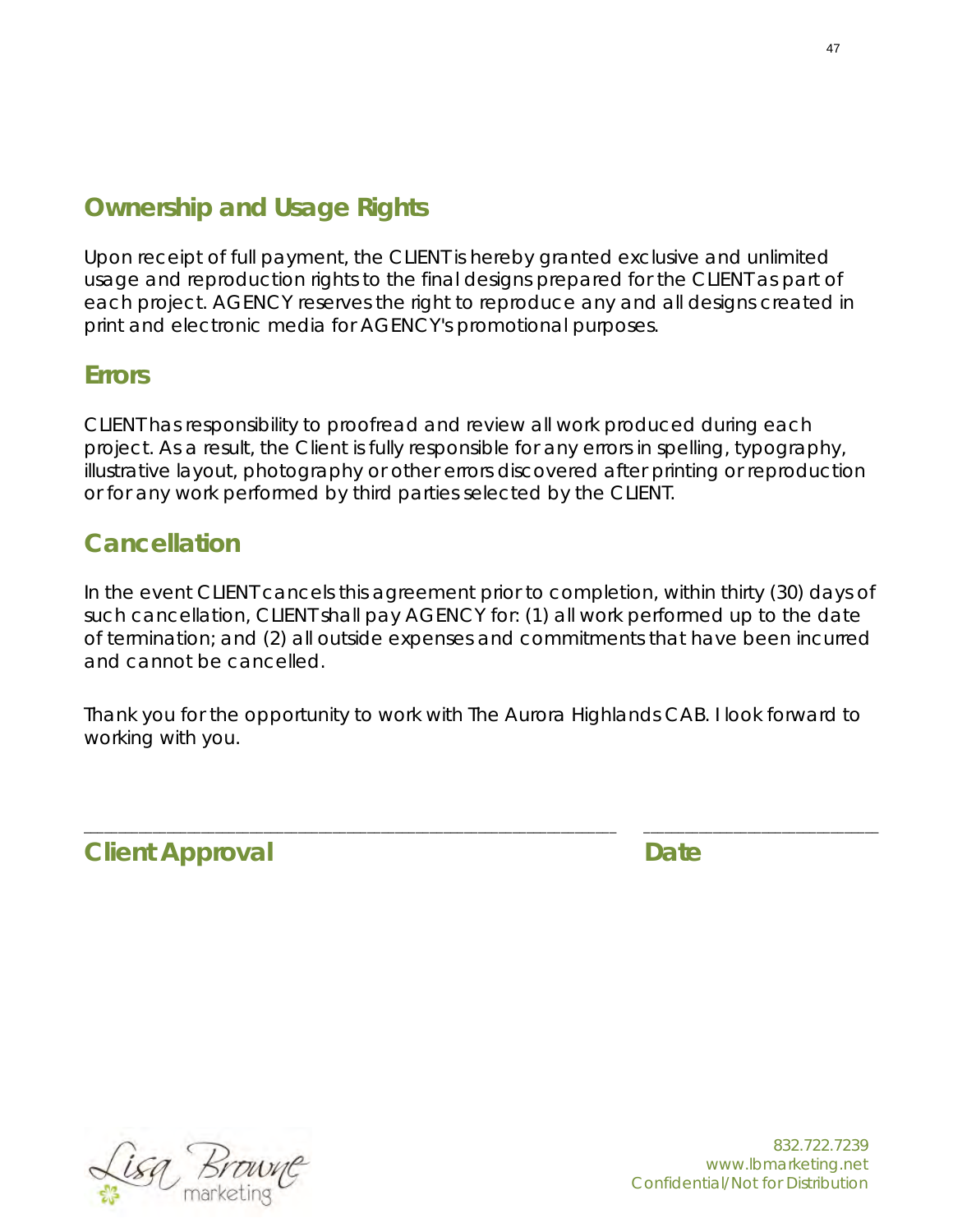#### **EXHIBIT B CERTIFICATION OF CONSULTANT**

1. Pursuant to the requirements of Section 8-17.5–102(1), C.R.S., the Consultant hereby certifies to the District that the Consultant does not knowingly employ or contract with an illegal alien who will perform work under the Agreement and that it will participate in the E-Verify Program or Department Program (as defined in Sections 8-17.5-101(3.3) and (3.7), C.R.S.) in order to confirm the employment eligibility of all employees of the Consultant who are newly hired to perform work under the Agreement.

2. In accordance with Section 8-17.5-102(2)(a), C.R.S., the Consultant shall not:

(a) Knowingly employ or contract with an illegal alien to perform work under the Agreement; or

(b) Enter into a contract with a subcontractor that fails to certify to the Consultant that the subcontractor shall not knowingly employ or contract with an illegal alien to perform work under the Agreement.

3. The Consultant represents and warrants it has confirmed the employment eligibility of all employees who are newly hired for employment to perform work under the Agreement through participation in either the E-Verify Program or the Department Program.

4. The Consultant is prohibited from using either the E-Verify Program or the Department Program procedures to undertake pre-employment screening of job applicants while the Agreement is in effect.

5. If the Consultant obtains actual knowledge that a subcontractor performing work under the Agreement knowingly employs or contracts with an illegal alien, the Consultant shall:

(a) Notify the subcontractor and the District within three (3) days that the Consultant has actual knowledge that the subcontractor is employing or contracting with an illegal alien; and

(b) Terminate the subcontract with the subcontractor if within three (3) days of receiving the notice the subcontractor does not stop employing or contracting with the illegal alien; except that the Consultant shall not terminate the contract with the subcontractor if during such three days the subcontractor provides information to establish that the subcontractor has not knowingly employed or contracted with an illegal alien.

6. The Consultant shall comply with any reasonable request by the Colorado Department of Labor and Employment ("**Department**") made in the course of an investigation that the Department is undertaking, pursuant to the law.

7. If the Consultant violates any provision of Section 8-17.5–102(1), C.R.S., the District may terminate the Agreement immediately and the Consultant shall be liable to the District for actual and consequential damages of the District resulting from such termination, and the District shall report such violation by the Consultant to the Colorado Secretary of State, as required by law.